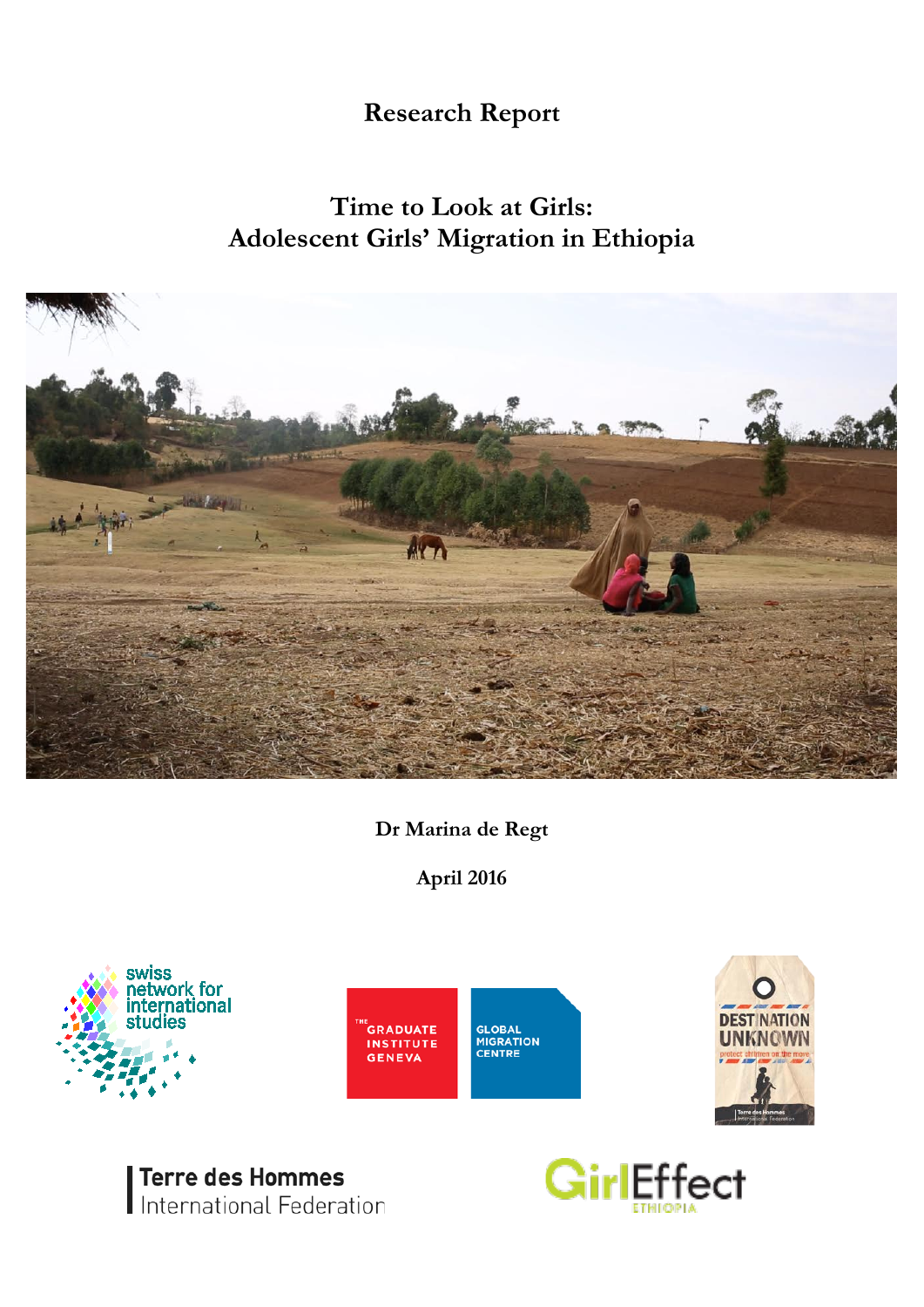# **Contents**

|    | Acknowledgments                                     | 3        |
|----|-----------------------------------------------------|----------|
|    | <b>Executive Summary</b>                            | 4        |
| 1. | Introduction<br>Background of the study<br>1.       | 9        |
|    | 2. Migration, girls and adolescence                 | 9        |
|    | 3. Research questions                               | 10       |
| 2. | The Context                                         |          |
|    | Introduction<br>1.                                  | 11       |
|    | 2. Education                                        | 12       |
|    | 3. The labour market                                | 12       |
|    | 4. Migration<br>5. Addis Ababa                      | 13<br>14 |
| 3. | Methods and Fieldwork                               |          |
|    | 1. Introduction                                     | 16       |
|    | 2. Research methods                                 | 17       |
|    | Challenges and limitations<br>3.                    | 18       |
| 4. | Social Profile of the Respondents                   | 20       |
| 5. | Becoming a Migrant                                  |          |
|    | 1. The economic situation of the family             | 23       |
|    | Family circumstances<br>2.                          | 23       |
|    | 3.<br>The gender order                              | 24       |
|    | 4. Education                                        | 26       |
|    | Migration motives<br>5.                             | 27       |
|    | 6. The decision to leave                            | 29       |
| 6. | Being an Adolescent Migrant Girl in Addis Ababa     |          |
|    | First impressions<br>1.<br>Living conditions<br>2.  | 32<br>32 |
|    | Working conditions<br>3.                            | 33       |
|    | Education and educational aspirations<br>4.         | 34       |
|    | 5.<br>Risks, threats and set-backs                  | 35       |
|    | Support and protection<br>6.                        | 36       |
| 7. | Being an Adolescent Migrant Girl in the Middle East |          |
|    | Living and working conditions<br>1.                 | 39       |
|    | Moving back and moving on<br>2.                     | 39       |
|    | 3.<br>Deportation experiences                       | 40       |
|    | Risks, threats and set-backs<br>4.                  | 41       |
|    | 5.<br>Support and protection                        | 41       |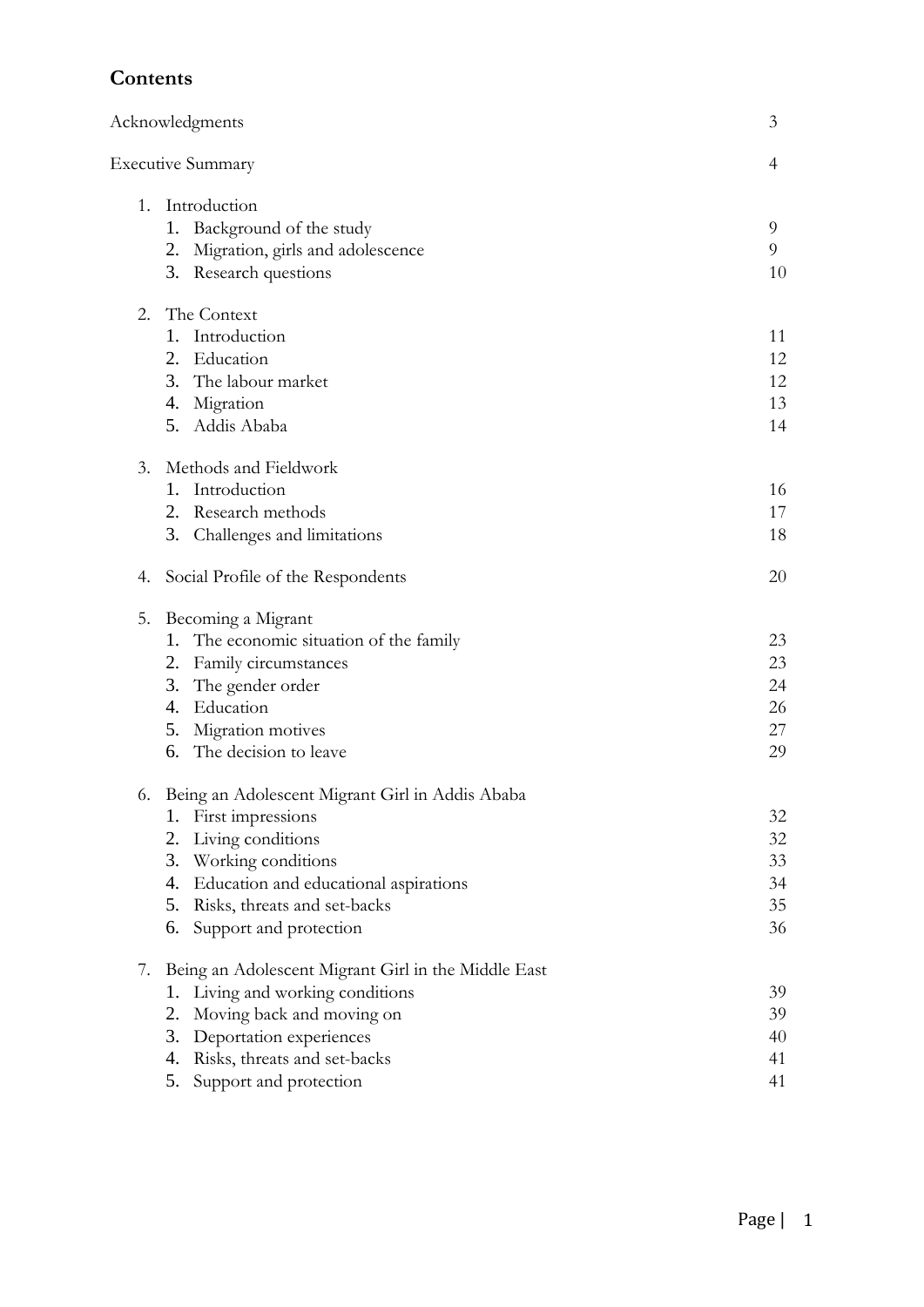| 8. | Transitions and Transformations                     |    |
|----|-----------------------------------------------------|----|
|    | 1. Internal migrant girls' evaluations of migration | 43 |
|    | 2. Views on marriage and economic independence      | 43 |
|    | Aspirations to migrate to the Middle East<br>3.     | 44 |
|    | Supporting those left behind<br>4.                  | 45 |
|    | Future aspirations of returned migrants<br>5.       | 46 |
|    | 6. Transitions and intersections                    | 47 |
|    | 9. Sources of Vulnerability and Protection          |    |
|    | 1. Sources of vulnerability                         | 49 |
|    | 2. Sources of support and protection                | 50 |
|    | 10. Key implications for policy and interventions   | 52 |
|    | <b>Bibliography</b>                                 | 57 |
|    | <b>Annex: Three Life Stories</b>                    | 60 |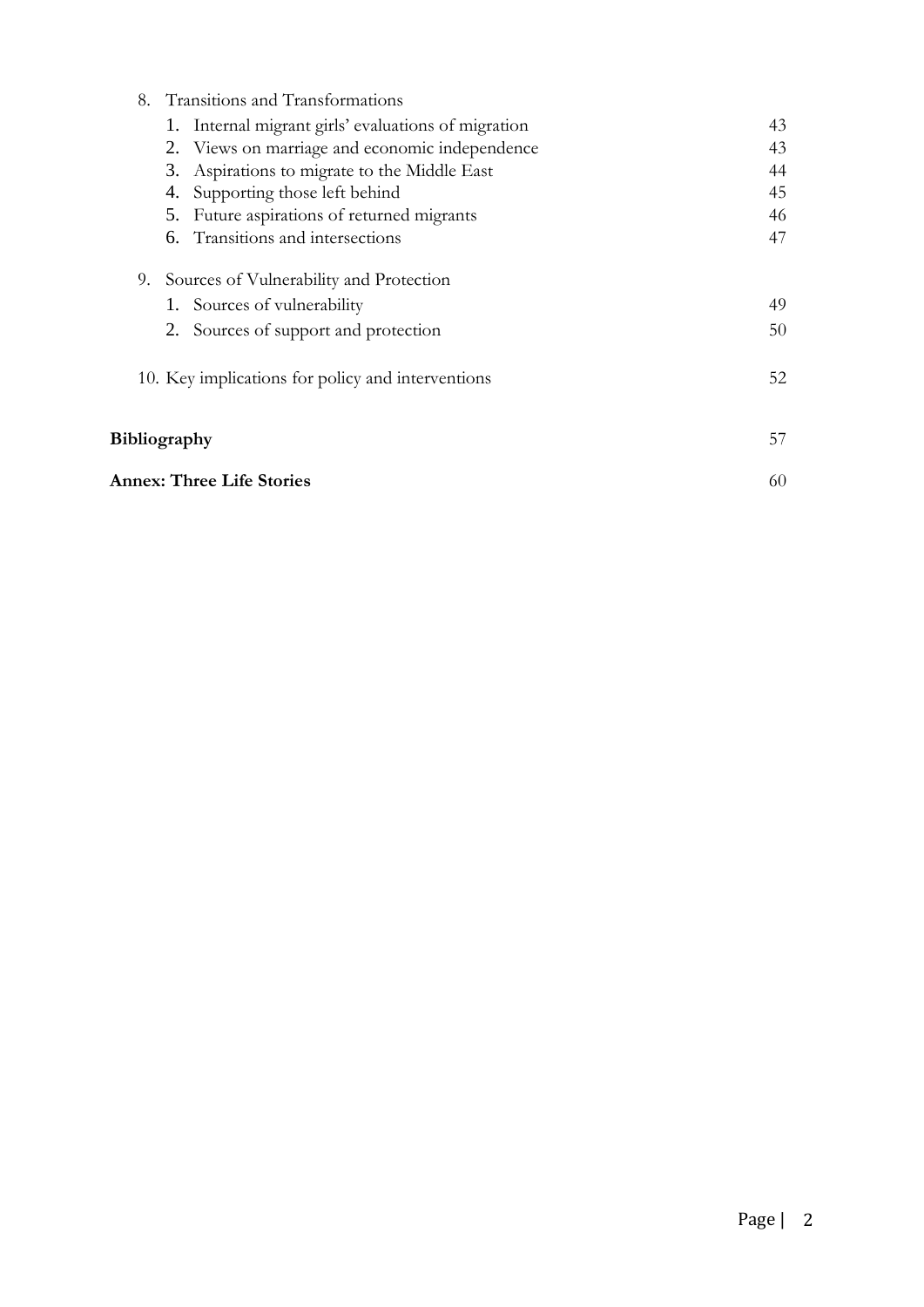# **Acknowledgments**

This research could not have been implemented without the support of many people and organizations. The research was carried out under the umbrella of the Global Migration Centre of the Graduate Institute of International and Development Studies in Geneva, Switzerland through funding provided by the Swiss Network for International Studies (SNIS). The case study in Ethiopia was co-funded by Girl Effect Ethiopia. Additionally, the project was supported by the Terre des Hommes Federation, the University of Sussex in the United Kingdom, Feminist Review Trust and VU University Amsterdam. Special thanks go to Géraldine Ruiz for her administrative support and patience.

I want to thank the staff of Girl Effect Ethiopia, and in particular Rebecca Smith and Fiker Abebe, for their support during the research. Natalie Kawesa-Newell gave valuable feedback on the last version of the report. The support of NIKAT Charitable Foundation, and in particular of Hanna Hagos, has been instrumental for the success of the project. Other organizations that facilitated the research were Timre Le Hiwot, CHADET and OPRIFS, for which many thanks.

Special thanks go to the two main researchers, Felegebirhan Belesti and Arsema Solomon, who were responsible for the largest part of the data collection, and to Madereshaw Tafesse and Aynadis Yohannes who carried out the interviews with returned women from the Middle East. It was a joy to work together with you!

The research would not have been possible without the participation of all the interviewed migrant girls in Addis Ababa, and those who were involved in focus group discussions. In order to protect their privacy all names have been changed. I would like to thank Kidist Tamasgen and Kidist Worku for introducing the team to possible interviewees and for participating in the research as research assistants. Without them the research would not have succeeded.

Finally, I would like to thank Katarzyna Grabska, Nicoletta Del Franco and Ann Whitehead for the inspiration, intellectual exchange and (emotional) support from the start throughout the end of the research project. This research has shown that collaborative research can be great fun.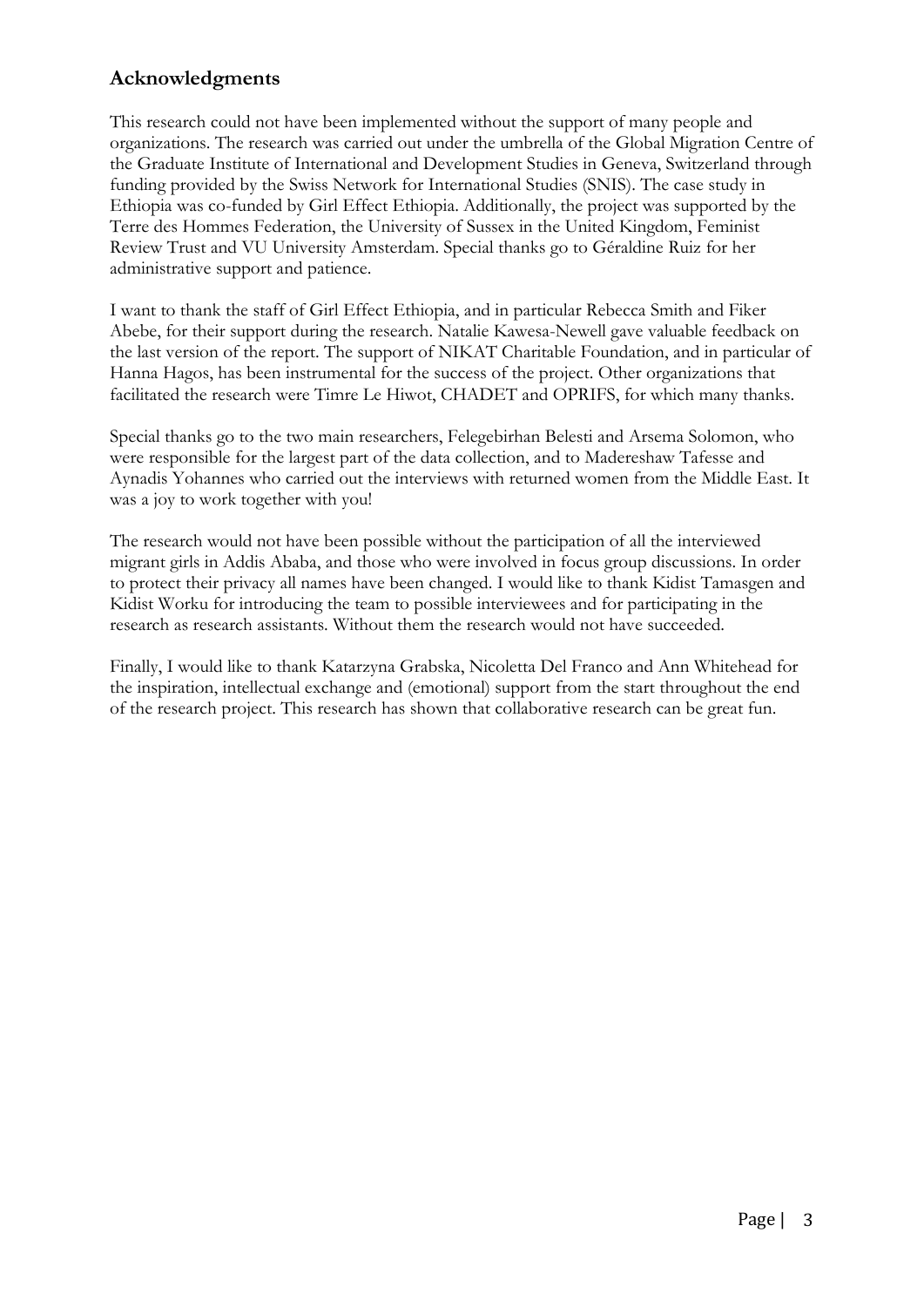# **Executive Summary**

## **Background of the study**

From January 2014 – December 2015 the research project "Time to Look at Girls: Adolescent girls' migration and development in Ethiopia" took place. The research was part of a larger project that also includes research in Bangladesh and Sudan, and carried out under the umbrella of the Global Migration Centre of the Graduate Institute of International and Development Studies in Geneva, Switzerland. The overall research project is funded by the Swiss Network for International Studies (SNIS). The case study in Ethiopia was co-funded by Girl Effect Ethiopia. Additionally, the project was supported by the Terre des Hommes Federation, the University of Sussex in the United Kingdom, Feminist Review Trust and VU University Amsterdam.

The research project focused on the experiences, life choices and aspirations of adolescent girls and young women who migrate internally and internationally. It specifically looked at the life course and at how the decision to migrate intersects with other important choices, which characterise this particular life stage. By examining choices related to education, marriage and having children the study provides insights into adolescent girls' aspirations and decision making capacity as well as into changes in their status resulting from their migration. The research also looked into the effect of girls' migration on certain aspects of social development, such as education, employment, health care, and decrease of early marriage.

## **Methodology**

The fieldwork in Ethiopia took place between March and September 2014. The research was carried out by a team of Ethiopian researchers under supervision of Marina de Regt (VU University Amsterdam). The main researchers were Felegebirhan Belesti and Arsema Solomon. Aynadis Yohannes and Medareshaw Tafesse carried out interviews with young women who returned from the Middle East. Two migrant girls assisted in identifying migrant girls for interviews and carried out interviews themselves. The fieldwork was facilitated by the following Ethiopian NGOs: NIKAT Charitable Association, Timret Le Hiwot (TLH), CHADET (Organization for Child Development and Transformation) and OPRIFS (the Organization for Prevention, Rehabilitation and Integration for Female Street Children).

The research methodology used was common for all case studies (in Ethiopia, Bangladesh and Sudan) in order to be able to compare the findings. The research methods were of a qualitative nature and included 60 questionnaires, 20 life story interviews, 6 focus group discussions and 20 expert interviews.

The research focused mainly on domestic workers and sex workers as they form the large majority of adolescent migrant girls in Addis Ababa. Most of the interviewed girls were between 12-18 years old, yet women in their 20s who had migrated while they were under 18 years old were also interviewed in order to study the impact of migration on their lives. In addition, interviews were carried out with 30 young women who migrated to the Middle East while they were under 18 and who returned to Addis Ababa (15 of them were deportees from Saudi Arabia). They were between 18-24 years old at the time of the interviews. 10 experts working for ministries, international organizations and Ethiopian NGOs were interviewed in Addis Ababa.

In order to study the impact of migration in the places of origin fieldwork was carried out in South Gondar and in the city of Shashamene. Parents of girls who migrated to Addis Ababa and to the Middle East and peers who had not migrated were interviewed; 4 focus group discussions were organised with peers and with returned migrants and 10 expert interviews were carried out with people at organizations and institutions involved with migrants (such as the police, the Bureaus of Women, Youth and Children, and local NGOs).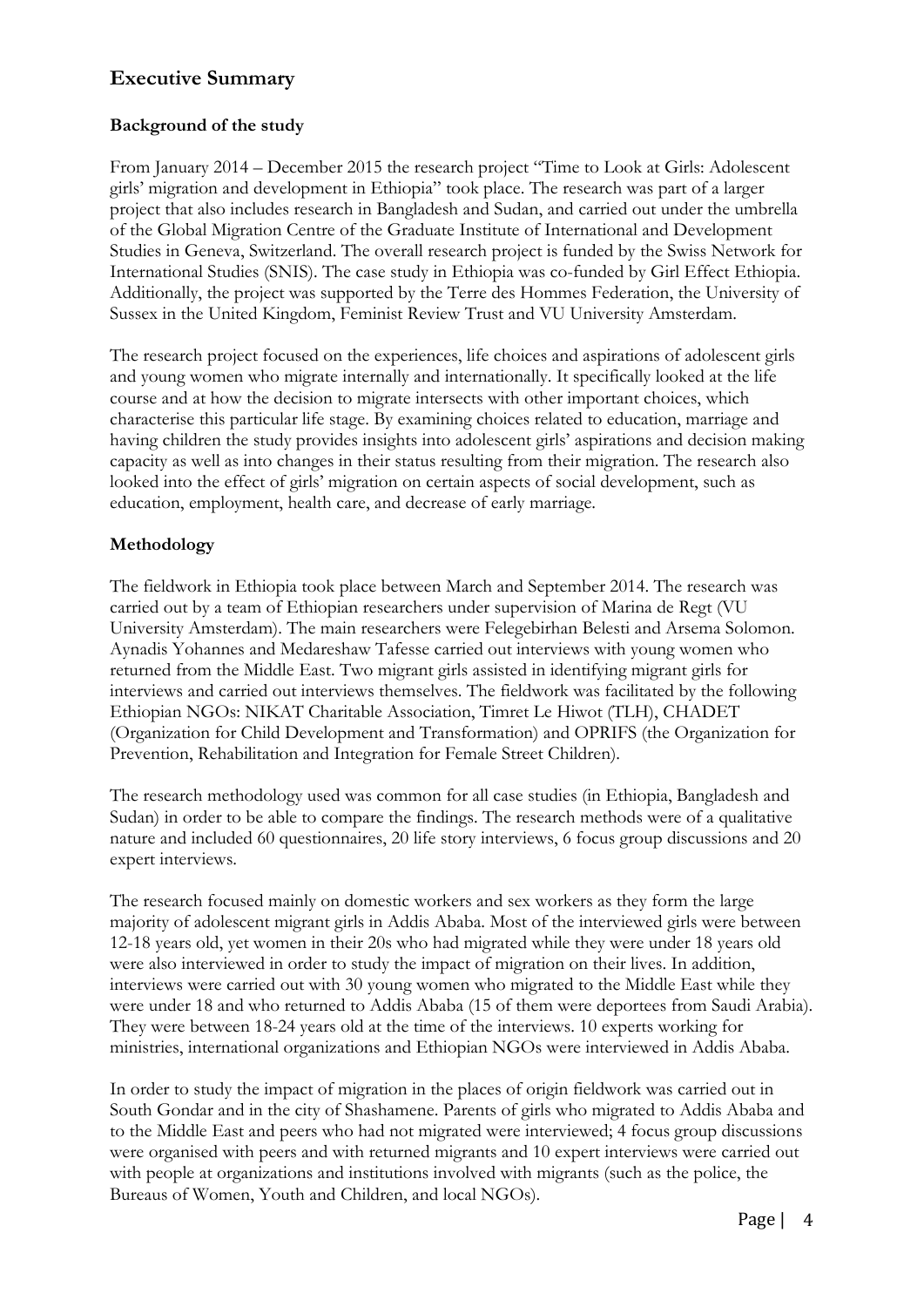## **Key findings**

## Family relations and decision making

The large majority of the interviewed girls reported that they took the decision to migrate themselves, sometimes without consulting their parents. As the most important reasons to leave their place of origin they mentioned poverty of their families, experiences of abuse at home, escaping early marriages and abduction and the aspiration to continue their education. Quite a number of girls experienced situations of abuse at home, often related to dramatic events in the family such as a divorce, death of one of the parents or even of both parents. There was a strong link between the decision to migrate and the negative role of step-parents, aunts and uncles, who abused the girls physically, mentally or sexually. Other girls reported that they migrated to help their parents financially. The interviewed parents hoped that their daughters would be able to improve their own lives in the city. In addition, there would be "one mouth less to feed". Sometimes girls ran away from their families but more often they were invited by a relative or acquaintance to move to Addis Ababa. They offered them accommodation and education in exchange for domestic work. Relatives and friends (including boyfriends) affected the decision to migrate in many cases; most girls migrate with the help of others, very few migrate on their own.

#### Adolescence as a particular phase in life

In Ethiopia, adolescent girls suffer from the gendered restrictions on their lives, in particular in rural areas. Those that come from farming families have to help their parents with agricultural work and with housekeeping, in addition to their schoolwork. While the number of girls that attend school has rapidly increased in the past decade, girls that come from poor families tend to drop out when they reach puberty. Parents fear that girls may start sexual relationships, get abducted and raped, become pregnant and therefore keep them at home and do not allow them to continue their education. The sexuality of girls is restricted and taboo, but the numerous stories about rape, sexual violence, unplanned pregnancies and boyfriends show that these restrictions work against girls' wellbeing. Some girls long for freedom of movement, and want to experiment with sexual relations, yet the restrictive environment puts them automatically in a stigmatized position affecting their future lives.

#### Living and working conditions in Addis Ababa

The living and working conditions of domestic workers and sex workers in Addis Ababa differ to a great extent. Domestic workers depend on their employers, who determine the extent in which they can have contact with their family back home, go outside of the house to meet others, and/or attend evening classes. They live isolated lives; going to evening classes is sometimes the only way in which they can establish contacts with peers. Evening classes are therefore not only important for educational reasons but also for social reasons. Domestic workers spoke about a heavy workload, low salaries (or no salary at all) and various forms of abuse. Sex workers are much more mobile and have a bigger say over their own lives. There is a clear trajectory from domestic work to sex work: a large proportion of sex workers in this study started to work as domestics but moved into sex work after having encountered abuse and exploitation in domestic work. Sex work has advantages over domestic work with regard to payment, freedom of movement, access to social networks, building up human capital and other resources.

Both domestic workers and sex workers encounter abuse during their work, yet sex workers are more able to cope with their vulnerabilities and express greater self-esteem, which could be related to their age. The interviewed domestic workers were often younger than the interviewed sex workers. Sex workers have learned to fight for themselves and have often developed strong personalities. They also have more social capital than domestic workers: they meet more people and are able to build up a social network. Yet, many interviewed sex workers mentioned that it is "easy to get into sex work but very difficult to get out."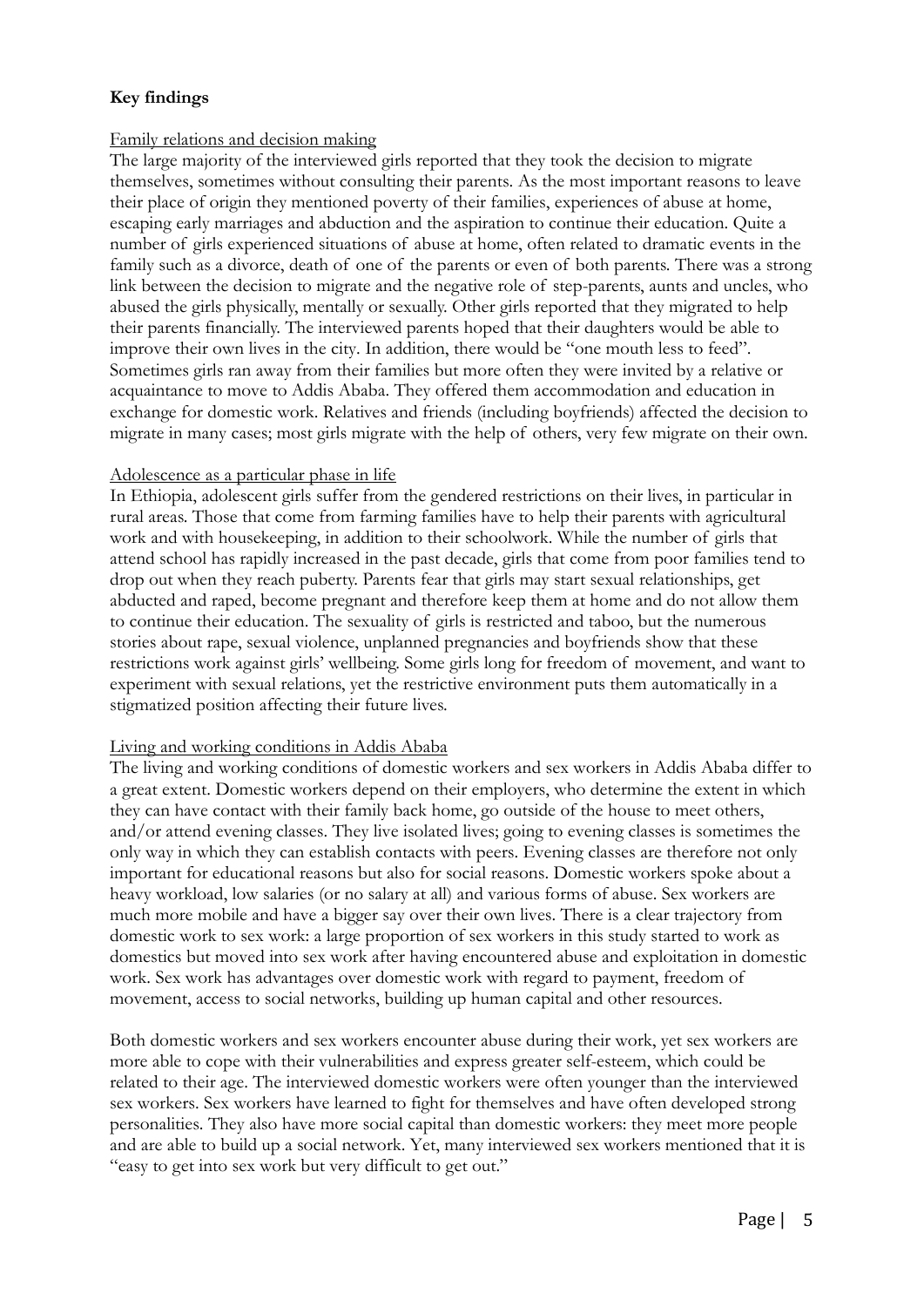## Expectations and aspirations

Almost all of the interviewed girls had high expectations of their life in Addis Ababa. They had hoped to continue their education, improve their own lives and those of their families back home by obtaining well-paid jobs, and become financially independent. While all of them enjoyed the infrastructure, the availability of shops and health services in the city, in addition to its cleanliness and entertainment possibilities, most of them were disappointed by the way in which their lives had turned out after migration. Both groups aspired to become economically independent, have their own accommodation and improve their living conditions.

Domestic workers who attended evening classes hoped that they would be able to continue their education and find better jobs. In the long run, they were interested in getting married but they first wanted to become economically independent and build up their own lives. Sex workers also aspired to continue their education but they did not see any possibilities to do that; they work at night and are unable to attend school during the day or in the evening. Most of them hoped to set up a small business, such as a hair salon or a shop, so that they would become economically better off. They had little hope that they would find a suitable marriage partner, because they were disappointed in men or because they thought than nobody would be interested in marrying them, and sometimes intended to migrate to the Middle East. In short, almost all of the interviewed girls valued economic independence over marrying.

#### Transitions and transformations

In some cases, migration has contributed to girls' self-development; some feel that they have gained new experiences, become more independent and have more social capital. Yet they are faced with new structures of inequality and obstacles to develop themselves. They have limited opportunities to continue their education and find better jobs, often face abuse and exploitation, and this may affect their self-esteem negatively. In addition, very few of them were able to send back money home, and oftentimes they had lost contact with their parents. The impact of the migration of girls to Addis Ababa on their families seems to be minimal. Sex workers preferred not to have contact with their parents and siblings out of fear that their work would be concealed. Domestic workers kept more often in touch and sometimes returned home for holidays. None of the interviewed girls wanted to return home permanently, yet almost all of them said that they regretted their migration. They were of the opinion that they would have been better able to improve their lives by continuing their education at home. The transition to adulthood was affected by migration. While some girls have become economically independent, their chances to get married have decreased, in particular in the case of sex workers.

#### Returned women from the Middle East

The young women who had returned from the Middle East were between 18-24 years old. They had left with high hopes about earning a lot of money but often faced with hardship, exploitation and abuse. They had changed their birth certificates in order to be able to migrate through legal channels. Some spent years abroad in different countries. They returned to Ethiopia for various reasons, related to their work abroad, sometimes for personal reasons and others were deported (in particular from Saudi Arabia during the large scale deportations in 2013-2014). They were disappointed about the limited impact of their migration on their own lives and those of the family they left behind. The remittances did not lead to a structural change in their livelihood for example by building a house, buying land, and setting up a business. The money they sent home was used for daily expenses, health care, and consumer goods (often furniture and audio equipment). Half of them said that their own lives had improved after migration; most of them were happy to be home but all of them were frustrated about the limited job opportunities in Ethiopia. They would like to stay in Ethiopia but said that there is little work available and that the salaries are low. Most of them aspire to set up a small business such as a beauty salon or a small shop, yet they lack the capital to do so. In addition, while they desire to get married and have children, they mentioned that the chances to find a suitable husband are limited. Also in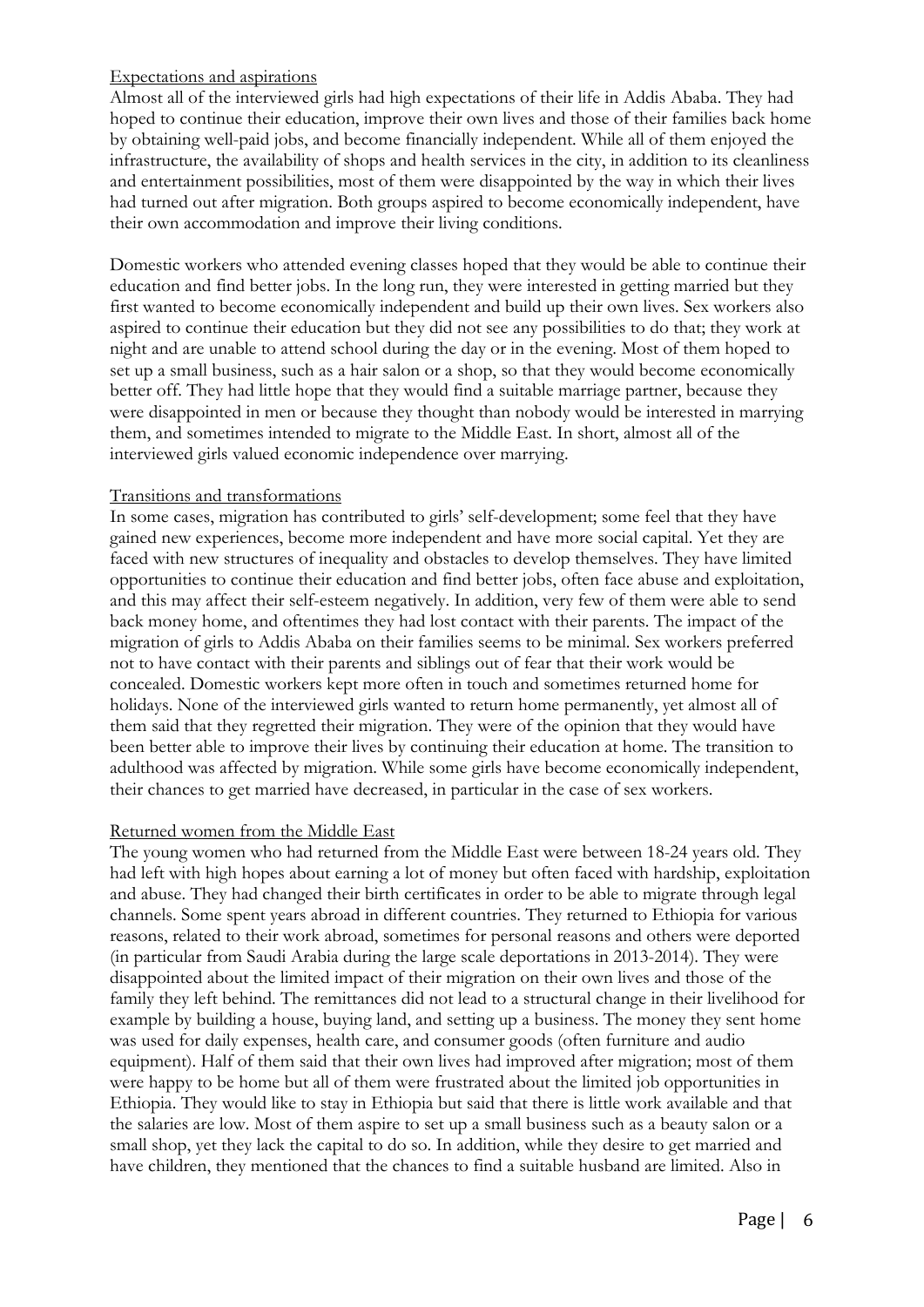their case, the transition to full adulthood was not achieved. As a result, quite a number of young women intend to migrate again despite the hardship they went through.

## Support for migrant girls

The expert interviews showed that adolescent girls' migration is an important topic in Ethiopia but a legal framework and policies to improve the situation of migrant girls are lacking. The Ethiopian government is a signatory to various international conventions regarding children's rights and there are policies protecting them but the implementation of these policies is not fully realized. A number of local NGOs also have activities protecting adolescent migrant girls. The focus of the activities is often on the rehabilitation of migrant girls with their families back home or on the prevention of migration. Very few organizations work on improving the lives of migrant girls in the places of destination. In view of the large numbers of migrant girls in Ethiopia and the numerous girls that aspire to migrate, there is a strong need to initiate activities that improve the lives of migrant girls.

## **Summary of recommendations**

- 1. Tackling the drivers of girls migration
	- a. Organize awareness raising programmes about gender, sexuality, violence and abuse for girls and boys, women and men, children and parents, and for religious leaders, community leaders, representatives of legal bodies and service providers.
	- b. Improve the school enrolment of girls but also the quality of education including skills training for the labour market.
	- c. Increase the number of job opportunities for girls and young women.
	- d. Establish centers for girls in rural areas where they can spend their leisure time but also learn life skills and practical skills that prepare them for the future.
- 2. Promoting safer migration of girls
	- a. Collect more data about adolescent girl migrants so that they can be reported and tracked, without the intention of rehabilitating them.
	- b. Prepare girls who intend to migrate via awareness raising programmes which include training on their legal rights, the jobs available, financial management and the importance of social skills and social networks.
	- c. Organize awareness raising programmes in cooperation with schools, churches, community organizations and via radio and television. Instead of preventing girls to migrate the focus should be on safer migration.
	- d. Improve the coordination between the various interventions in the field of child migration and introduce a gender focus so that adolescent girls will receive more attention.
- 3. Improving the living and working conditions of migrant girls
	- a. Organize activities for migrant girls in order to increase their decision-making skills so that they will be better able to take their lives in their own hands. Develop project in cooperation with migrant girls.
	- b. Organize workshops in which migrant girls discuss among themselves how their lives can be improved. These workshops could be organized in cooperation with neighbourhood organizations, women's groups or associations for the urban poor.
	- c. Organize skills training, including the training of life skills, financial management, legal rights and ways of self-defence, in particular in the case of (sexual) violence.
	- d. Establish a peer education system so that migrant girls can support each other, and support systems for returned girls from the Middle East.
	- e. Establish safe spaces where migrant girls can meet peers and female mentors.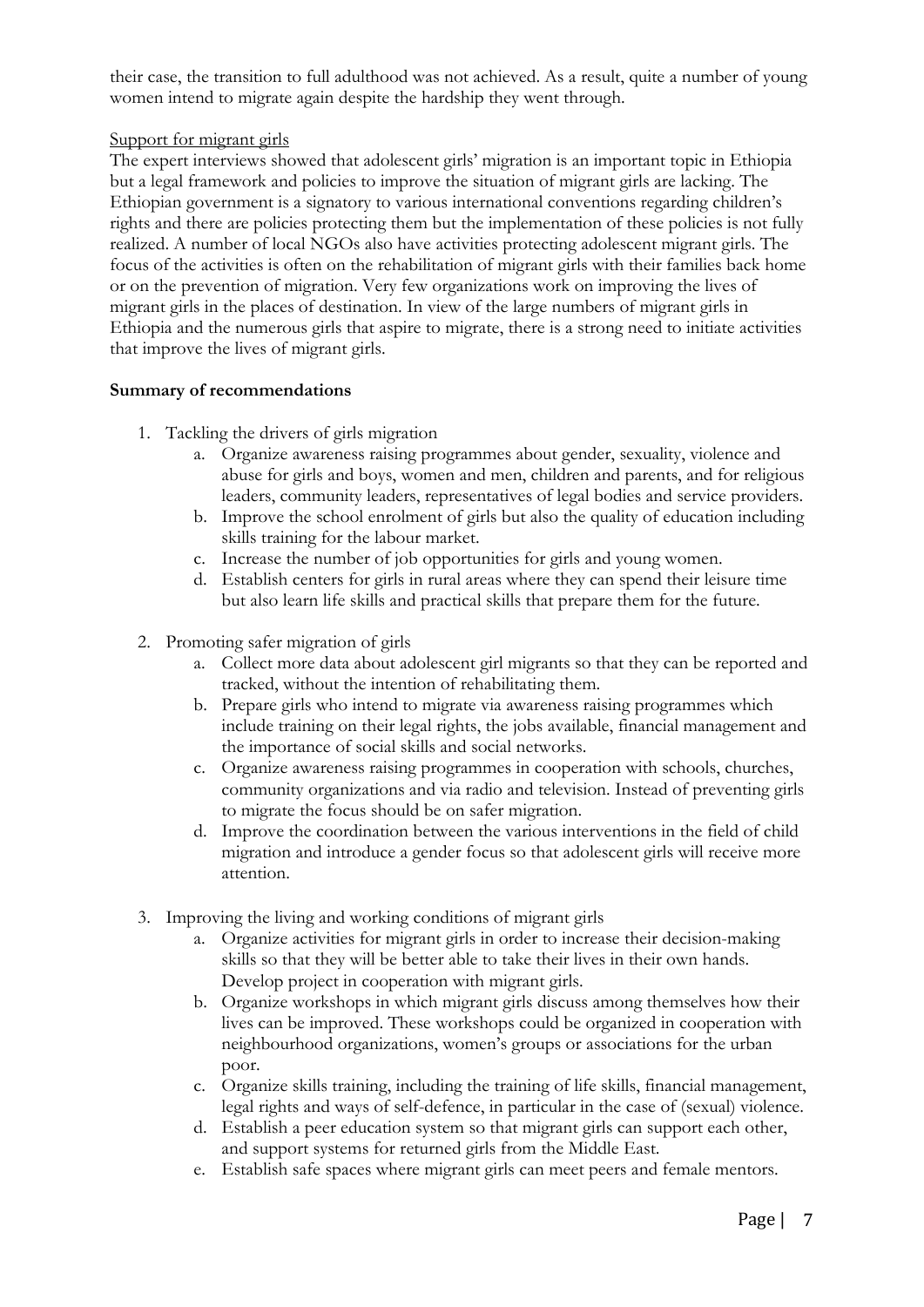f. Raise awareness among service providers, such as health care providers, and representatives of legal bodies about the particular needs and circumstances of adolescent migrant girls, including their reproductive and sexual health.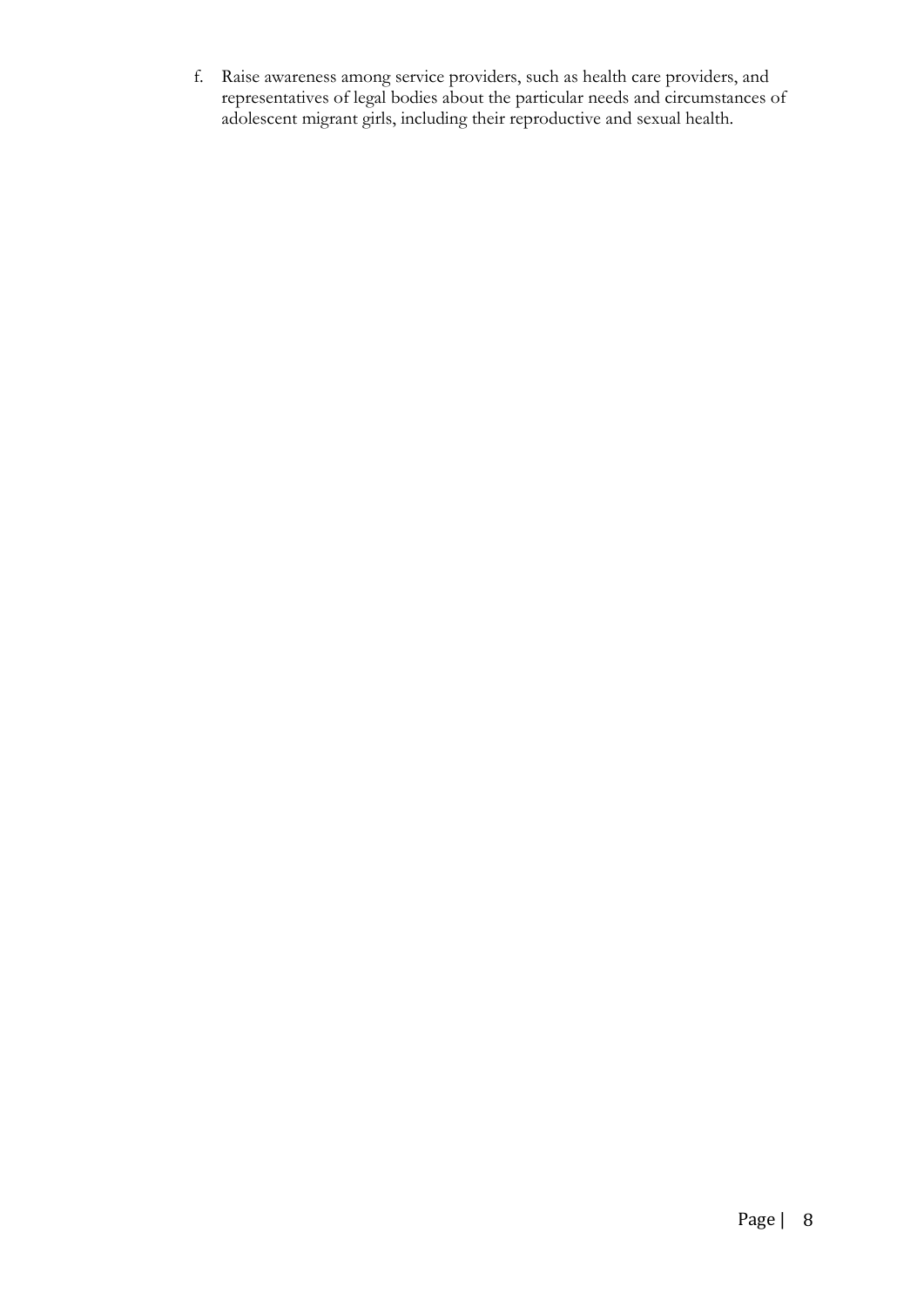## **1. Introduction**

## **1.1 Background of the study**

The research project *Time to Look at Girls: Adolescent Girls Migration and Developmen*t aims to answer a number of questions around adolescent girls' migration in three countries in the South: Bangladesh, Ethiopia and Sudan. The research mainly focused on the experiences, life choices and aspirations of adolescent girls and young women who migrate internally and internationally. It specifically looked at the life course and at how the decision to migrate intersects with other important choices, which characterise this particular life stage. By examining such choices related to education, marriage and having children the study provides insights into young women and adolescent girls' aspirations and decision making capacity as well as into the changes in women's status per effect of migration. The research also looked into the effect of girls' migration on certain aspects of social development, including: women's status (social as well as economic); level of education; participation in the work force; health and education of siblings and of other family members; and decrease in the rate of early marriage and fertility. One of the objectives of the research was to generate evidence in order to propose interventions that help and address the needs and challenges of migrant girls. In relation to this, available migration policies at the national level were reviewed. The knowledge, awareness, and opinions of the migrant girls about these interventions, policies or laws were also studied.

The research mainly focused on the circumstances under which adolescent girls take the decision to migrate, how this decision is related to other choices such as those around education and marriage, and the responsibility of the girls back in their place of origin. In addition, fieldwork was carried out in two places of origin in order to assess the impact of migration on the families of migrant girls and the views of their peers on migration. Interventions with regard to girls' migration and available policies were reviewed as part of the research questions in the project. One of the objectives of the research is to provide recommendations for interventions to improve the lives of migrant girls.

The overall project was funded by Swiss Network of International Studies (SNIS) in Geneva, Switzerland. Girl Effect Ethiopia has given additional funds for the project in Ethiopia.

#### **1.2 Migration, girls and adolescence**

In the past decade the number of children that are leaving their places of origin in search of better livelihoods is increasing rapidly. The large majority of these children are adolescents, and many of these adolescent migrants are girls (see Temin et al 2013). In the literature on migration and development the migration of children and adolescents is mainly described in the context of trafficking and exploitation. The focus on exploited and abused child migrants in international advocacy has made it difficult to recognise and address the needs of other migrating children. A number of studies (see for example Whitehead, Hashim, and Iversen 2007; Jacquemin 2009; Hashim and Thorsen 2011) have criticized this approach, by showing that early migration is often children's and adolescents' own decision and that their reasons for migrating are often very similar to those of 20-25 year old. In the past five years an increasing body of literature has been published that pays attention to the agency of children (see for example Huijsmans 2011), yet few of these more nuanced accounts have included the experiences of adolescent girl migrants. They are invisible in both quantitative and qualitative studies. Exceptions are a number of studies on domestic workers and sex workers in Africa and Asia (see for example Erulkar, Mekbib, Simie and Gulema 2006; Camacho 2006; Erulkar and Mekbib 2007; Jacquemin 2009; Klocker 2007; Van Blerk 2008; Guo, Chow and Palinka 2011).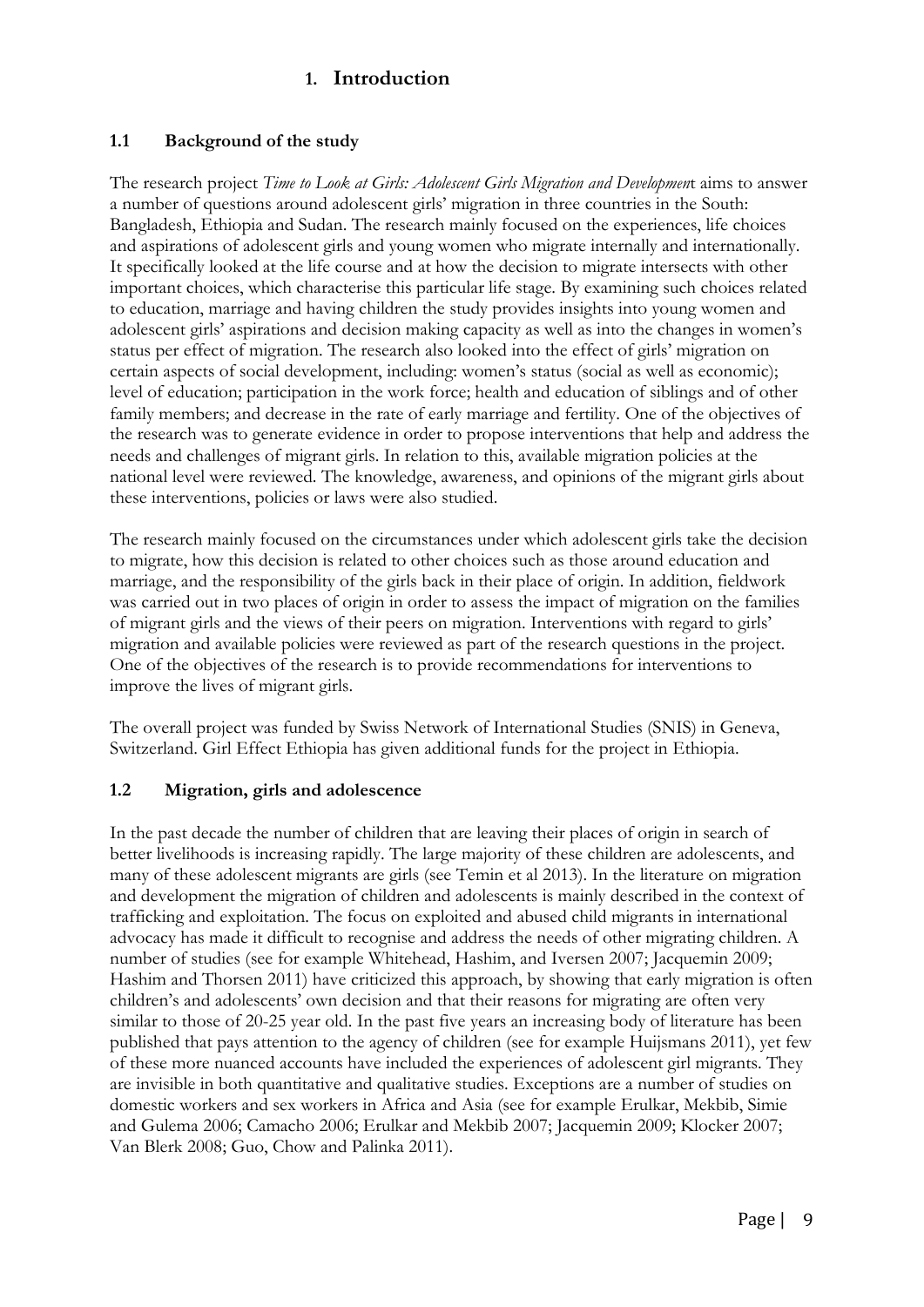While the link between migration as part of wider social transformations have been addressed to some extent in the literature (see Bakewell 2010; Grabska 2013, 2014), there has been less focus, with a few exceptions, on the particular effects of migration on the individual life course. The link between transitions into adulthood has been only to a limited extent examined by academic scholars. The period between 11 and 20 years of age is a crucial one in the individual life course; a period of critical transitions when major life decisions are taken, albeit in context specific ways (Bucholtz 2002; Del Franco 2012). The spatial shift implied in migration is one such critical transition that intersects with other choices that are being made (Gardner and Osella 2003; Gardner 2009; Grabska 2010). Bucholtz (2002) points out that age is not the only important factor that determines adolescence. Youth is a flexible and social category and is based on locally and context-specific practices and norms. Adolescence in the western psychological thought has been regarded as the primary preparation for adulthood. While it is an important phase in people's lives, with spatial moves having significant implications for its outcomes, transition into a particular type of adulthood is often closely related to the decision to migrate (Hertrich and Lesclingand 2012; Temin et al. 2013).

This applies in particular to adolescent girls. Adolescent girls are increasingly being identified as a crucial segment of the population, whose successful transition into adulthood is of major importance for their own lives and that of the people around them (see Temin et al. 2013). The general idea is that girls who are healthy and educated will marry later and have fewer children, which will improve their economic prospects and positively affect the lives of their children. This notion, which is nowadays known as the Girl Effect, has inspired an increasing number of international organizations to start investing in girls, aiming to break the cycles of poverty and in doing so work towards the social and economic development of the population as a whole.

The migration of adolescent girls can have major implications for their transition into adulthood. Migration can be a response to the lack of opportunities in their home communities; for some it is a response to acute family needs, for others to their unmet aspirations. Many girls migrate for work but employment is not always the main factor behind girls' decision to move (see for example Jacquemin 2009). Migration can also offer girls escape from difficult circumstances, and it can be a way to express agency, escape dominant gender regimes, and to build independent resources. Migration can be inspired by a desire to continue education, and related to decisions about marriage and reproduction. The decision to migrate intersects with other important decisions in the lives of adolescent girls, and affects girls' transition into adulthood in various ways. While migration of girls is often portrayed negatively, focusing on trafficking and exploitation, it may also offer them new opportunities and have positive implications for their future lives.

#### **1.3 Research questions**

The research considered four broad sets of questions:

- The first one concerns migration choices and trajectories: what are the reasons for the first migration and for the subsequent choices; what were the circumstances under which the decision to migrate has been taken?
- The second concerns young girls' life course transition/s: how does migration as a spatial shift intersect with other transitions for adolescent girls and in which ways does it affect their life trajectories in terms of: education, marriage, work, childbearing?
- The third set of questions concerns the sources of migrant girls' vulnerability as well as the sources of support for the adolescent girl migrants.
- The last set of questions concerns the legal frameworks and policy that shape adolescent girls' migration: How do national and regional policies and projects address the needs and priorities of these migrants?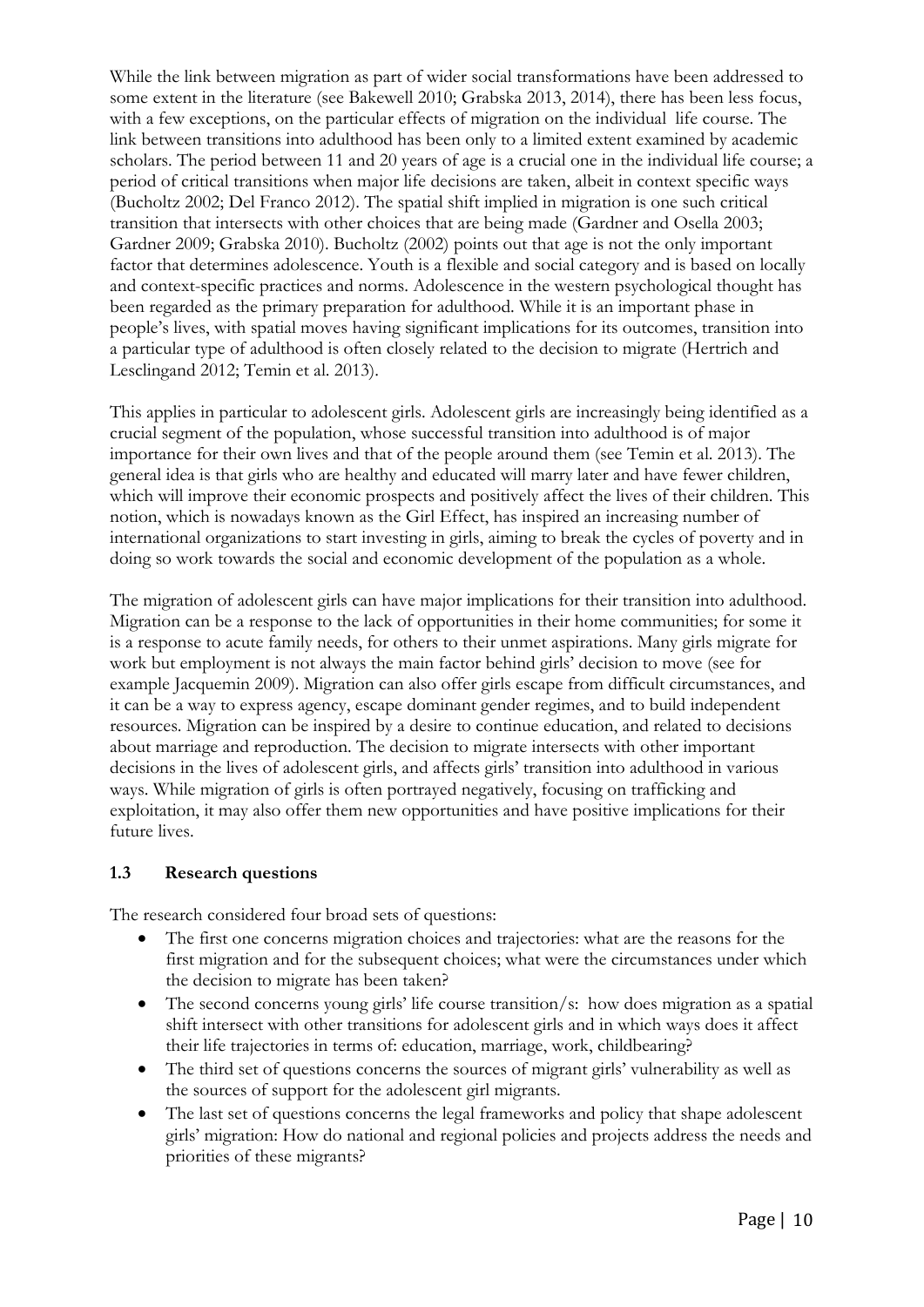## **2. The Context**

## **2.1 Introduction**

Ethiopia is one of the most populated countries in Africa with more than 90 million inhabitants. It is also one of the poorest countries in the world; although the poverty rate has decreased from 39 per cent in 2004 to 30 per cent in 2011, still more than 72 per cent of the population lives on less than 2 USD per day (World Bank 2011). Ethiopia is also one of the least urbanized countries in the world; 84 per cent of the population lives in rural areas. The large majority of the rural population depends on farming or livestock activities. Ethiopia has one of the world's highest birth rater (33/1000 in 2013) and almost 45 per cent of the population is under 15 years of age (CSA 2012). Adolescent girls (10-19 years old) make up 12 per cent of the total population. The majority lives in rural and pastoralist communities and lack access to basic services such as education and health care (Girl Hub Ethiopia 2015).

Population movements have been part and parcel of Ethiopia's modern history, consisting mainly of rural-urban migration but also of large-scale refugee flows to neighboring countries and the West, in particular during the Derg in the 1970s and 1980s. Under the dictatorial regime of Mengistu, international labour migration was restricted. In 1991, freedom of movement became a constitutional right under the government led by the Ethiopian People's Revolutionary Democratic Party (EPRDF). In the past two decades international migration to the Middle East and to South Africa has increased rapidly. In 2006 there were around 800,000 to 1 million Ethiopians working abroad (Fernandez 2010). While the government has put a lot of emphasis on economic growth, unemployment rates remain high, salaries are low, and many people have difficulties to make ends meet. Labour migration has become one of the main ways in which people aspire to improve their livelihoods (see Carter and Rohwerder 2016).

Migration of children and adolescents is not a new phenomenon in Ethiopia: historically children have migrated for seasonal labour in agriculture and to work in other sectors, such as in the weaving sector and as domestic workers. Nowadays international migration of women and children receives most attention in the media and from governmental, non-governmental and international organizations in Ethiopia, yet internal migration should not be neglected. Rural poverty caused by, amongst other things, overpopulation, land scarcity, governmental agricultural policies, and a lack of agricultural resources, coupled with the desire to explore new opportunities partly explain this increased migration from the countryside to urban centers, and from towns to cities, and in particular to Addis Ababa. In addition, the lack of educational and employment opportunities inspired migration to urban areas (see Atnafu, Oucho and Zeitlyn 2014). The current government has been able to improve school enrolment rates but jobs for educated youth are still lacking.

#### **2.2 Education**

Adult literacy rates have been structurally low in Ethiopia, affecting the country's economic development. In 2011, female illiteracy rates (10 years and older) was 40 per cent and male illiteracy 60 per cent (MoE 2013). Improving the educational level of the population has been one of the main objectives of the current Ethiopian government. In the past fifteen years the government more than doubled its budget for education. Around 25 per cent of the government budget is spent on education (MoE 2013). Numerous schools, universities and other teaching institutions have been built in rural and urban areas and large numbers of teachers have been employed. According to a report assessing the improvements in Ethiopia's educational sector in the light of the Millennium Goals, the number of primary schools has increased by more than 360 per cent (Education for All 2015). There were 6,958 primary schools in 2000/01 and 32,048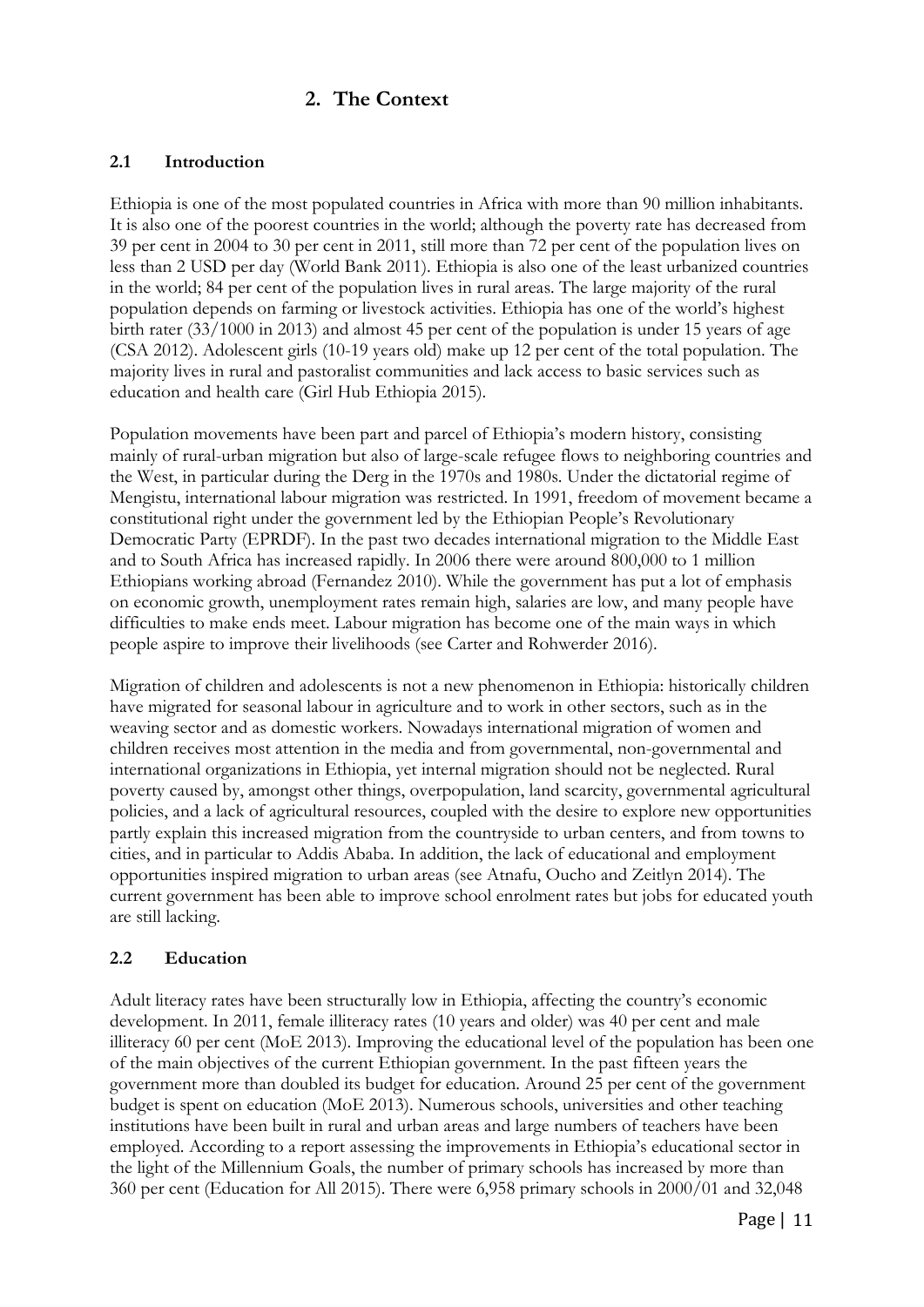schools in 2013/14. In 2011, 17 per cent of girls in the age group 10-14 years said that they had not attended any education at all, compared to 98 per cent of women over 65 years of age (CSA and ICF 2011).

Primary education in Ethiopia consists of two cycles: the first cycle is from 1-4 grade and the second cycle from 5-8 grade. The first cycle in secondary education is from 9-10 grade, and the second cycle is from 11-12 grade. While primary enrolment rates are high for both boys and girls (93 per cent and 95 per cent resp.), secondary enrolment rates decrease rapidly (35 per cent for girls and 39 per cent for boys) (MoE 2013). In 2014 almost 20 million pupils were enrolled in primary and secondary education of whom 75 per cent in primary education (EPDC 2014). The gross enrolment rate in primary education is 87 per cent for boys and girls. This decreases to 38 per cent in the first cycle of secondary education. The primary net enrolment rate is 68 per cent and the primary completion rate is 47 per cent (EPDC 2014).

Despite the success in enrolment rates, in particular, girl's education has caught with many challenges and hindrances. Among the challenges for girls are early marriage (under 18 years), heavy domestic duties, harmful traditional practices such as female genital mutilation and abduction, and the lack of support from teachers and school administration. According to the 2011 Ethiopia Demographic and Health Survey (DHS) the average rate of marriage is 16.5 years, and over 41 per cent of women between 20-24 years of age married before the age of 18 (CSA 2012 in Jones et al 2014b). In some areas, girls are expected to quit school early in order to support their family financially. Other factors that hamper girls' school enrolment are the lack of washrooms, toilets and lack of access to sanitary pads.

In spite of the expansion of educational facilities, the education system is highly criticized for its poor quality and lack of creativity. The most important criticism is that it is not able to train qualified and skilled labour force (see EFA 2015). In addition, tens of thousands of young people stay home after graduation due to the absence of job opportunities.

#### **2.3 The labour market**

Ethiopia's economy is largely based on agriculture; 85 per cent of the population is employed in the agricultural sector. The second largest sector of employment is the service sector, followed by the industrial sector, which only accounts for 10 per cent of the GDP (Broussar and Tekleselassie 2012: 3). In the past decade Ethiopia witnessed a rapid economic growth (10.3 per cent in 2013/2014); the IMF considers the country one of the five fastest growing economies in the world. Yet, this economic growth has not yet led to overall development and unemployment remains a problem. According to the Central Statistical Agency, in 2014 the unemployment rate was 20.7 per cent, with a clear disadvantage for women (43,4 per cent opposed to men 13,8 per cent) (CSA 2014).

The most important factor affecting the Ethiopian labour market is the rapid growth of the population. As a result, the labour force is growing much more rapidly than the population as a whole. Creating jobs for a rapidly increasing labour force is one of the main challenges for the government. Young people do not only face the challenge of obtaining productive employment, but also of obtaining safe and acceptable work. This situation triggers the increasing rates of migration from rural to urban areas and abroad, in particular of young women (see Jones et al 2014a).

The employment status of girls and young women is worse than of men. Adolescent girls aged 10-19 comprise 12 per cent of the population. Women comprise approximately 52 per cent of the youth labour force; however, in 1999 and 2011, 67 per cent of all unemployed youth were women (Broussard and Tekleselassie 2012). As mentioned above, this percentage has decreased to 43,4 per cent in 2014 but it remains much higher than the unemployment rate of men. This is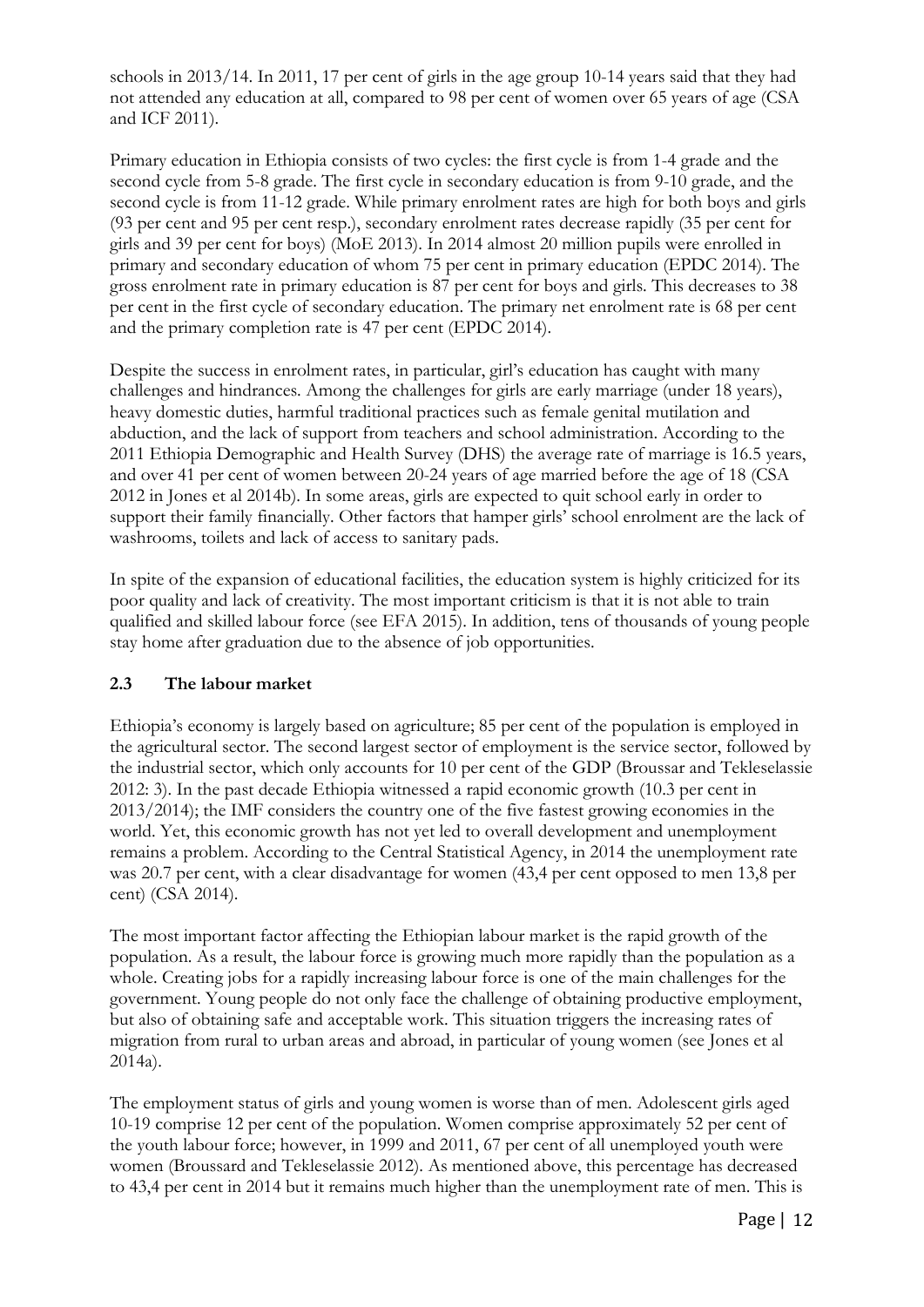particularly so when rural and urban areas are looked at separately. In both areas the rates of female unemployment are higher than of male. In urban areas the unemployment rate of female youth was 30 per cent, 14 percent higher than of male youth (ibid 18). Interestingly, while male unemployment increases with higher education, women with higher education have lower unemployment rates than women with less education (ibid. 24). Young women are primarily employed in wholesale and retail trade, hotels and restaurants, and domestic work. Women are more often employed in the informal sector. In 2011, 41 per cent of employed women were working in the informal sector (ibid). Domestic work is one of the main jobs in the informal sector.

The main barriers for adolescent and young women in the labour market are that they have lower educational levels and therefore cannot enter technical and vocational education and training (TVET) colleges, which require grade 10. Even if girls are able to continue their studies, TVET's and secondary schools with grade 11 and 12 are only available in towns requiring them to rent accommodation, which poor parents cannot afford (Jones et al 2014a, viii). Girls that cannot continue their studies have less job opportunities in the formal sector and are forced to take up paid work in the informal sector.

## **2.4 Migration**

As mentioned above, rural-urban migration is a common phenomenon in Ethiopia. Most studies on migration in and from Ethiopia mention poverty as a major driving factor. Yet, under the layer of poverty and the need to assist families back home there are multiple other factors that influence adolescent girls' and young women's mobility. These have to be situated within the wider changes that have been taking place in Ethiopia in the past twenty or so years (see Dom 2015).

Between 1995 and 2013 a large research project was carried out in 20 communities in Ethiopia in which also data on migration was collected (Dom 2015). The research entitled Wellbeing and Illbeing Dynamics in Ethiopia (WIDE) identified the following issues emerging in outmigration from these communities. In the early 2000s, male seasonal migration was an important element in livelihood strategies in some communities. The male outmigration was often triggered by big crisis or hardship. In 2010/13, the WIDE research team noted striking diversification in outmigration. First, there was a decrease in importance of agricultural migration and an increase in importance of urban and international migration. There was also an emergence of industrial migration, with a big increase in women's and young women's mobility. In general, the researchers observed a significant rise of female and male youth migration in comparison to 1995. In some communities, women outnumbered migrating men. Urban and industrial migration was observed in most communities, among those in twelve communities it was perceived as significant, yet most of the industrial migration was dominated by men. For women, international migration especially to the Gulf was more attractive. International migration included diverse directions, for example in 15 communities it was mainly to the Gulf, in 5 communities to Sudan, and in one to South Africa. A significant change observed was the increased outmigration of ever younger people. While this was seen as a concern for the local populations, at the same time, children and adolescents' work is perceived as 'normal' and practiced in both rural and urban areas in Ethiopia.

In the past decade an increasing number of adolescent girls have left their home villages and settled in urban towns. Addis Ababa is an important destination but girls also migrate to nearby towns, and sometimes continue to the capital or move abroad (see Erulkar 2006; Erulkar and Mekbib 2007; Van Blerk 2008; Jones et al 2014a). A World Bank report (2010) states that most of the girls who migrate from rural areas would like to stay in Addis Ababa for a longer period of time without thinking of migrating to overseas, however, there is no clear evidence that supports this claim.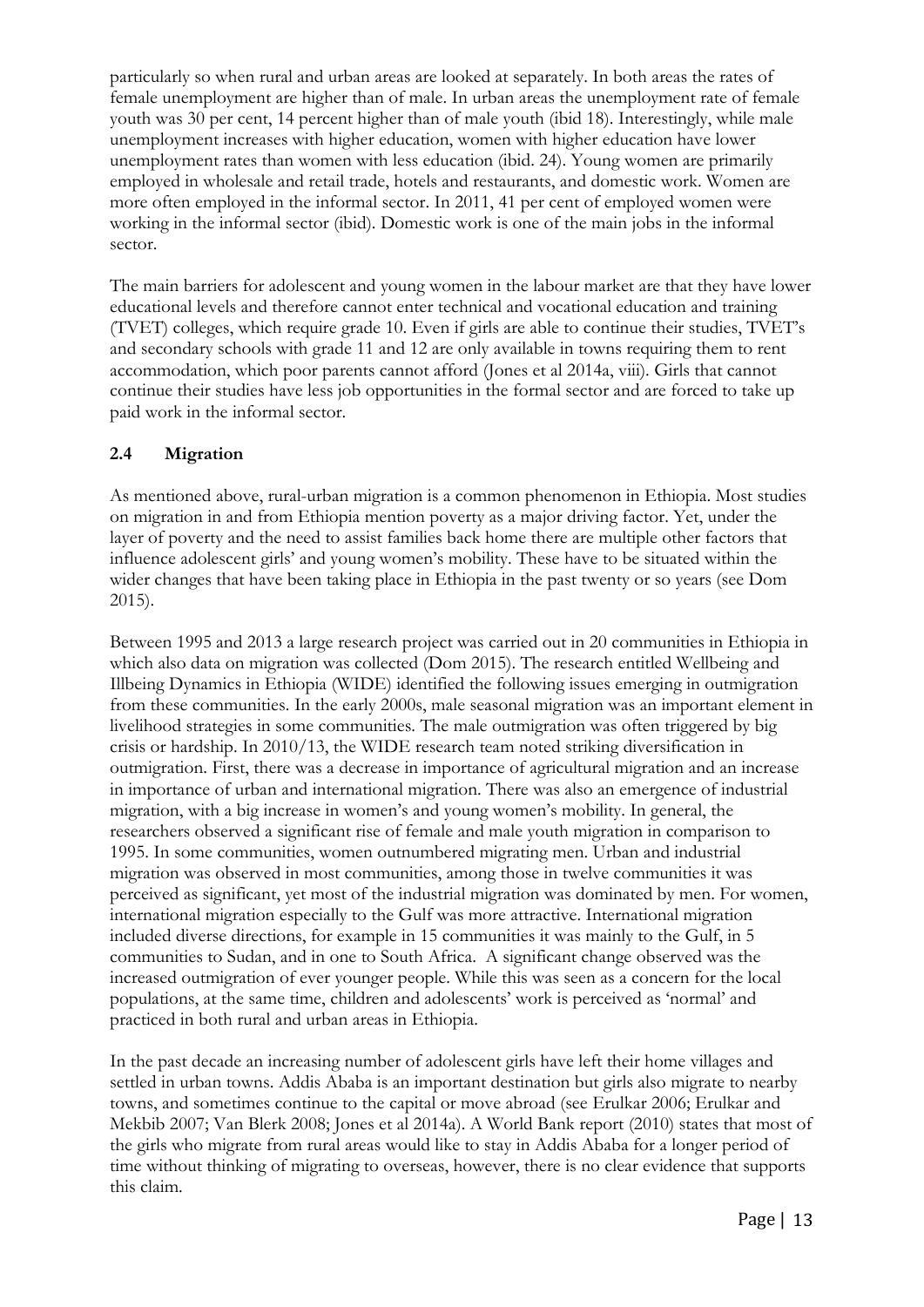International labour migration from Ethiopia commenced in the early 1990s. Whereas labour migration was restricted under the socialist regime of Mengistu, the government that came to power in 1991 made free movement a constitutional right. In 2006 there were around 800,000 to 1 million Ethiopians working abroad (Fernandez 2010). Remarkable in particular is the large number of young women that have migrated to the Middle East to fill the demand for domestic labour (Kebede 2001; Fernandez 2010; de Regt 2010; Afework and Habte 2011; Jones et al 2014a). Lebanon, Saudi Arabia and the Gulf States have become major destinations for Ethiopian women migrants, but also economically less developed countries such as Sudan and Yemen. Legally only women over 18 years of age are allowed to migrate abroad, yet sometimes younger women go as well, in particular those who migrate over land to Sudan or over sea to Yemen. Women and girls are recruited in their home villages or have first migrated to small and middlesized towns, and from there migrate abroad.

In the past ten years a number of international organizations and Ethiopian researchers have studied Ethiopian women's migration to the Middle East (see for example Kebede 2001; ILO 2011; Minaye 2012; Reda 2012). Very few studies have paid attention to the increasing number of adolescent girls that migrate to the Middle East. A recent study done in order of the Overseas Development Institute (Jones et al 2014a) has filled that gap to some extent. While international migration is officially not allowed under the age of 18, the study showed that many adolescent girls are able to obtain false identification and girls as young as 13 years of age do migrate abroad. One of the conclusions of the study was that the exploitative nature of girls' and women's migration to the Middle East should not be underestimated, even though girls and young women oftentimes migrate voluntarily.

Freedom of movement is a constitutional right for every Ethiopian citizen. Yet, in November 2013 the Ethiopian government announced a temporary ban on migration to the Middle East as a response to the large number of human rights violations against Ethiopian migrants, and women in particular. This ban has stayed in place until date. As a result many women who were intending to migrate are stuck in Ethiopia, or decided to migrate over land to Sudan or Yemen instead. In addition, migration via Kenya increased as Ethiopians do not need a visa to enter Kenya. Brokers facilitated the use of these irregular migration routes, with all its consequences.

Between November 2013 and April 2014 more than 160.000 undocumented Ethiopian migrants were deported from Saudi Arabia after the end of a seven months amnesty period (see de Regt and Tafesse 2015). Among the returnees were 7000 children (Jones et al 2014a: vi), including numerous adolescent girls. This large-scale return has had a big impact on the employment situation in Ethiopia, and on the integration process of the returnees in their communities and families. In order to reduce out-migration the government is offering skills development training courses. Micro finance enterprises are, for example, promoted. Regional bureaus of the Ministry of Labour and Social Affairs are responsible to find jobs in cooperation with a variety of organizations and businesses. At the federal level there are various programmes to assist returned migrants with their social, economic and cultural reintegration. Yet, despite these programmes and regardless of their negative experiences in Saudi Arabia, many returnees do not see a future in Ethiopia and oftentimes intend to migrate again. This is in particular so for young and unmarried women, who do not see many chances to get married and settled at home (see de Regt and Tafesse 2015).

#### **2.5 Addis Ababa**

Addis Ababa is the political, economic, cultural and historical capital of Ethiopia. It is located in the centre of the country, and has rapidly expanded in the past 25 years. The capital is the home of the African Union, it houses the headquarters of United Nations Economic Commission for Africa (UNECA) and there are many continental and international organizations based in the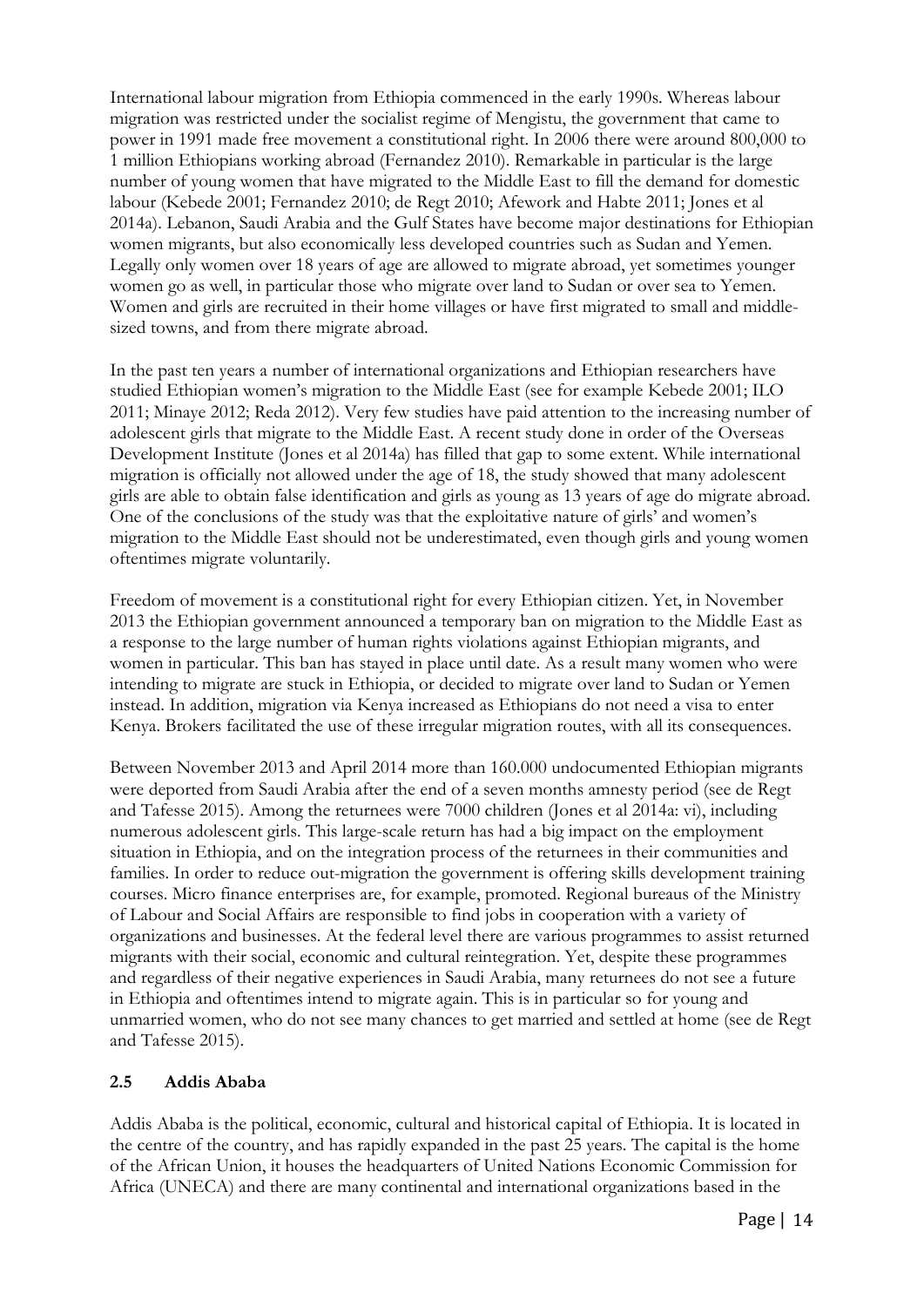city. The city has grown exponentially in the past two decades and the number of inhabitants is now more than three million (CSA 2015). The city attracts tens of thousands of people from all over the country yearly. The construction sector is booming, creating opportunities mainly for migrants from the provinces. Yet, hundreds of thousands of the city's inhabitants are unemployed. Addis Ababa is a clear example of an African metropole suffering from the consequences of rapid urbanization in the context of neoliberal policies, with high unemployment rates, shortage of affordable housing, large scale urban poverty and environmental degradation (see Demissie 2008: 521).

In the past decade the government has invested greatly in the improvement of the city's infrastructure and the building of large-scale housing projects. As a result, age old residential areas have been demolished, new roads have been constructed including a railway, and many of the green areas in the city have disappeared. Yet, finding affordable housing is still a big challenge for many people in the city. Large slum areas have come into being, both inside the city as well as on the outskirts of town. The new condominiums that have been built in various parts of town are supposed to offer affordable housing for lower middle classes, but are clear signs of the government's neoliberal policies.

Urban transport consists of minibuses, buses and private cars, and since the summer of 2015 a tram. Traffic jams are the order of the day at the most important hubs in the city. In the past decade the city has transformed greatly with the building or expansion of new roads, aiming to decrease the number of traffic jams. The newly built tram is supposed to provide affordable transport for the city's residents but is still too expensive for many people, who continue to use buses and minibuses. Addis Ababa has changed from a green, relatively calm and environmentally friendly capital into a busy and overpopulated metropole.



A busy street in Addis Ababa (photo: Marina de Regt)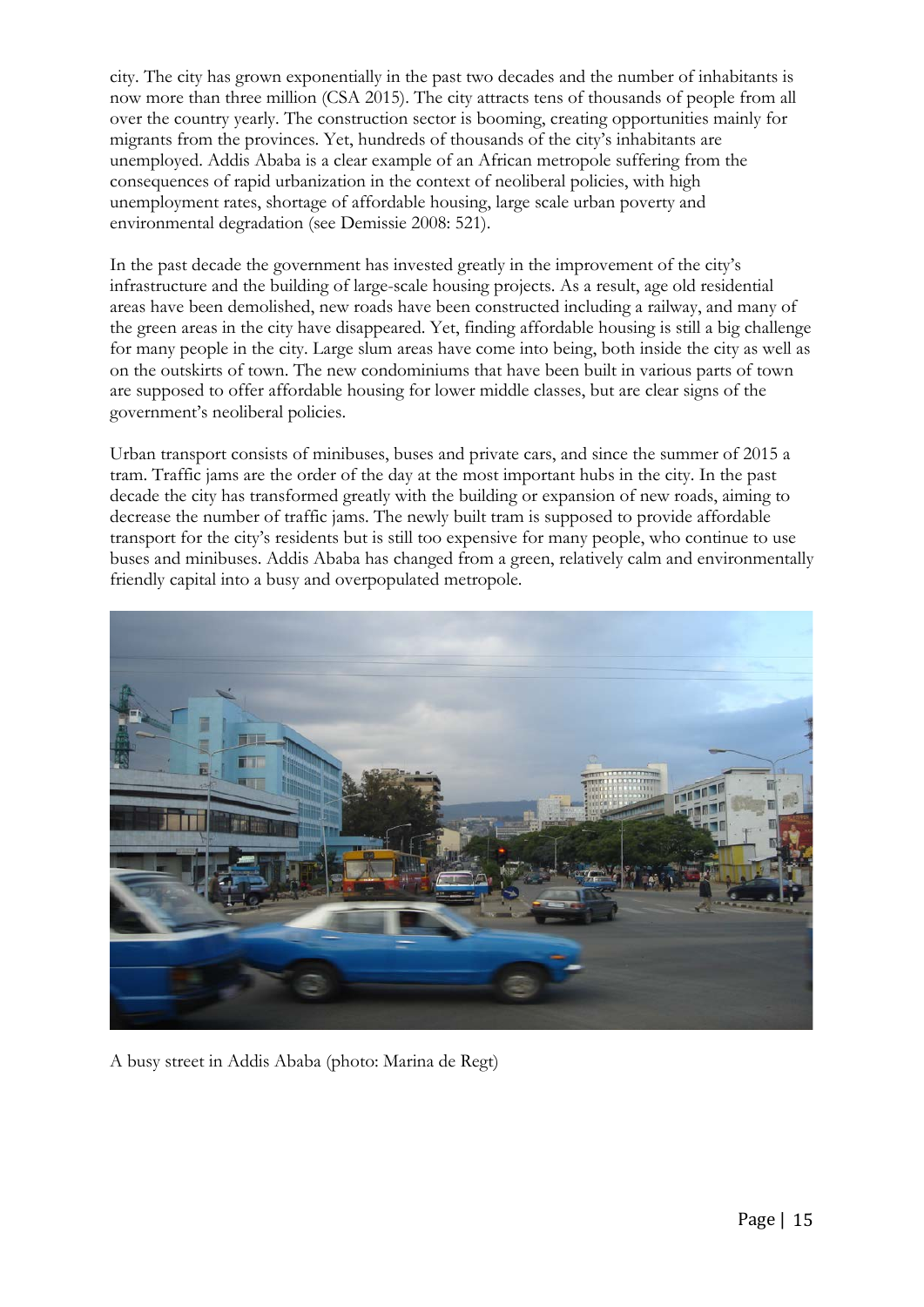## **3. Methods and Fieldwork**

## **3.1 Introduction**

Studying adolescent migrant girls in a city where thousands of migrant girls are living is a challenge. In view of the limited size of the study and our interest in questions around the experiences, motivations and aspirations of migrant girls we decided to employ a qualitative methodology. We (the two local researchers and the principal researcher) were therefore not seeking a representative sample of migrant girls, which is also impossible in view of the lack of statistical data about the number of adolescent girls in Addis Ababa. It was more important for us to find girls that were representative for the large group of migrant girls in the city with regard to their living and working conditions. Based on the already available knowledge about adolescent migrant girls in Addis Ababa (see Erulkar and Mekbib 2007; Erulkar 2008; Van Blerk 2008) we decided to focus on domestic workers and sex workers. Initially we wanted to include a third group, namely girls that have recently arrived in Addis Ababa and that are staying in guesthouses around bus stations until they have found employment. In that way we hoped to be able to study three phases in the trajectories of migrant girls: from the arrival in Addis Ababa, to doing paid domestic work, which is often the first occupation of migrant girls, to becoming a sex worker, as many sex workers have first done domestic work. However, already at the start of the fieldwork we found out that it was too difficult to find girls under 18 years of age in guesthouses. Brokers told the local researchers that it was illegal to employ girls under 18 years of age. Brokers who did employ minors were not staying in one place but moved around the city in order to avoid being caught by the police. We therefore decided to focus on domestic workers and sex workers.

There are numerous adolescent domestic workers and sex workers in Addis Ababa but both groups are difficult to access for researchers. While almost every family in Addis Ababa has a domestic worker, approaching and interviewing them is very challenging. Domestic workers live and work in the house of their employers and have hardly time off. In addition, building up a relationship of trust and confidence and getting more insight in their lives by sharing it, such as anthropologists would like to do, is very difficult if not impossible. Sex workers, on the other hand, have much more freedom of movement and live in many cases on their own or with friends. However, also in their case it is difficult to build up close relationships by sharing their lives. Sex workers work in the evenings and at night and sleep during the day, which makes it problematic to find them. During their working time they are interested in making money and not in spending time with researchers, while in their spare time they are tired of their nightly work and want to rest. We therefore had to think of creative ways to get in touch with adolescent girls working as domestic workers and sex workers.

In the case of domestic workers we decided to approach a school that gives evening classes to boys and girls that are unable to attend regular school. Many girls in evening classes are domestic workers. Urael School is such a school and the school director was willing to facilitate the research. We started with a focus group discussion with ten adolescent girls who were working as domestic workers. After the focus group discussion we approached three girls and asked them whether they would like to be involved as interviewers in the research, but unfortunately two of them declined. One of them first accepted but then withdrew because she did not find anyone to look after her child. The other domestic workers were found via the contacts of the local researcher, and via house to house visits.

Our access to sex workers was facilitated by two local NGOs. NIKAT is a self-organization of sex workers in Addis Ababa. It was established in 2006 with the aim to improve the living conditions of sex workers in Ethiopia, and to fight against poverty and HIV/AIDS. NIKAT has a drop in center where sex workers can come to relax, rest, meet others and have access to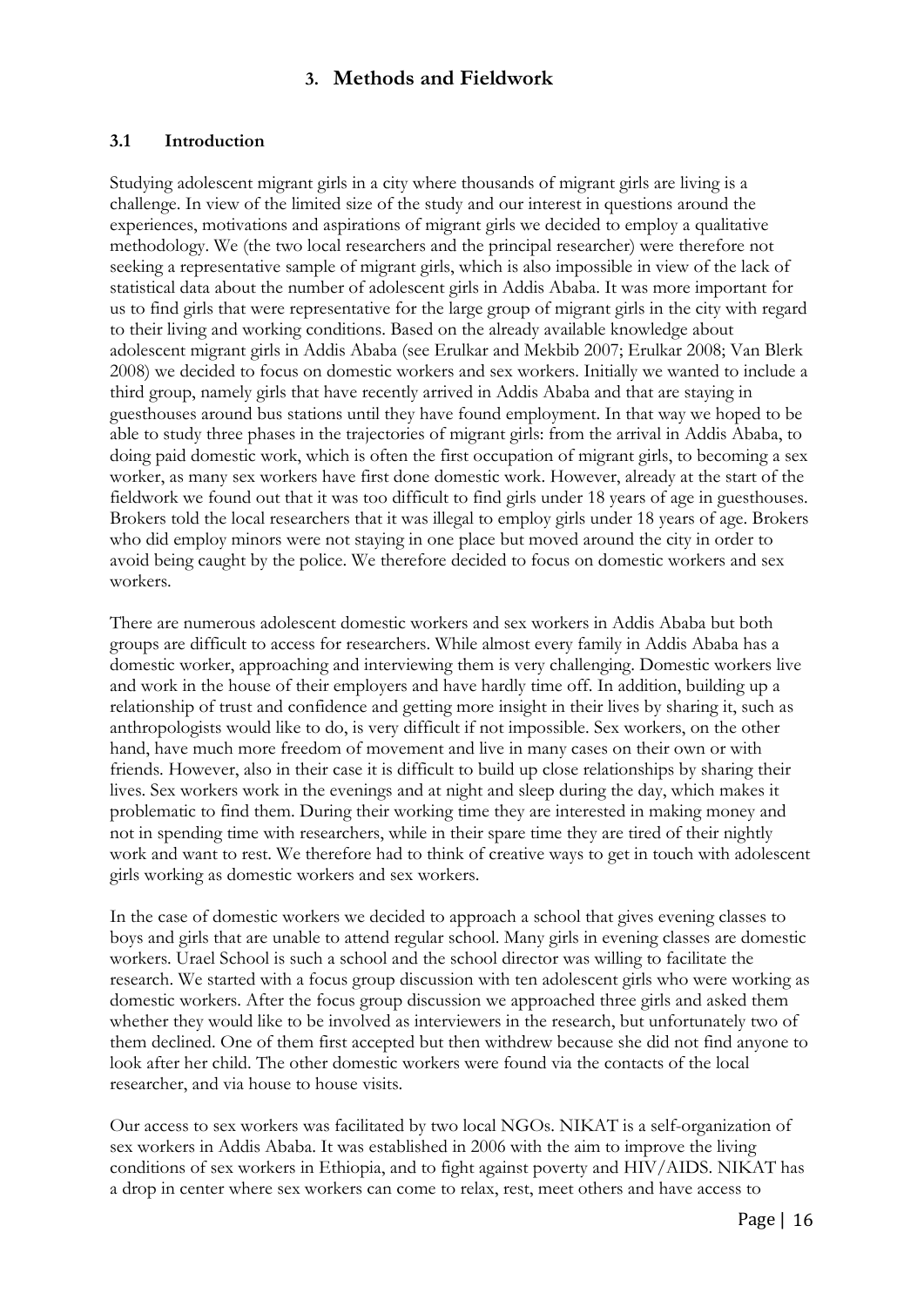information. The first FGD, which was a pilot, was carried out at the drop in center of NIKAT. Two girls that participated in this FGD were asked to assist the researchers with the questionnaires. They were instrumental in accessing other sex workers. The second NGO that facilitated access to girls was Timret Le Hiwot (TLH). The organization was established in 2004 with the aim to prevent the spread of HIV/AIDS. TLH also has programmes directed at sex workers and their clients. With the help of TLH a number of adolescent sex workers were found for interviews.

One of our intentions was to carry out research in cooperation with adolescent girls. We were of the opinion that this would greatly improve the quality of the research results. After a short exam to test the writing skills of the girls, three adolescent girls were invited to participate as interviewers, two girls that participated in the FGD at NIKAT and one girl that participated at the FGD at Urael School. The local researchers organized a short training in administering the survey questionnaires. The two other girls enjoyed their participation in the research. They were very helpful, active and assisted in finding more girls. They were oftentimes surprised by the stories they heard from their peers. In addition, working with them provided the researchers with a deeper insight in the daily lives of adolescent migrant girls and their perception of the world.

Prior to the fieldwork the research team received a short training provided by Girl Effect Ethiopia on the Child Safeguarding Policy, which focused on the ethical considerations that must be taken into account while working with girls. Based on this training the researchers have made sure the criteria of ethical research with children were fulfilled. The life stories and survey questionnaires were always carried out in such a way that the interviewer and the interviewee were visible for other people. At the start of each interview the purpose of the study was explained and the consent of the girls was asked. Confidentiality was guaranteed; the interviewees were informed that their names would not appear in the report. Their names have been changed in order to ensure anonymity.

The fieldwork was divided into two phases: the first phase took place in Addis Ababa between March and July 2014, the second phase took place in September 2014 in two places outside of Addis Ababa. The fieldwork in Addis Ababa took longer than envisaged, which was mainly due to the fact that migrant girls working as domestic workers and sex workers have limited time available for interviews. In addition, the local researchers started transcribing the interviews during the fieldwork. The fieldwork in the rural areas was much shorter than envisaged. While we had planned to spend twenty days in each place of origin we ended up staying only five days, which was mainly because of logistical reasons.

In the period August 2014 till February 2015 we also interviewed thirty young women who migrated to the Middle East when they were under 18 years old. Half of the interviewees had returned from Saudi Arabia after the large-scale deportation in the period November 2013 – April 2014. The other half had returned for a variety of reasons, such as the end of their contract, problems at work, and personal reasons. The respondents were found via a snowball method. The interviews were carried out by two Ethiopian researchers on the basis of an adapted version of the survey questionnaire. In a number of cases the principal researcher joined them.

#### **3.2 Research methods**

#### Survey questionnaires

Thirty questionnaires were carried out with adolescent migrant girls who came to Addis in the past five years. Fifteen questionnaires were conducted with sex workers and fifteen with domestic workers. The questionnaires were in Amharic so that the migrant girl assistants were able to administer them. Each questionnaire took around one hour to fill in. The data was entered in a grid in order to allow for comparative analysis with the outcomes of the survey done in Bangladesh and Sudan. As mentioned above, thirty survey questionnaires were done with young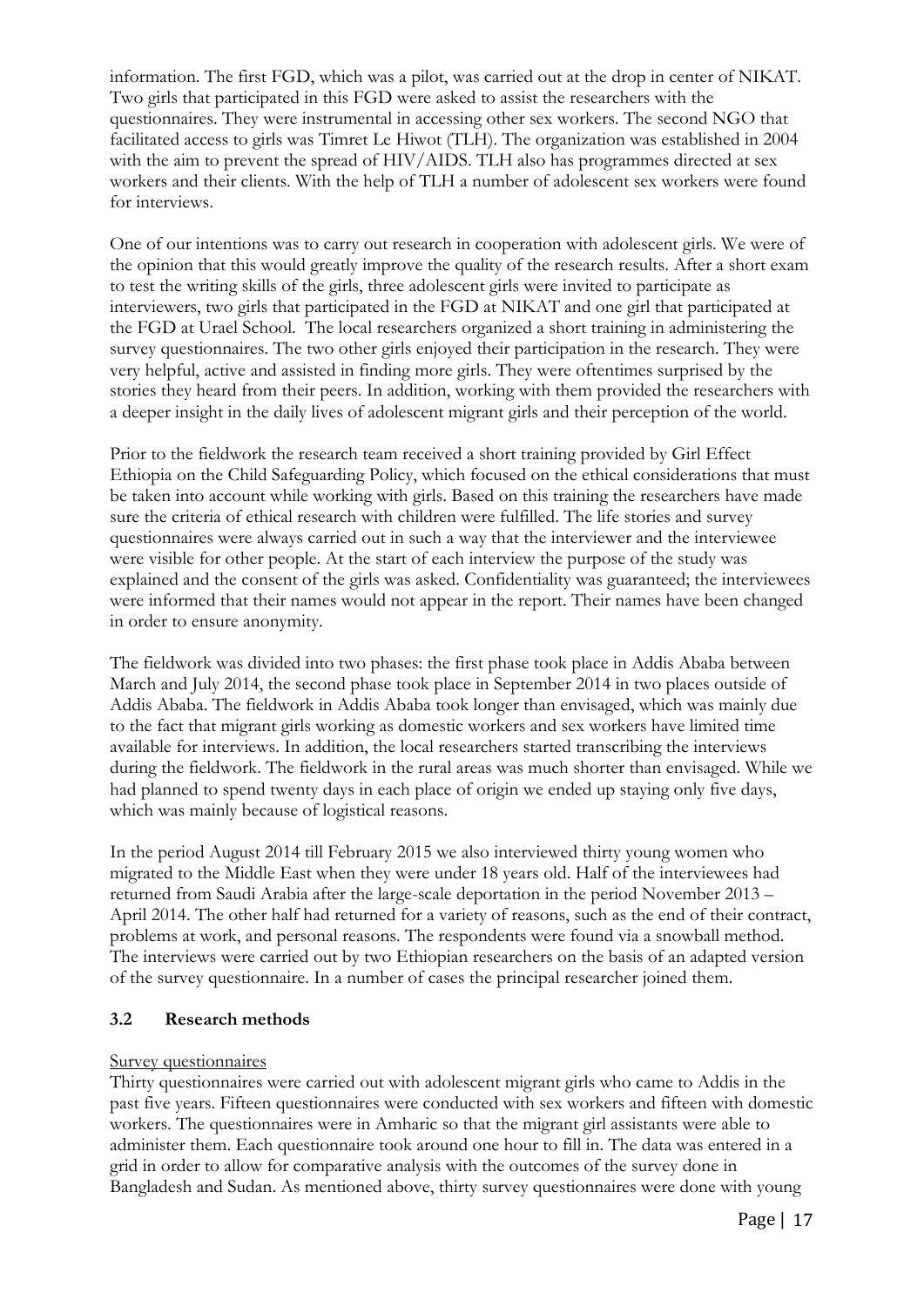women who returned from the Middle East. Fifteen had been deported during the large-scale deportation campaign in 2013-2014, and fifteen had returned for other reasons.

#### Life stories

Twenty life stories were collected and recorded. Ten life stories were carried out with migrant girls who migrated to Addis Ababa in the past five years. The other ten life stories were conducted with women who migrated to Addis Ababa as adolescent girls. This last group has been living in the city for more than five years. From the twenty life stories ten were with sex workers and ten with domestic workers. The life stories were transcribed and translated into English.

#### Focus group discussions

In total six focus group discussions were conducted. Two FGDs were with migrant girls in Addis Ababa (one with domestic workers and one with sex workers); two other FGDs were with peers of migrant girls outside Addis Ababa (one in Amhara region and one in Shashemene); one FGD was done with migrant girls who returned to their place of origin (in Amhara region) and one FGD was done with migrant girls staying in a shelter in Shashemene (waiting to return to their place of origin). The FGDs were recorded and transcribed literally in English.

#### Expert interviews

In total twenty interviews were done with representatives of (non-governmental) organisations involved in migration policies and programmes. Ten interviews were done in Addis Ababa, five interviews in Estie/Amhara region and five interviews in Shashemene. The expert interviews in Addis Ababa were not recorded digitally. The interviews in Estie and Shashamene were recorded with a digital voice recorder and transcribed in English.

#### Informal conversations, observations and field diaries

In addition to the methods mentioned above the research team also gained insight in the issues around adolescent girl migration via informal conversations with the two migrant girl assistants, the interviewees, people working in organizations and others. They have also done observations, and in some cases written field diaries.

#### Collection of secondary data

Secondary data, such as research and policy reports, was collected and reviewed. It was, however, difficult to obtain statistical data or policy reports from governmental institutions. While the importance of the phenomenon of adolescent girl migration is acknowledged by many stakeholders, there are no reliable figures available.

#### **3.3 Challenges and limitations**

As mentioned above, getting access to migrant girls was not easy, despite the fact that there are many migrant girls in Addis Ababa. In addition, building up relationships of trust was difficult and doing ethnographic research almost impossible. Another limitation was the extent to which we were able to do participatory research. The two migrant girls that assisted in administering the questionnaires were very helpful and the accounts of their lives and their responses to the stories of other sex workers gave the local researchers more insight in the issues around adolescent girls' migration. It would, however, have been good when they had been involved more than only in the administration of the questionnaires. It was also a pity that there was no domestic worker involved as a migrant girl assistant. In the rural areas we were not able to do any kind of participator action research, which was mainly due to the limited time we spent in the field. The fieldwork in the rural areas was decreased from twenty days in each place of origin to five days. In Estie we were able to work together with three young women, one a counsellor and two community workers, who brought us in touch with families of migrant girls. Their stories and reflections on the situation of girls' migration in the area were very insightful.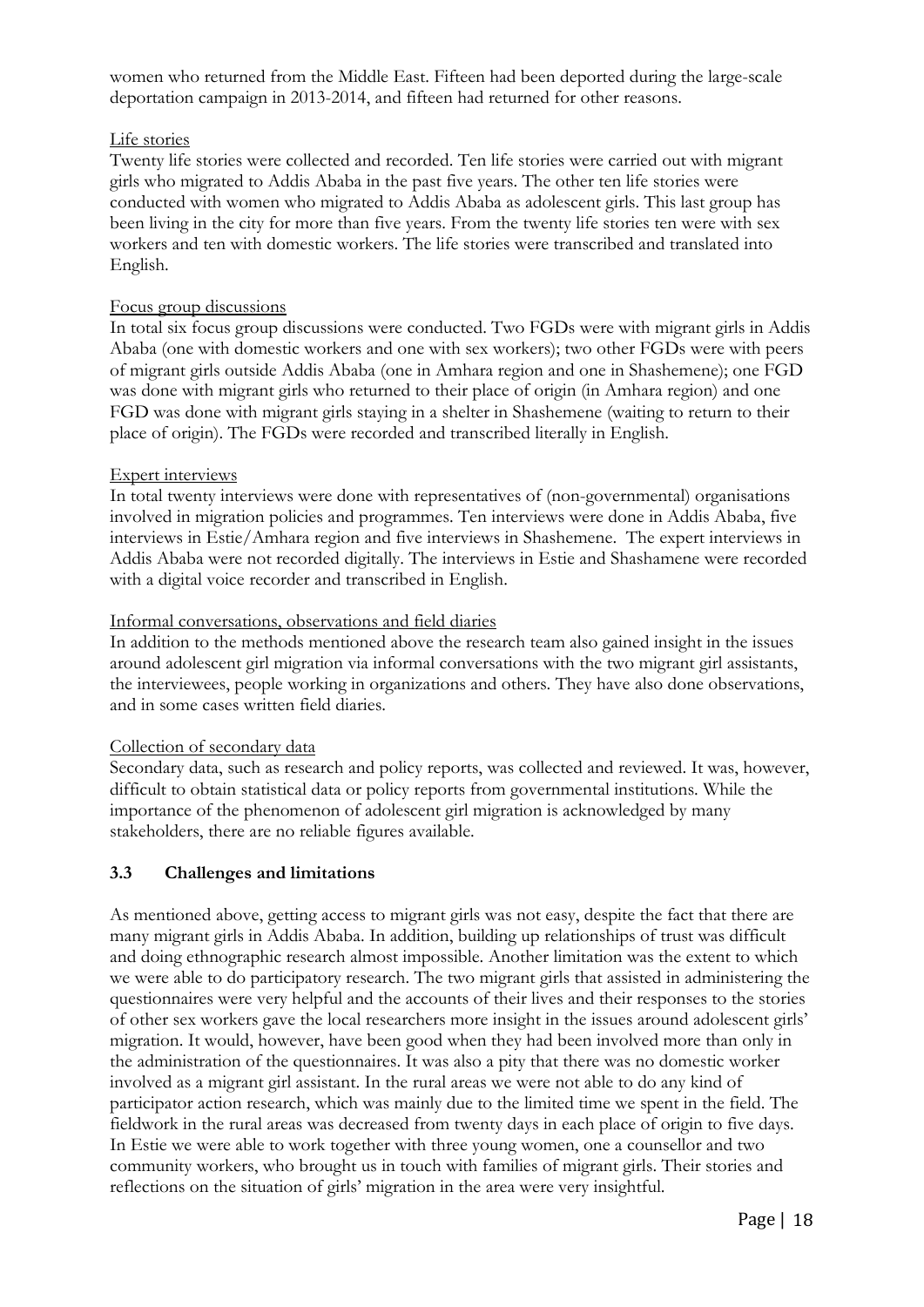Carrying out expert interviews and organizing an FGD with experts was a challenge as well. We were able to meet a number of representatives of international organizations and local NGOs and discuss the research project with them. Initially we had planned to organize a FGD with representatives of local organizations in Addis Ababa but in view of the difficulties to get hold of people we decided to skip this activity. Instead we used the discussion of the kick-off workshop that was organized in March 2014 (which was attended by six experts).

A major limitation of the research was that we were unable to interview family members, such as parents or siblings, in the place of origin of some of the interviewed girls. None of the interviewed girls was willing to give the contact details of their relatives back home. Their reasons varied: in some cases their relatives did not know their whereabouts, in other cases they had lost contact with their relatives or their relatives did not know what type of work they were doing in Addis Ababa. One of the interviewed girls was still in touch with her family but had not seen them in a long time. We offered to take her home, yet she still refused. The fact that none of the girls was willing to give the contact details of their parents or other relatives points to the difficult circumstances of their migration. Many of the girls had experienced abuse and exploitation and did not want their parents or relatives to know about their situation. Sex workers were afraid that their family would find out what kind of work they were doing, whereas domestic workers had oftentimes so little money that they were unable to send money home, and did not want to return home empty-handed. They were often disappointed about the fruits of their migration and preferred not to be in touch with their relatives.

Instead of visiting the families of migrant girls it was decided to select two areas that are known as "sending areas" of migrant girls. A number of the interviewed girls were coming from these areas, namely South-Gondar (Amhara region) and Shashemene (Oromia region). In addition, two local NGOs were willing to facilitate the fieldwork in these two areas. CHADET is an organization that aims to improve the lives of highly vulnerable children in various parts of Ethiopia. The NGO works, amongst other things, with street children, child labourers, orphans, and migrant children. One of their programmes focuses on the rehabilitation of migrant children in urban areas. They have established a number of shelters in the country; one of them is located in Estie woreda (South Gonder). Thanks to the willingness of the staff of the CHADET office in Estie we were able to carry out fieldwork there.

In Shashemene the research was facilitated by the Ethiopian organization OPRIFS (Organization for the Prevention, Rehabilitation and Integration of Female Street Children). While OPRIFS initially mainly focused on improving the lives of female street children, it has expanded its work on rehabilitating girls who are abused, which are in most cases migrant girls who were employed as domestic workers. They provide a shelter for abused girls, assist the girls with law suits against their employers, facilitate their rehabilitation home and create awareness about the risks of migration in the home communities. OPRIFS has offices in Addis Ababa, Bahir Dar and Shashemene. Because Shashemene is considered to be an important migration hub for children from the southern part of Ethiopia we decided to do the second part of the fieldwork there.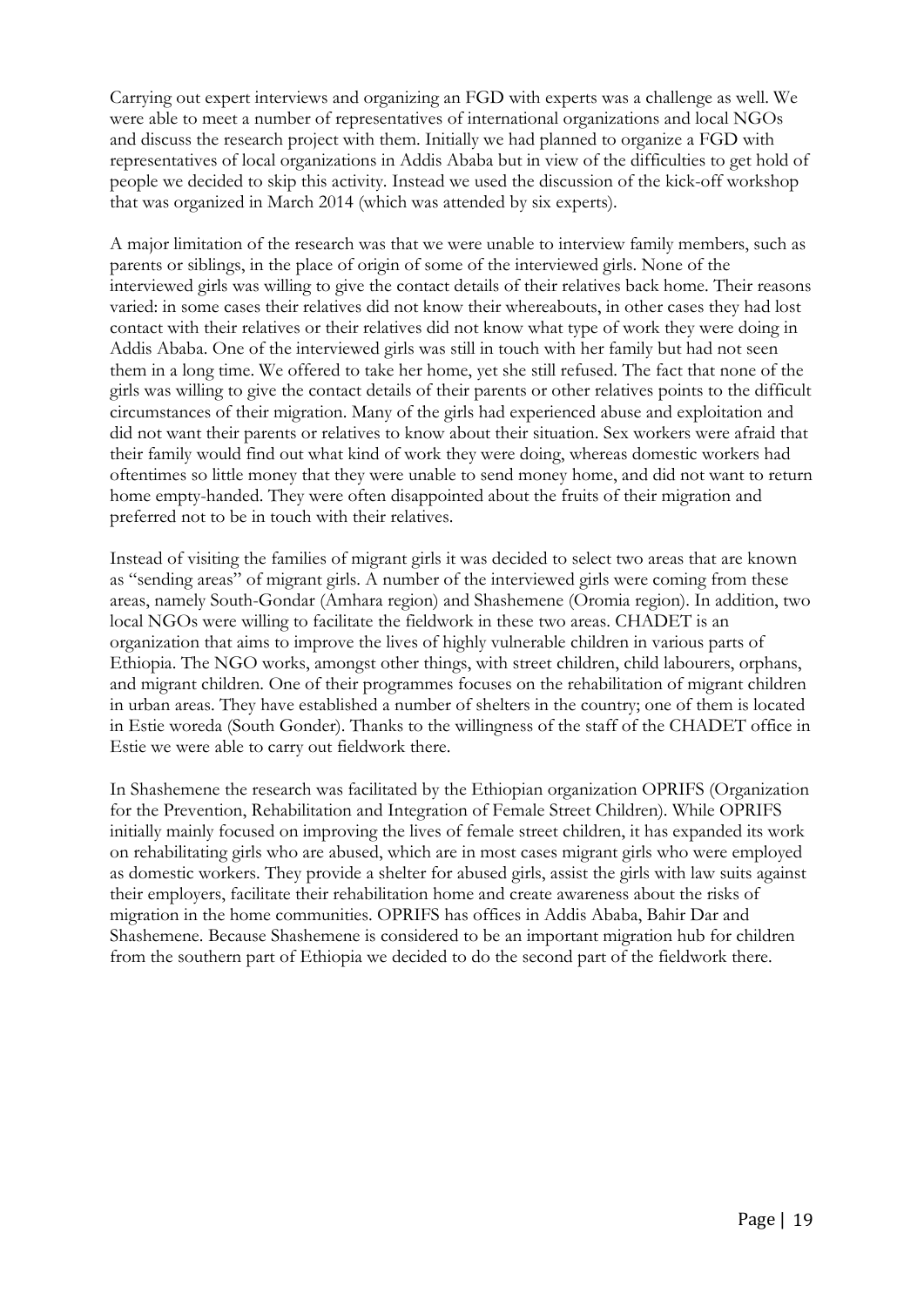# **4. Social Profile of the Respondents**

In this section we will present the data of the survey, which was carried out among 30 adolescent migrant girls in Addis Ababa (15 domestic workers and 15 sex workers) and 30 young women who returned from the Middle East who were under 18 years old when they migrated abroad.

|            | Total | Internal migrants | Returned migrants |
|------------|-------|-------------------|-------------------|
| Up to $13$ |       |                   |                   |
| 13 to 17   |       | . 4               |                   |
| 18 to 24   |       | لت                | 24                |
| < 24       |       |                   |                   |
|            | 60    | 30                | 30                |

#### **Table 1 Age of respondents at the time of the interview**

The girls who migrated to Addis Ababa were all between 12 and 18 years old, which is not surprising as this was one of the selection criteria. Only one was 13 years of age, fourteen were between 14-17 years old and fifteen were 18 years old (they fall in the category 18-24 years old but were all 18). The returnees from the Middle East were older at the time of the interview; this is again not surprising as we had intentionally looked for girls that had migrated when they were under 18 years of age and most of them had spent at least a couple of years abroad. More interesting is the age at migration, which is presented in table 2.

#### **Table 2 Age at first migration**

|          | Total | Internal migrants | Returned migrants |
|----------|-------|-------------------|-------------------|
| Under 13 |       |                   |                   |
| 13 to 17 |       | 21                | 29                |
| 18 to 20 |       |                   |                   |
| < 24     |       |                   |                   |
|          | 60    | 30                | 30                |

The large majority of girls was between 13-17 years old when they migrated to the Middle East, and most of them were 17 years old; only a few were under 17 years. The girl that migrated when she was between 18-20 years old was 18 at the time of migration. Most of the girls that migrated to Addis Ababa were between 14-17 years old at the time of migration; only nine girls were under 13 years old. The large majority of the girls migrated directly to Addis Ababa. Only two girls migrated first to another place and then to Addis Ababa. Fifteen girls came to Addis 2 years ago and fifteen between 2 to 5 years ago, which is logical as we intentionally selected the girls in these two categories.

The returned migrants from the Middle East were all currently living in Addis Ababa but this does not mean that they were originally from the capital. Some of them had migrated to Addis Ababa prior to migrating abroad, and some had stayed in the city upon return from the Middle East. The large majority was living with relatives/family in Addis (25); two girls were living with friends.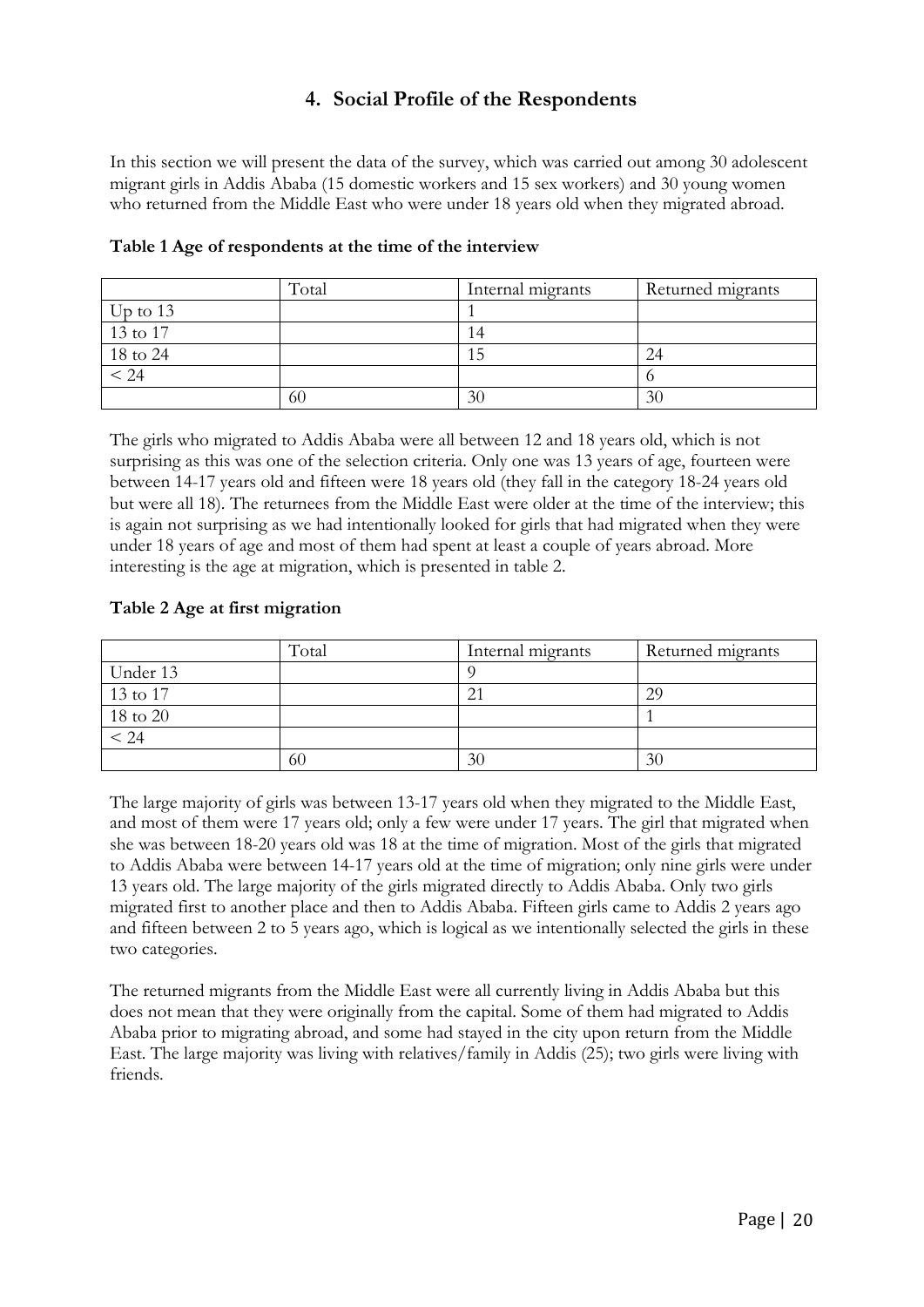## **Table 3 Economic condition of the family prior to migration**

|                    | Total | Internal migrants | Returned migrants |
|--------------------|-------|-------------------|-------------------|
| Very poor          |       |                   |                   |
| Poor               |       | 20                | 13                |
| Middle income      |       |                   |                   |
| Well-off           |       |                   |                   |
| Not applicable (no |       | ◠                 |                   |
| family)            |       |                   |                   |
|                    | 60    | 30                | 30                |

We used the following criteria to determine the economic condition of the family:

*Very poor*: people who do not have land or animals, those whose land is small compared to the size of the family, and those who work as daily labourers or have no work at all.

*Poor*: farmers whose lives are dependent on farming and who use the products for their own consumption.

*Middle income*: farmers who have sufficient land to produce for the market, and people who have an additional income from children who are working.

*Well-off*: people who have a regular salary or a business such as traders, and those who can sell their agricultural and livestock products to traders.

As can be seen from table 3, the internal migrants were coming from poorer families than the returned migrants. This is in line with other research, which showed that international migration is only an option for people with resources. Members of poor and very poor families are often not able to cover the costs of cross-border migration.

|                              | Total | Internal migrants | Returned migrants                                                                                                                                               |
|------------------------------|-------|-------------------|-----------------------------------------------------------------------------------------------------------------------------------------------------------------|
| Never gone to school         |       | 10                |                                                                                                                                                                 |
| Years 1 to 5                 |       | 5                 |                                                                                                                                                                 |
| Years 6 to 10                |       | 4                 | 23                                                                                                                                                              |
| Years 11 to 12               |       |                   |                                                                                                                                                                 |
| University but not graduated |       |                   | $\mathcal{D}_{\mathcal{A}}^{\mathcal{A}}(\mathcal{A})=\mathcal{D}_{\mathcal{A}}^{\mathcal{A}}(\mathcal{A})\mathcal{D}_{\mathcal{A}}^{\mathcal{A}}(\mathcal{A})$ |
| Graduated                    |       |                   |                                                                                                                                                                 |
| Continued studying after     |       | 4                 |                                                                                                                                                                 |
| migration                    |       |                   |                                                                                                                                                                 |
| Currently studying           |       |                   |                                                                                                                                                                 |
|                              | 60    | 29                | 30                                                                                                                                                              |

## **Table 4 Education**

The educational level of the internal migrants was considerably lower than of the girls who had migrated to the Middle East. One third of the girls (10 out of 30) had never gone to school, some had attended basic education and six were going to school at the time of the interview. The last group was attending evening classes; this is not a coincidence as interviewees were selected via evening classes. The outcome should therefore not be taken as representative for the larger group of migrant girls. Most of the girls that migrated to the Middle East had attended 6 to 10 years of schooling, and one was even a university graduate. This is in line with other studies which have shown that women who migrate to the Middle East have often a relatively high educational level (see Kebede 2001; Fernandez 2010).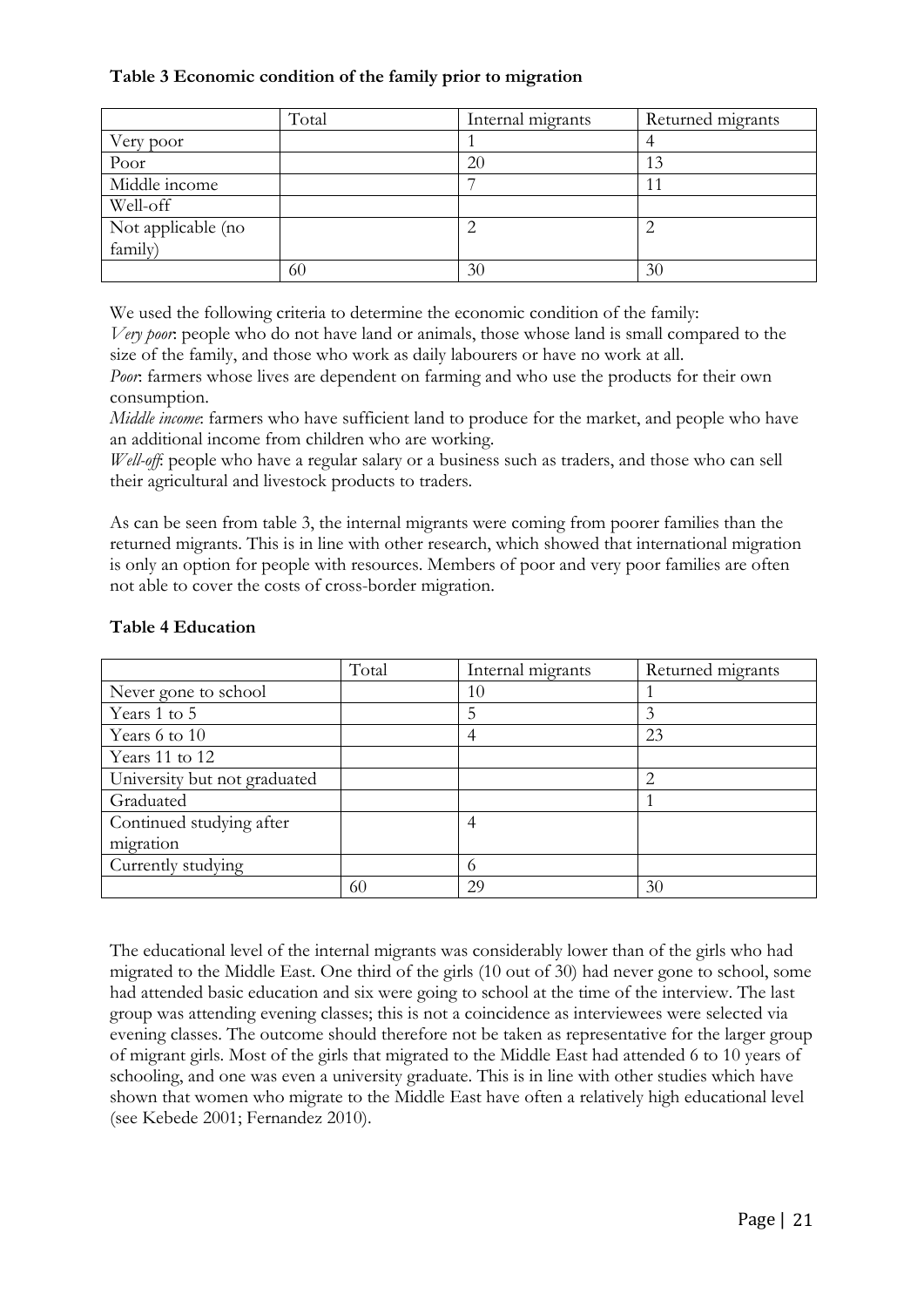## **Table 5 Marital status**

|                           | Total | Internal migrants | Returned migrants |
|---------------------------|-------|-------------------|-------------------|
| Never married             |       | 29                | 24                |
| Married when migrated     |       |                   |                   |
| Married after migration   |       |                   |                   |
| Divorced                  |       |                   |                   |
| Married and divorced more |       |                   |                   |
| than once                 |       |                   |                   |
|                           | 60    | 30                | 30                |

Among the internal migrants only one girl was married before migration. Among the return migrants three women were married and three were divorced. The majority (24 out of 30) of the women were unmarried. The fact that the large majority of internal migrants was never married points to the delay of the age of marriage in Ethiopia. In addition, running away from early marriages and the chance of abduction were for some girls the reason to migrate. Parents sometimes also encouraged their daughters to leave, afraid that they would be abducted.

## **Table 6 Children**

|                                    | Total | Internal migrants | Returned migrants |
|------------------------------------|-------|-------------------|-------------------|
| No children                        |       |                   |                   |
| Children living with respondent    |       |                   |                   |
| Children living at place of origin |       |                   |                   |
| Children living with the father    |       |                   |                   |
|                                    | 60    | 3 <sup>1</sup>    | 30                |

The three internal migrants with children all had their children after migration. At least one of them was a sex worker; she had a child from a client. Most of the returned migrants had their children after their migration.

While the survey data gives some insight in the living and working conditions of the girls, the focus group discussions and the life story interviews say much more about girls' lives from their own perspectives. In the next chapter their stories will be central. The focus will be on the internal migrants because we did not collect life stories of returned women from the Middle East, but we will occasionally refer to the returnees.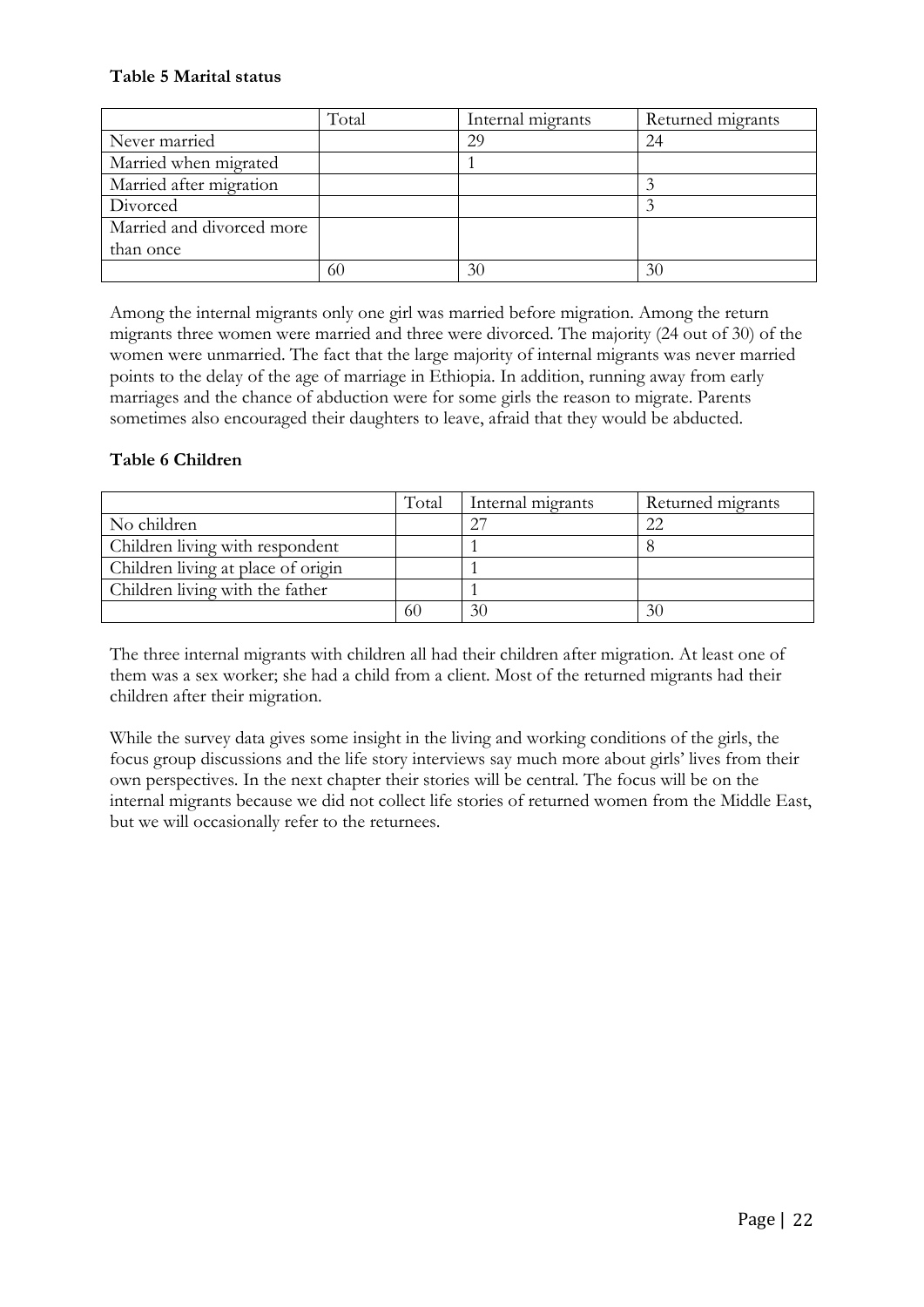# **5. Becoming a Migrant**

## **5.1 The economic situation of the family**

As mentioned in chapter 2, Ethiopia is one of the poorest countries in the world, with the large majority of the population depending on subsistence agriculture. Most of the interviewed migrant girls in Addis Ababa came from families economically depending on agricultural activities (see table 3). Their parents often owned a little piece of land, which they cultivated for their own use and sometimes for the market. Only a small number of girls were from families that did not own land; these families can be considered very poor. The parents of these girls earned a living with daily labour. Some girls came from urban areas, and grew up in relatively better circumstances than the girls in villages. The parents of two girls were civil servants; they were educated and can be considered middle income families.

Household chores are a must for each and every girl in Ethiopia; already from a very young age girls learn to clean, cook, prepare coffee, do the laundry, and take care of their younger siblings. Girls in rural families also have to fetch water and look after the cattle. The double workload of household chores and livestock activities was for some girls the reason they did not attend school. A small number of girls also had to help their parents or relatives with income generating activities. Feven told us that she had to help her aunt serving local beer to farmers: "*My aunt exploited me; I had a heavy workload and worked long hours. Our domestic worker left us when I was 9 years old and after that time I took her position and I was doing all the household chores. I prepared materials for the traditional alcohol, like roasting barley, maize and grinding other ingredients, cleaning the house with the cattle's waste, selling alcohol the whole day, and after finishing this I had to prepare for the next day. If I failed to perform all these tasks my aunt used to beat me badly.*" Eventually Feven left her aunt and came to Addis Ababa, encouraged and facilitated by a female broker who recruited girls as sex workers (see more under 5.2). Haimanot, who is 17 years old and doing domestic work in Addis Ababa, supported her mother as a daily labourer: "*I used to carry bricks for building houses. I used to make 30 Birr per day. With that money, I bought some injera and something to make soup, such as potatoes.*" Her father died when she was a child, and her mother was working for a family washing clothes and baking injera. Also among the returned migrants poverty was one of the main reasons for migration. Zemzem said: "*I am form a poor family, no one covers my expenses and I wanted to improve myself. (…) Before I left I was studying and helping my family with household chores. I was also working as a waitress, making coffee, doing daily labour, domestic work and even small trading. I did all kinds of jobs but nothing changed, so I decided to leave.*"

The economic situation of the family is one of the main factors affecting girls' lives. Girls that are from poor and very poor families are less able to attend school because of their responsibilities in and outside the house. Migration may be a way to help their family economically, yet it can also be a way to flee poverty and find a way to improve their own lives. In addition to the economic situation of the family, family circumstances affect girls' migration as we will see in the next section.

## **5.2 Family circumstances**

Haimanot was not the only one who lost her father. Quite a number of girls, and in particular those that were doing sex work, had lost one of their parents and even both parents. Tsedi, a 24 year old sex worker who came to Addis Ababa when she was 10 years old, said that not having a family was the main obstacle in her life: "*My mom had me without being married to my father. She passed away and I grew up with my grandmother. When she also died, my uncle moved into my grandmother's house. It was my uncle who brought me to Addis. When I came to Addis I was only 10 years old.*" When asked what the most important event affecting her life was, she said: "*Having no family! When you want to have a family it should be based on a plan. My family did not have a plan; as a result my life was not good. I could not*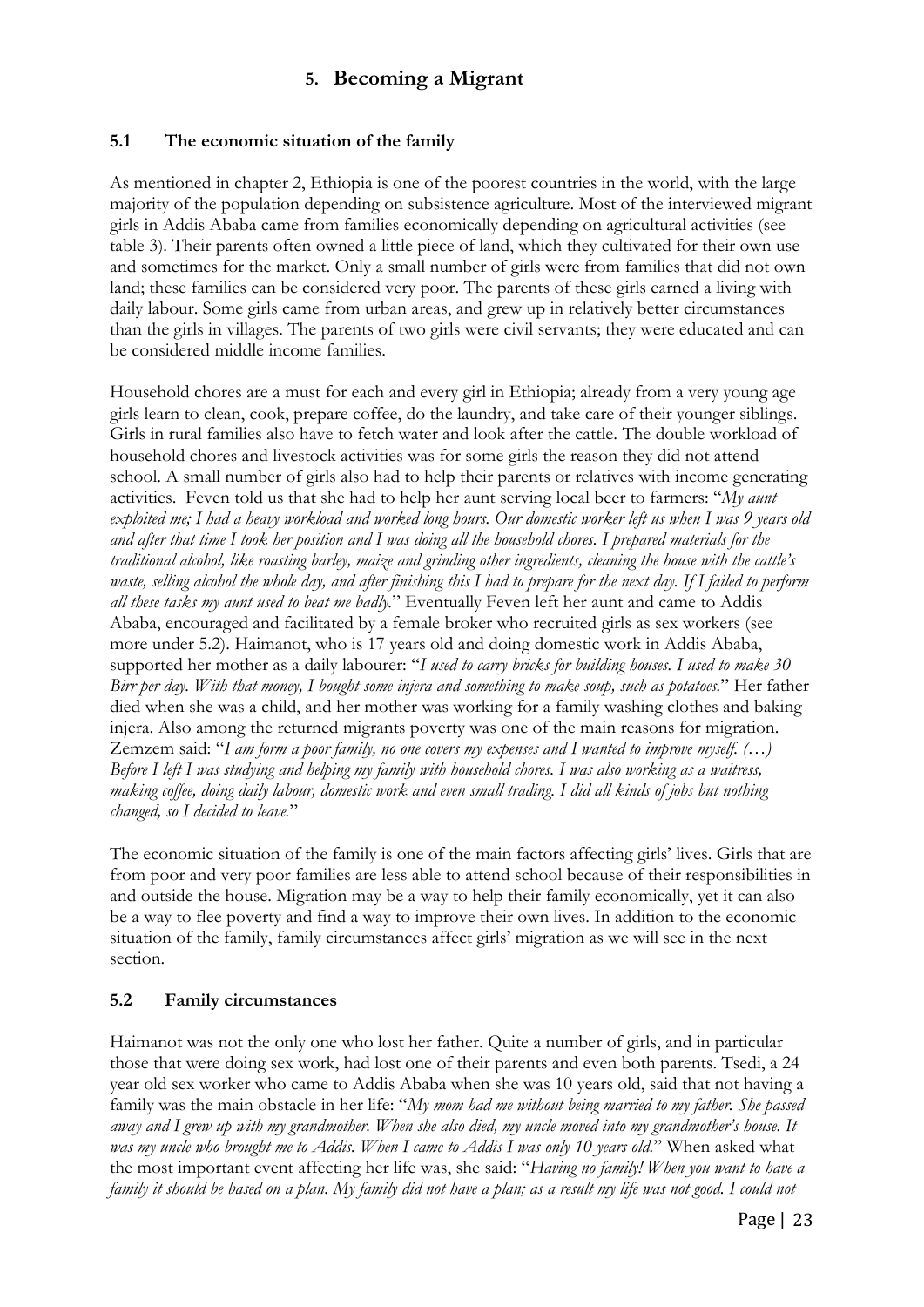*live in my area because I don't have parents. I don't have any economic activity to base my life. I came to Addis. I spent my life doing different types of work either in my aunt's house or life before her. So, life has no meaning for me. I faced all these problems because I don't have parents. I don't know my mother; if she was alive I wouldn't have faced all these problems*."

Orphans and children who are born out of wedlock are often considered "cursed" in Ethiopia, especially by relatives who feel forced to take care of the children of their deceased sister or brother. They are seen as an economic burden on the family, and are used for domestic work and not treated in a similar way as the other children in the family. For some girls this was a reason to come to Addis Ababa. Helen grew up with her aunt, thinking that it was her mother. She was abused and exploited continuously. "*I used to ask myself "Why would my mom do that?". (…) When I asked people why she was beating me so much, they told me that she was not my mother*". She was 15 years old when she found out that her aunt was not her mother and then decided to run away with her boyfriend to Addis Ababa. Family relations are very strong in Ethiopia and those who do not have a family are marginalized in society. Tigist lost both her parents in a car accident when she was 9 years old. She and her brother started living with her maternal aunt, and encountered abuse and exploitation. When she was 15 years old she ran away, and lived for three months on the streets. When she was 16 she came to Addis Ababa with her boyfriend.

Girls that grew up with relatives or in single-parent families mainly had bad memories of their childhood; they only remembered poverty and hardship, and those that experienced a dramatic event such as the death of a parent said that their lives changed completely after that. Hayat, a sex worker of 17 years old, said: "*Actually my childhood was very short, I did not play enough with other children due to my father's early death*". When her father died Hayat started working as a nanny at the age of 10 to support her mother. She mentioned the death of her father several times in the interview, which shows the importance of this life-changing event.

There were also girls who remembered their childhoods in a positive way: "*I remember playing with my friends. We used to play ashenda (a cultural dance performed around mid-August, when New Year is approaching). It was in the rainy season, our hair was nicely done, and we had butter on our head. Our mothers used to decorate us when Ashenda approaches.*" Other girls spoke about their love for school, and their ambitions for the future. Almost all of them aspired to finish their education and take up a paid job.

## **5.3 The gender order**

Ethiopia is a patriarchal society and already from the very first days of a child's life, its gender is important, regardless of whether children are born in rural or in urban areas. As in other patriarchal societies, male children are valued higher than female children because they will continue the patrilineal family line. Children get their father's names, and traditionally boys would continue to live with their parents after marrying while girls move out. Gender affects children's lives from the very beginning; it affects the way they are treated by their parents, siblings and relatives, the type of work they have to do in the household and on the farm, their education, their freedom of movement, their relationships with friends, and their ambitions and aspirations for the future. Numerous studies have shown that Ethiopian girls are at a disadvantage when it comes to issues regarding education, health, and basic human rights. In 2013 Ethiopia was ranked 173<sup>rd</sup> out of 187 countries on the Gender Development Index (undp.org).

Most of the girls that grew up in rural areas spoke about the restrictions on their mobility, in particular when they were growing up. Early marriages and abduction are common in some parts of Ethiopia, especially in the Amhara region, even though there have been many interventions from the side of the government and non-governmental organizations. It is forbidden by law to marry children under the age of 18 and awareness-raising programmes have been carried out to inform people about this law. Girls are also increasingly aware of the law and of the fact that early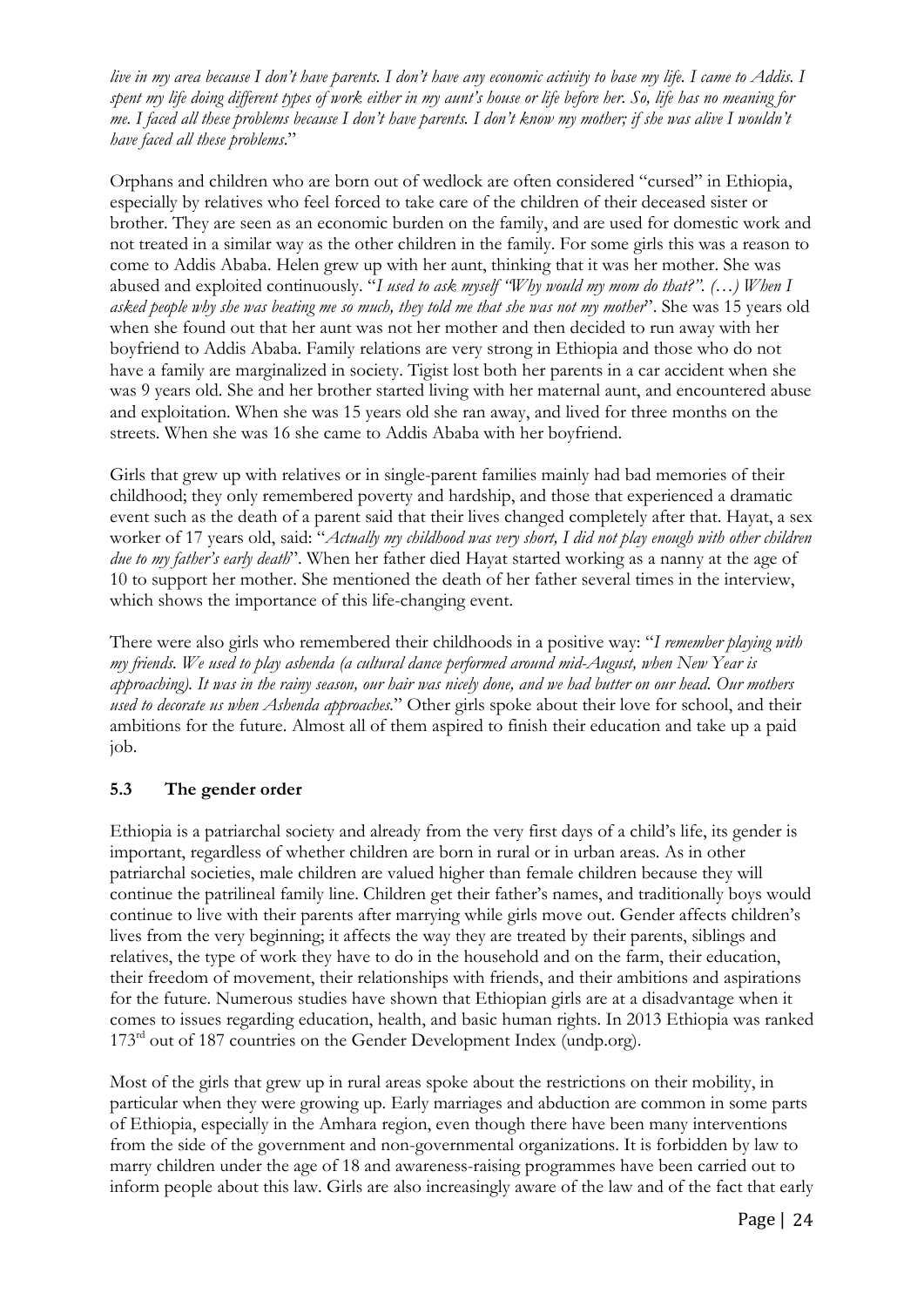and arranged marriages are not in their benefit. Girls that attend school can prosecute their own parents in case they suspect that they are going to be married against their will. Yet, early marriages and abduction still take place.

According to the interviewed girls their lives were to a large extent determined by their parent's will and there were clear gender differences with respect to their freedom of movement. They were not allowed to move around freely, in most cases because their parents were afraid that they would start premarital relationships or get abducted. Sexuality was not something their parents spoke about with them, and (sexual) relationships between boys and girls were not allowed. Elsbieta, who grew up in the region of Menz (Amhara) said that she liked to play with boys and girls but her parents would punish her when she would come home too late: "*When this happened I would go to my brother or sister and they would let me in late at night after everyone had gone to bed*". Her friendships were, however, innocent and she did not have any boyfriends: "*It's not common in our culture to have boyfriends. It's considered bad to have a boyfriend. You won't have a good image in the community. It would also mean that you won't be fit to be chosen to marry. It's mostly a brotherly friendship and nothing more. If a family finds out that someone's son touched their daughter, it can escalate to the level of killing people. It's the same if you're found drinking or going out at night.*" And Hayat, another sex worker, said: "*Getting pregnant without wedlock is frowned upon and parents may ask children to leave their house for being a disgrace. In some instances if other people didn't know about it they might keep her in the house until she gives birth*".

The sexuality of adolescent girls is controlled strictly and premarital relationships are judged very negatively. Stories about unwanted pregnancies are common and used as a warning against premarital relationships. Girls that get pregnant without being married are stigmatized and marginalized in rural communities. Their parents have to accept the child once it is born, but it is an economic and social burden for them. The larger society does not accept children born out of wedlock. Abortions are sometimes carried out in order to avoid having the baby. Girls that do have children without being married face difficulties finishing their education and often drop out of school. In Estie we came across a girl who had become pregnant by her boyfriend, she was living with her parents and supporting herself and her child with daily labour. We also heard often that parents in villages were afraid that their daughters would start sexual relationships when they would go to secondary school in the town of Estie, where they had to stay at a boarding school. Controlling the sexuality of their daughters was much more difficult when they had moved to Estie, yet it seems that most parents still preferred their daughters to be educated. The emphasis on education was remarkable and points to an important shift in attitudes towards girl's education, a topic to which we will return later.

The dominant discourse about sexuality in Ethiopia is that unmarried girls should not have boyfriends and be involved in sexual relations. As a result, most of the interviewed girls said that they did not have a boyfriend when they were living at home; some said that they had friends with boyfriends and others also heard about unwanted pregnancies. While the taboo around premarital relationships may have affected girls' responses, having boyfriends does not seem very common among young girls living in rural areas. Yet, there were also some girls who openly told us about their premarital relationships. This was particularly so for girls who grew up in small towns. Emebet grew up with an abusive father who passed away when she was 13 years old. She loved going to school but she started smoking and chewing chat (Catha Edulis) when she was in 7th grade. "*I became friends with one of the owners of a chat shop. I shortly became addicted to chat and used to chew with him. He showed me how to chew and how to smoke cigarettes. At times, he would also make me smoke weed. He used to say that it would relax my mind and at the time it did relax me. You get to forget your worries as you relax and laugh. He became my boyfriend. I was only around 14 or 15 years old. He was much older. I would say around 23 or 24. At school, we never talked about sex. The first time it happened to me with him was very scary to me. It happened right after I met him which looking back was really young for me to have started sex and everything else that I did*". Emebet became addicted to chat and drugs and at a certain moment her boyfriend became tired of her, because of her addictions. She decided to go to Addis Ababa. Her boyfriend helped her financially: "*Surprisingly, he was the one that actually gave me the money to come*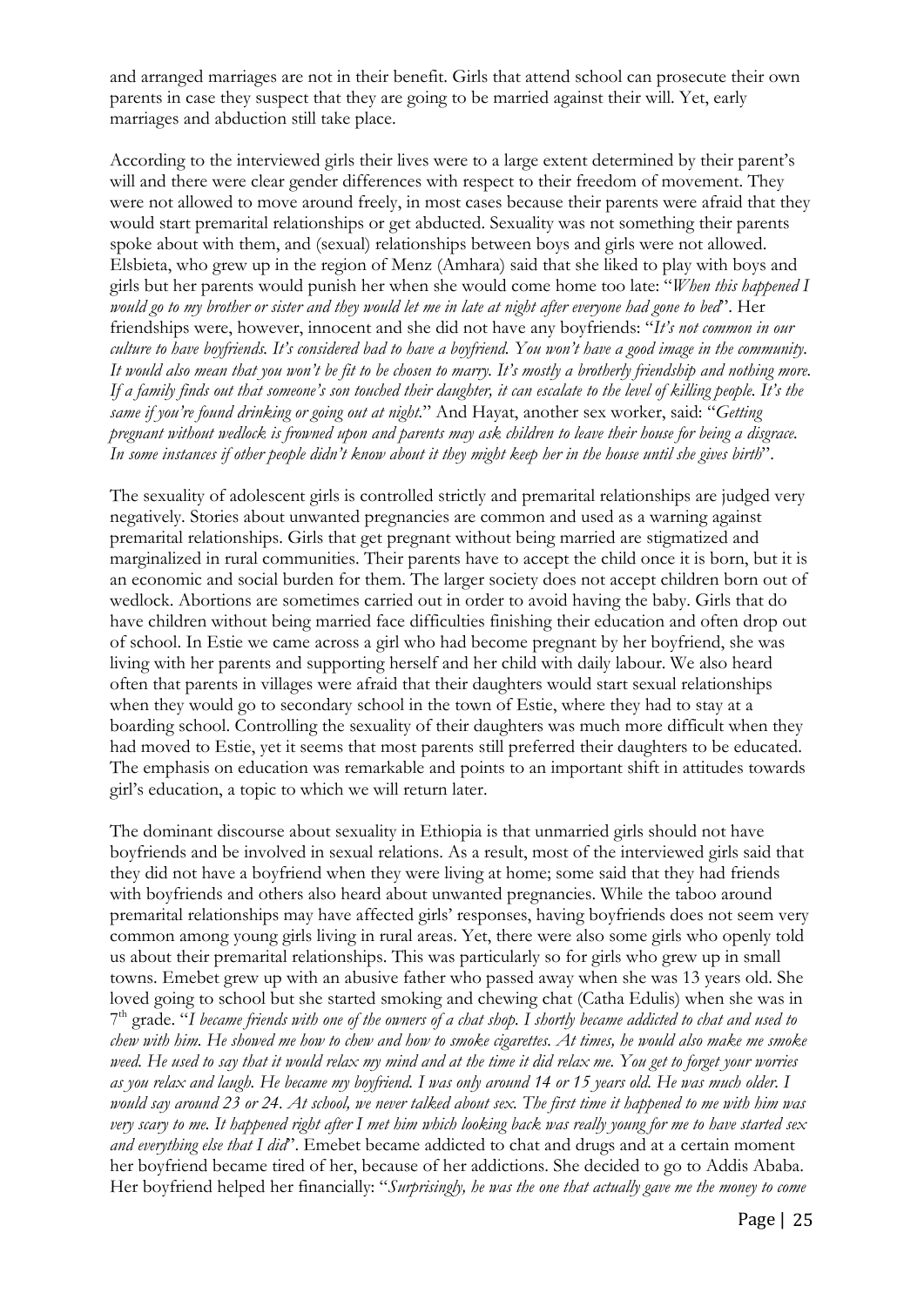*to Addis Ababa*". Boyfriends sometimes also played a role in the decision to migrate, a topic that will be discussed later.

The gender order in Ethiopia has thus a negative impact on girls; they have housekeeping responsibilities from a young age, their mobility is restricted and their sexuality is denied. In addition, they are less encouraged to continue their schooling, as we will see in the next section.



Making injera is women's work (photo: Marina de Regt)

## **5.4 Education**

Awareness about the importance of education, for boys and girls alike, has clearly increased in Ethiopia, also in rural areas. Most parents had been able to financially support their children's education, and did not belong to the poorest of the poor (i.e. families that do not own land). Yet, this does not mean that there is no gender discrimination in education; as mentioned in chapter 2, girls' school enrolment is still lower than boys. Some of the interviewed girls had not been allowed to go to school at all, or were taken out of school after a few years. Sometimes parents were unable to cover the costs of schooling (while there are no school fees parents have to buy the notebooks, pens, and schoolbags) and therefore took their children, and in particular their daughters, from school. This was particularly so for single parent families. Hewan, a sex worker who came to Addis when she was 12 years old in order to continue her education said: "*I used to help them with fetching water and also looking after the cattle. I was not going to school, even though there is a school, but girls were not going to school. It is boys who are attending school.*" Hewan's parents wanted her to go to school, and that is why her elder sister invited her to come to Addis. "*My sister said that if I stayed in the rural areas, I will face abduction and remain illiterate*". The lack of educational opportunities in the places of origin was one of the main reasons to migrate to Addis Ababa in our study. Relatives living in Addis Ababa invite the girls to move in with them. While the girls expect to go to school, they are in many cases used as domestic workers and only in a few cases get the chance to start or continue their education.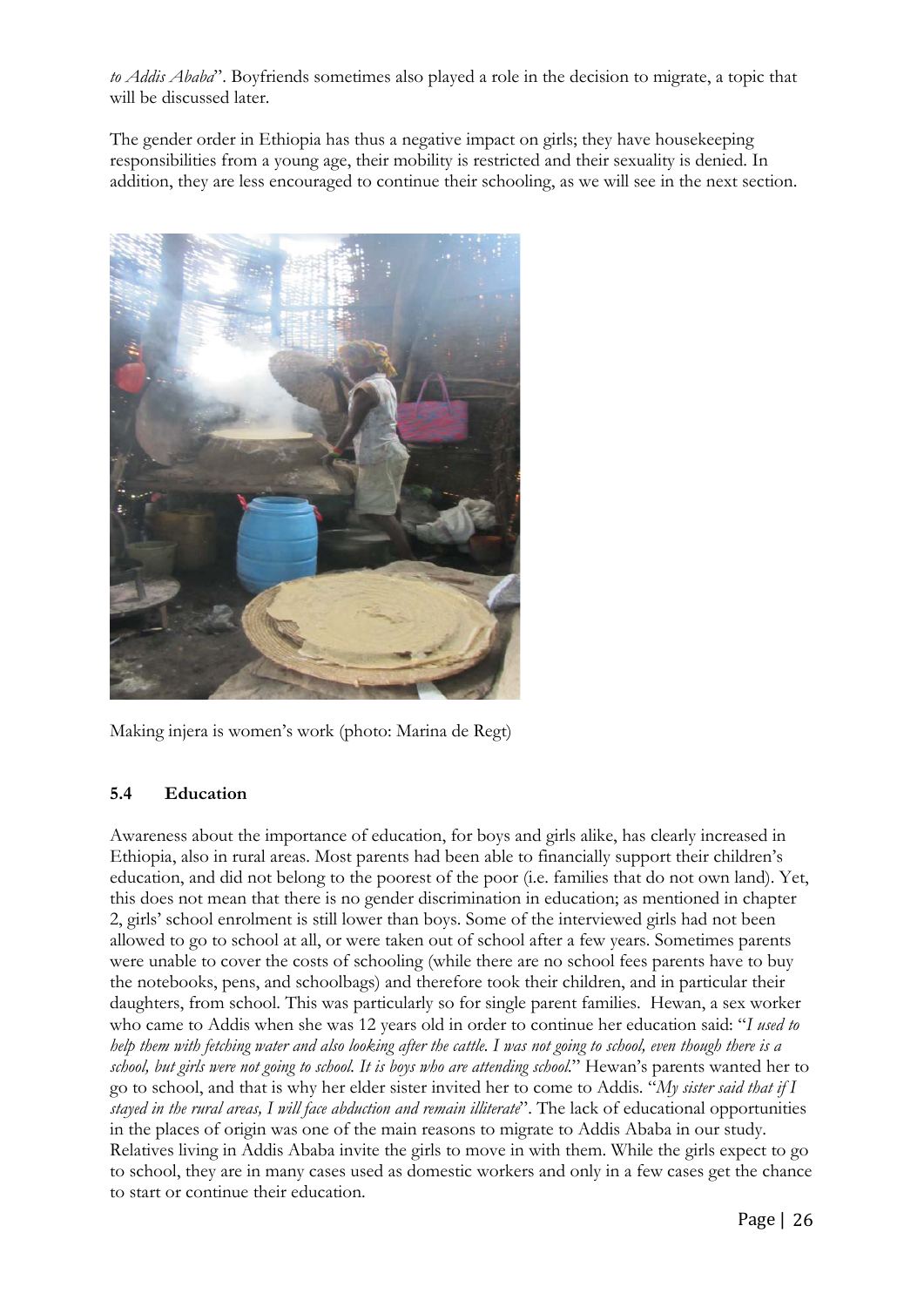While the large majority of the interviewed girls said that they liked going to school, some girls lost interest when they became adolescents. Fiker grew up in Gonder, her parents were civil servants and very strict with her regarding her education. "*My parents were not happy when I was with my friends. They used to nag me with questions about with who I was spending my time with. I was not allowed to go anywhere besides school. (…)*". And she continued: "*Our father does not want us to do household chores. When he is at home he wants to see every one of us with our books. (…) When I started to grow up, I wanted to go out from the house and go to places. I would not go to school. After a while my father heard about this. This was the time when I started to think about running away. He used to say he would kill us if we do not graduate from high school and if something happens in between. After I heard this I ran away. I was 13 years old.*" Now Fiker regrets it, and wished she had finished her schooling. The socio-economic background of the family is important for parent's attitude towards education, yet also parents who are illiterate are often convinced of the importance of education. We interviewed a number of poor women in Estie whose daughters had migrated to Addis Ababa. They all told us that they saw it as their responsibility to support their children till the tenth grade. In their opinion, after  $10<sup>th</sup>$  grade girls (and boys) were responsible for their own lives, and could decide if they wanted to continue their schooling, take up paid work or migrate, etc.

We also interviewed a number of girls in Estie who were attending school and who mentioned that they had to become self-reliant after having reached  $10<sup>th</sup>$  grade, and be able to support their parents as they had helped them reach this stage. They felt that they had to fulfil a social responsibility towards their parents. This "obligation to return" could also be a reason to migrate in case there is no suitable job available in the place of origin. Finishing 10th grade is, however, quite an achievement. Many girls drop out of school before having finished 10th grade. During a focus group discussion in a slum area in Shashamene girls told us about the difficulties to continue schooling when the economic situation of the family is bad: "*Most of the girls that attend school are often absent because they are loaded with work. Sometimes they stay home when their parents are sick, and they have to take care of them. Sometimes they totally stop schooling because of work. If there is no one who supports them their focus will be on work rather than on school*." Some girls also said that they did not see the value of education because there were no well-paying jobs to be found in Ethiopia anyway. They only saw migration to the Middle East as a possibility to improve their lives and those of their families.

## **5.5 Migration motives**

| <b>Table 7 Reasons for migration</b> |  |
|--------------------------------------|--|
|--------------------------------------|--|

|                                    | Total | Internal migrants | Returned migrants |
|------------------------------------|-------|-------------------|-------------------|
| Poverty                            |       |                   | 15                |
| Failed marriage                    |       |                   |                   |
| Avoid getting married              |       | 6                 | $\overline{2}$    |
| Continue education                 |       | $\overline{4}$    |                   |
| Had to stop education              |       | 3                 | 5                 |
| Wanting to help the family         |       | $\overline{4}$    | 11                |
| Death of one or both parents       |       | 10                | $\overline{2}$    |
| Conflict with parents/relatives    |       | 6                 |                   |
| Conflict between parents           |       |                   |                   |
| Abused by parents/relatives        |       | 3                 |                   |
| Burdened with household activities |       |                   |                   |
| Desire for more freedom            |       |                   | $\mathcal{E}$     |
| Other                              |       | 10                | 12                |
|                                    |       |                   |                   |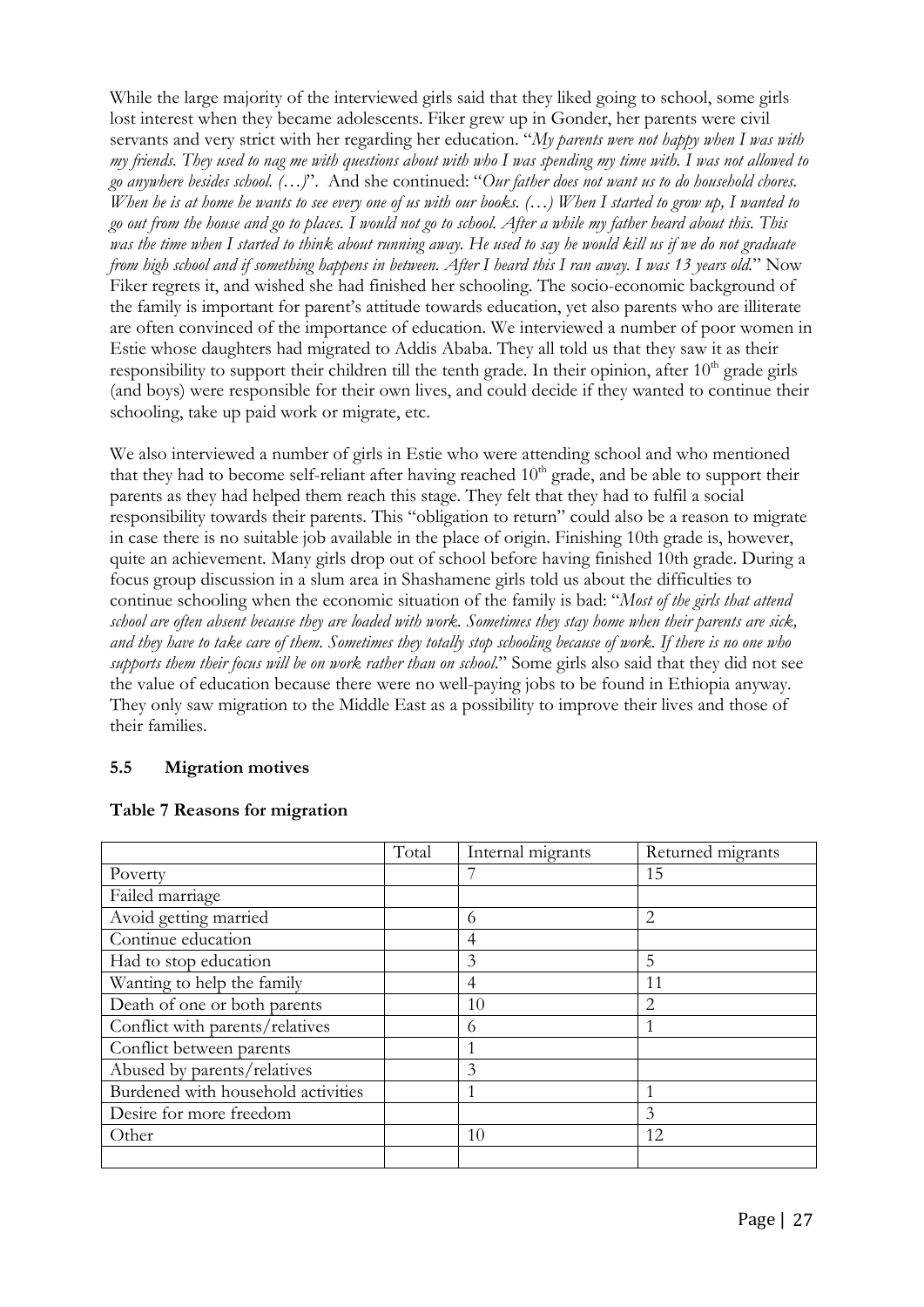Table 7 shows the variety of reasons mentioned for migration. It is important to underline that obtaining meaningful answers to the question why girls migrated via a questionnaire is very difficult. People tend to give more socially acceptable answers such as "because my family was poor" and "to help my parents". The life story interviews give a more detailed insight in the complex motivations for migration.

Many girls hoped to alleviate the poor living conditions of their parents and siblings, and considered migration a solution. This was particularly so for girls who came from rural families and from families that were incomplete, in particular female headed households. Yet, notwithstanding the poverty of the families, girls often also migrated to improve their own living conditions. Acknowledging that you migrate for your own benefit is, however, less acceptable in a society where girls are supposed to sacrifice themselves for their families. Hayat, who lost her father when she was 10 years old, first worked as a nanny and then decided to go to Addis Ababa. In the interview she emphasized that she migrated to support her mother but she continued: "*I was so fed up with the life back home. I kept on nagging my mom that I want to leave to Addis Ababa. When my aunt came for a visit I insisted that I wanted to go with her. My mom didn't have any money so my aunt covered the expenses and brought me to Addis. It was a hard decision especially for my mom but I was more serious on the matter. The fact that we also see Addis as a bigger place fulfils people's needs. I was so eager. My mom said that she needed me by her side for good or for worse but I convinced her that I am not able to help her if we don't have money*." Individual aspirations to improve one's life are often combined with the desire to help one's family.

Escaping early marriages and abduction were important reasons for migration for girls that grew up in areas where these practices are still common, such as in the Amhara region. In some cases girls ran away because they were afraid that they would be married off by their parents, but in other cases their parents supported their decision to go to Addis Ababa because they were afraid that their daughters would get abducted. Elsa, a sex worker of 18 years old, was born in a small town near Debrebirhan. Her parents were in favour of education and she went to school while many other girls in her surrounding were not going to school. She said: "*When I was in school there were people who wanted to marry me, and who wanted to abduct me. But my parents did not want that. They wanted me to study, and not to get married at an early age. So they sent me to an aunt that was living in Addis Ababa*". Awareness raising activities are carried out at schools and health centers with the aim to inform girls about the fact that it is illegal to get married under 18 yet parents do not always abide to the laws. In Estie we interviewed a 16 year old girl in a village, who had recently got married and moved in with her husband. She told us that she informed her school when she found out that her parents wanted to marry her off, with the result that the first attempt failed, yet the second time she could not resist. She expressed her regret of not having been able to finish her schooling and hoped that her husband would allow her to continue her education.

For many of the interviewed girls the wish to continue their education was an important motivation to migrate to Addis Ababa. All the domestic workers had come to Addis intending to continue their education, and many of the sex workers who had started their migrant lives as domestic workers had hoped to continue their schooling. Elsa, who was presented before, was allowed to go to school after having moved in with her aunt. Yet, her aunt was abusing her verbally; she did not want her to meet other people and forced her to do household chores. When she had finished 8<sup>th</sup> grade Elsa left her aunt's house and started working in a cafeteria and later became a sex worker. She now regrets that she has not finished her education but is happy that she escaped abduction and a possible early marriage.

Another motivation to migrate was to escape the restrictive norms and values in the places of origin. Fiker, who we introduced on page 24, felt very restricted at home. Both her parents were civil servants and valued education highly. Her father forbade her to meet friends after school and did not allow her to go out. She started to rebel against his regime and decided to run away when she was 13 years old. Her story shows that a stable childhood, growing up in a family with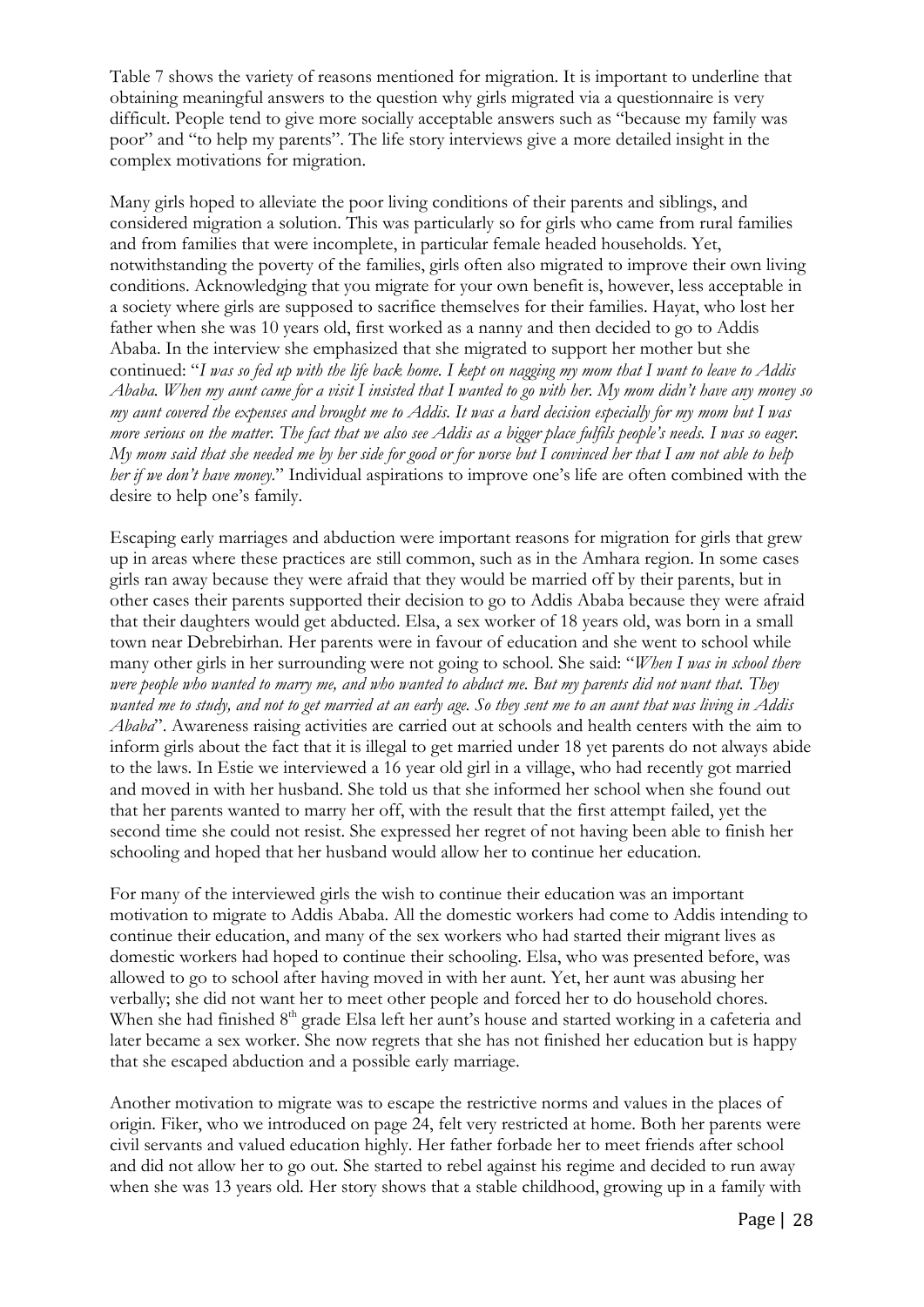two parents who are having sufficient means of living, is not a guarantee for a stable future. The restrictive environment in which there was no space for her to experiment affected her life to such an extent that she took the decision to run away. We also interviewed other girls who migrated because they were attracted to a more exciting lifestyle than the one at home. Emebet, who we mentioned earlier, grew up in Debrezeit and lost her father when she was 13. Her mother had difficulties making ends meet and Emebet was responsible for housekeeping in addition to going to school. She hated the situation that her family was in and started to use chat and smoke cigarettes. When she was 16 she migrated to Addis Ababa by herself: "*Nobody forced me*  to come to Addis. It was my own decision. I thought that coming here would grant me freedom and to some extent *it has. I was certain that I would become a sex worker. I knew that sex work would be the only means of creating an income for me. (…) I saw other sex workers when I was in Debrezeit and how the relaxed and loose lives they lived. Sometimes I feel bad that I am a sex worker and at other times I think this was what I was destined to be. I have accepted it. I thought life would be different here. But it wasn't much different from Debrezeit*".

In the interviews with parents, puberty was sometimes also mentioned as a reason for migration; some parents told us that their teenage daughters started to rebel against social norms that were restricting them, for example with regard to their mobility. This could lead to fights and conflicts, in particular with their father or their stepfather. Saba, the mother of a migrant girl who is living in Addis Ababa, told us that her daughter was often quarrelling with her father. He did not want her to spend time outside of the house, apart from school. "*She would argue with her father on where she had been and where she was going. She decided that leaving and making her own decisions in life would be better. (…) It is out of fear for our daughter that my husband used to fight with her a lot. He would say that she would end up either pregnant with a child or sick because of sexually transmitted diseases*." A number of the interviewed girls in Addis Ababa also told us that they left their parental home after conflicts with their parents or one of their stepparents, and in particular their stepfather.

In short, poverty, the wish to continue their education, the fear for abduction and early marriage, and escaping the restrictive gender norms and values in the places of origin are the main motives that inspire girls' migration to Addis Ababa. Two main storylines can be distinguished: the first one is about families affected by divorce or death of one of the parents, the presence of a stepfather or stepmother who girls oftentimes did not get along with, and physical or sexual abuse, from the side of their parents or stepfather or stepmother. The second storyline is about poverty, a harmonious family without conflicts but parents that were too poor to provide for (all of) their children.

In the interviews with returnees from the Middle East poverty and the wish to help the family were also the main reasons for migration (see table 7). Conflicts with parents and escaping restrictive social environments were mentioned much less. The fact that we interviewed women who in most cases were born and brought up in Addis Ababa may be an important explanation. The educational level of the young women who migrated to the Middle East was often higher than of the internal migrants (see table 4). Prior to migration most girls had been going to school (24 out of 30); some had had a job but the income was too little to support themselves and their families. Those that had finished their schooling had sometimes been unable to find a job and therefore decided to migrate abroad.

It is important to realize that one of these factors may be presented as the main motive but that in reality a complex set of factors affected the decision to migrate. In addition, this decision is often not taken individually but inspired by various people, including parents, relatives, and friends as the next section will show.

#### **5.6 The decision to leave**

From the stories that we have presented above it becomes clear that many of the interviewed girls said that they took the decision to migrate to Addis Ababa themselves. Emebet, who we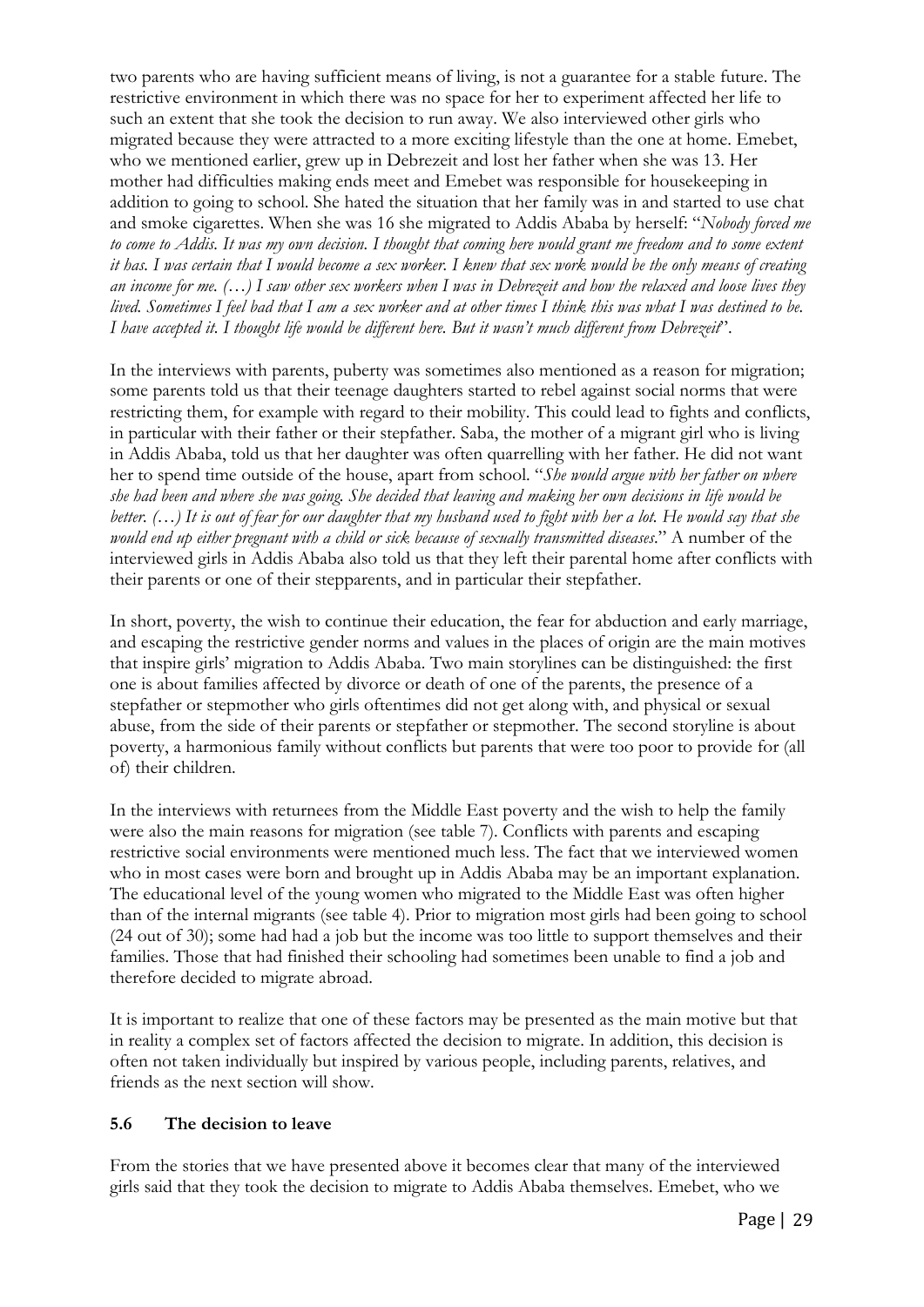introduced earlier, was very outspoken that it was her own decision to go to Addis Ababa. In the stories of other girls their agency also comes to the fore: they wanted to improve the lives of their parents and siblings, aspired to continue their education, escaped from abduction and early marriages or were attracted to a lifestyle that would give them more freedom. A number of parents in Estie also said that their daughters took the decision to migrate themselves, sometimes even without consulting them. Meseret lives with her husband and ten children in Estie. Her husband is a daily labourer and she herself sells spices. Her children go to school but her eldest daughter migrated because she was unable to attend vocational training: "*It has been two years since she left. We could not cover the required amount of money for her school registration. She was frustrated and refused to do paid labour. She persisted to go to the city and change her life*". Another mother told us: "*This year she would have been in grade 12 but there was not enough money to send her to school so she left. She said that if she could she would continue school, otherwise she would just work as a domestic and live in the city. She wanted to change her life. That was her hope*". Her daughter had not been able to continue 11<sup>th</sup> grade and therefore decided to go to Addis Ababa. "*She met with a lady who could arrange work for her in Addis as a domestic worker. She decided on her own to leave us. She would argue with her father about where she had been and where she was going and decided that leaving and taking her own decision in life would be better*".

In a number of cases girls left without telling their parents where they were going, leaving them unaware of their whereabouts. In other cases parents had assisted with the migration of the girls, hoping that the girls would be able to improve their own lives and not so much that of the parents. Some parents said that the girls migrated because they wanted to make life easier for them, as "there would be one mouth less to feed". Parents expressed their desire for the girl to be happy and better off than she was at home. Saba, whose daughter is living in Addis Ababa, said: "*What would she do here? I think that there are better options for work there in Addis as it is a bigger city*".

Yet, the decision to migrate is often not an individual decision. In many cases parents, relatives, and friends play an important role as well. Saba supported her daughter's decision to migrate, and only informed her husband after she had left to Addis Ababa. Parents and relatives may assist the migration of girls in two ways. First, parents who are unable to take care of their children, who want their daughters to continue their education or who are afraid of abduction, may ask a relative in Addis to take their daughter and send her to school. In reality many girls end up doing household chores in exchange for education; it is not clear whether this was initially agreed on. Second, relatives can help girls leave their family in case of abuse. Aunts seem to play a particular important role in assisting girls to migrate. The term "aunt" may, however, be used for any female relative and does not necessarily need to be the sister of one of the parents. When girls grow up with aunts because their parents have died or are unable to take care of them, they may also be a reason for migration; the stories of aunts and uncles that abuse and exploit girls are abundant.

Friends may also have an impact on the decision to migrate, and in particular male friends and boyfriends. Some of the interviewed girls ran away from a situation of abuse, and came to Addis Ababa with a boyfriend. Earlier we presented the stories of Helen and Tigist, who both lost their parents and grew up with an aunt. Helen ran away with a boyfriend when she was on her way to school because she could not stand the situation at home anymore. At the age of nine, Tigist ran away after having been abused severely by her aunt. She came to Addis Ababa with a young man, with whom she had sex for the first time. Fiker ran away from her father's restrictive regime with a man who was working in the army. He helped her to get work and she moved with him from place to place until she settled in Addis Ababa. Relatively few girls mentioned that other girls helped them to migrate.

The dominant discourse about migration in Ethiopia focuses on trafficking and the important role of brokers in persuading families to allow their daughters to migrate. Based on the interviews with migrant girls brokers do not seem to play a big role in persuading girls to migrate internally. Their role is limited to finding employment for recently arrived girls in the city. More important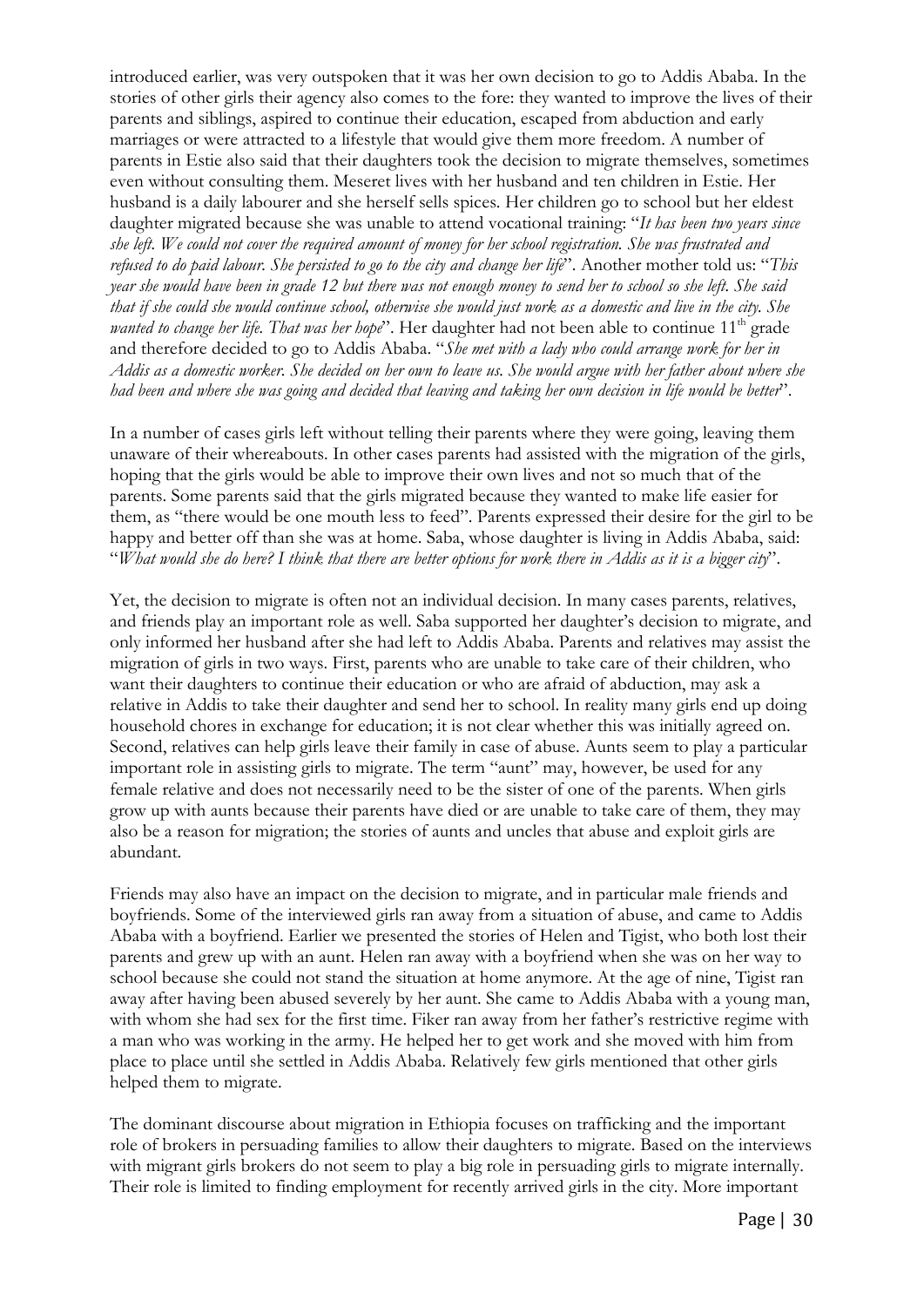in the context of internal migration are relatives living in the city, friends who have already migrated to Addis Ababa and in some cases boyfriends. In the survey more than half of the girls said that they migrated with someone else (17 out of 30). Most girls who came to Addis to do domestic work migrated with the help of a family member, while the girls that migrated alone were often sex workers. Feven, who was working as a sex worker in her place of origin, met a woman who persuaded her to go to Addis Ababa: "*She said: You are beautiful, you will get a lot of money working in Addis Ababa. She told me that it is rare to find young girls like you doing business (sex work MdR) and she convinced me that being a young and beautiful brings high amounts of money. (…) I decided overnight and she promised to take me and find me a house*." In some cases girls ran away because they wanted to avoid early marriages or abduction. Sometimes they left against the will of their parents, in other cases they left without informing them, and in some cases their parents supported their decision. Feven's story shows that we need to be careful with the use of the term broker. Brokers are not always people who force or lure girls into sex work. Feven was well aware of the type of work she was going to do in Addis, and took the decision to migrate herself. The female broker facilitated her migration and Feven still owes her money. In contrast with the interviews with migrant girls, people working for organizations in Estie and Shashamene, such as police officers and representatives of NGOs, did mention the role of brokers in internal migration. One of the activities to prevent child migration is to check adults who are travelling on buses with more than two children. In case he or she cannot prove that the children are his own children, he or she will be prevented from taking them on the bus. In this way child migration is automatically criminalized and the question is whether this is in the advantage of children who opt for migration.

The returned migrants often mentioned that they took the decision to migrate alone, which is also in contrast with the dominant discourse on trafficking. One of the reasons could be that we interviewed young women who were born and brought up in Addis Ababa. In the countryside the role of brokers may be much bigger (see Jones et al 2014a). The interviewed women said that they only informed their parents after having finished the application procedures. Sara migrated to Saudi Arabia when she was 17 years old but added four years on her birth certificate. Only after the application process was finished she told her family that she was going to migrate to the Middle East. Betty also took the decision to migrate herself. Her family did not approve of it and even tried to prevent her from migrating. But she was convinced that she wanted to go: "*I wanted to try out life in Arab countries and all my friends had left before me and I had no friends who remained here*." And Mesay said: "*I wanted to be independent. I am less interested in education. My dream was to open my own beauty salon and I realized that I could only achieve my mission by working abroad. (…) I decided to migrate myself, and no one accepted my decision, even my eldest sister, who had migrated herself, was opposed to it. My mother did not want me to have my own ID card and apply for a passport. She even informed government officials that I was under age and not allowed to migrate. But later they realized how much I wanted to go abroad and they allowed me to leave. My parents were leading a normal life: I did not leave because they were poor*."

Although decision-making processes are difficult to study, as decisions are never unilaterally taken but influenced by others, the fact that the interviewed women all said that they decided themselves to migrate shows that the dominant discourse on trafficking leaves too little room for women's agency. The trafficking discourse portrays female migrants as docile victims who migrated against their will, lacking control and being unaware of the work that they are going to do. Yet, without denying the fact that there are women who are lured into migration, the stories that we collected show that women, and also adolescent girls, often took the decision to migrate themselves.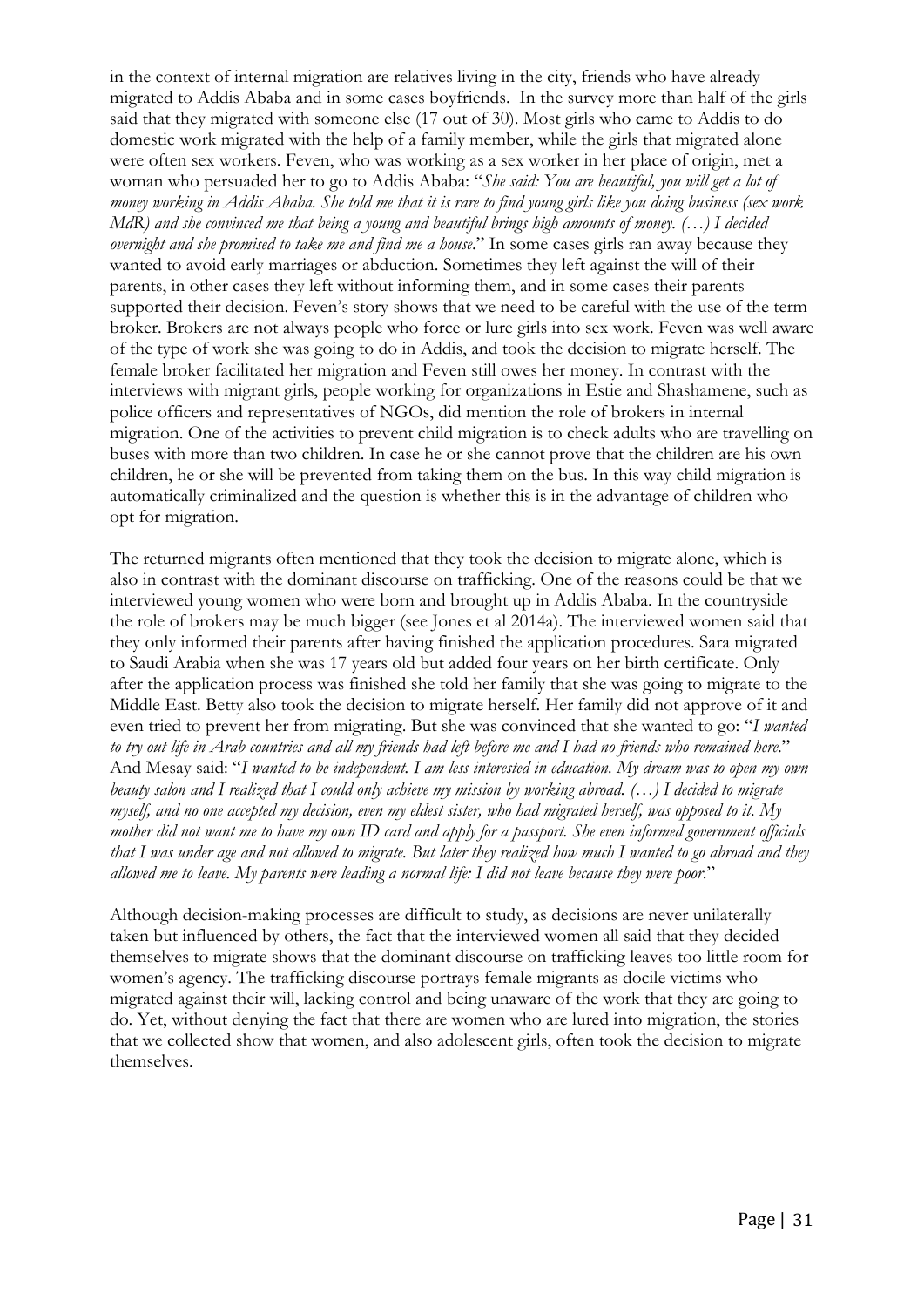# **6 Being an Adolescent Migrant Girl in Addis Ababa**

#### **6.1 First impressions**

"*As soon as I got here, I was amazed by the colourfulness of the city. My hopes and dreams of being educated and*  becoming a better person got brighter with the city lights and I was extremely happy of what was waiting for me. I *saw myself finishing school; getting a well-paid job, and helping my mother out of the life that she led.*" These are the words of Hayat, who came to Addis when she was 15 years old, invited by her aunt. Hayat's father had passed away and her mother had difficulties making ends meet. She neglected her children, which affected Hayat very much and she was happy when she got the chance to improve her life. But her aunt's promises were broken; she had to do household chores instead of going to school, and when her uncle started to rape her she decided to run away. Hayat is now doing sex work and is angry and sad that she was not able to continue her education.

Most girls had high hopes of their lives in Addis Ababa, and still value life in the city positively. Elsa said: "*I like the people, the light is bright and different from us, the cafetaria's, hotels, the style of the people, the way they dress, the buildings are different from the countryside*." The attraction of life in the city was an important reason for migration for some girls. Addis Ababa was considered a symbol of modernity and progress and migration was seen as a way to develop oneself into a more modern person. Yet, Hayat and Elsa were one of the few girls that explicitly referred to her first impressions of the city. Most of the girls only spoke about their experiences as domestic workers and sex workers, and the ways in which life in Addis Ababa differed from their earlier expectations. Elsbieta, who aspired to become a professional runner, said: "*Back home we used to think that Addis Ababa was everything and a source of making your dreams a reality. My dream was to make my running a reality but this has not happened. I left the waitressing job because I didn't like the work. I then got into somebody's home as a domestic worker*." Elsbieta is now working as a sex worker. Feven, who we presented earlier, said about her expectations: "*To be honest, I wasn't afraid when I came to Addis; I was rather optimistic and surprised to be in Addis. It was like arriving in America. But I thought I will be rich and collect a lot of money. The woman who brought me here shared the same feeling: "You will help your aunt let alone yourself, you will succeed financially. Ambitiously she told me: "In the worst case scenario, you can change your life just working for two months. When I earned 2000 Birr in the first business, I started to think my dream was coming through. But when days passed the reality changed upside down… nothing to show for two years*."

Girls who came from rural areas expressed their appreciation of life in Addis Ababa because of its "cleanliness" (*nasena*). Notions about cleanliness differ between rural and urban areas. In rural areas it is less common to wash one's body daily, protect one's hygiene and wash one's clothes regularly, which is mainly related to awareness, and not to lack of water. Sex workers and domestic workers are expected to keep themselves clean because of their work: sex workers in order to have clients and domestic workers because of their work in the house. Both groups are doing "intimate labour" and cleanliness is an important part of that. If they are not clean they may lose their jobs. Haimanot said: "*Water is better here. It is piped water. Back home it is from a well. Sanitation is good too*."

## **6.2 Living conditions**

The interviewed migrant girls lived in different parts of Addis Ababa. Domestic workers always live with the family of their employers. They sleep in the servants' quarters at the back of the house, or in the house itself. Their mobility is often restricted, and evening classes are one of the few ways in which they can leave the house of their employers. Sex workers rent rooms alone or together with friends. Finding cheap and good accommodation close to their areas of work is a challenge and sex workers often move houses regularly. The fact that they have to travel back home late at night or early in the morning makes living in faraway parts of the city very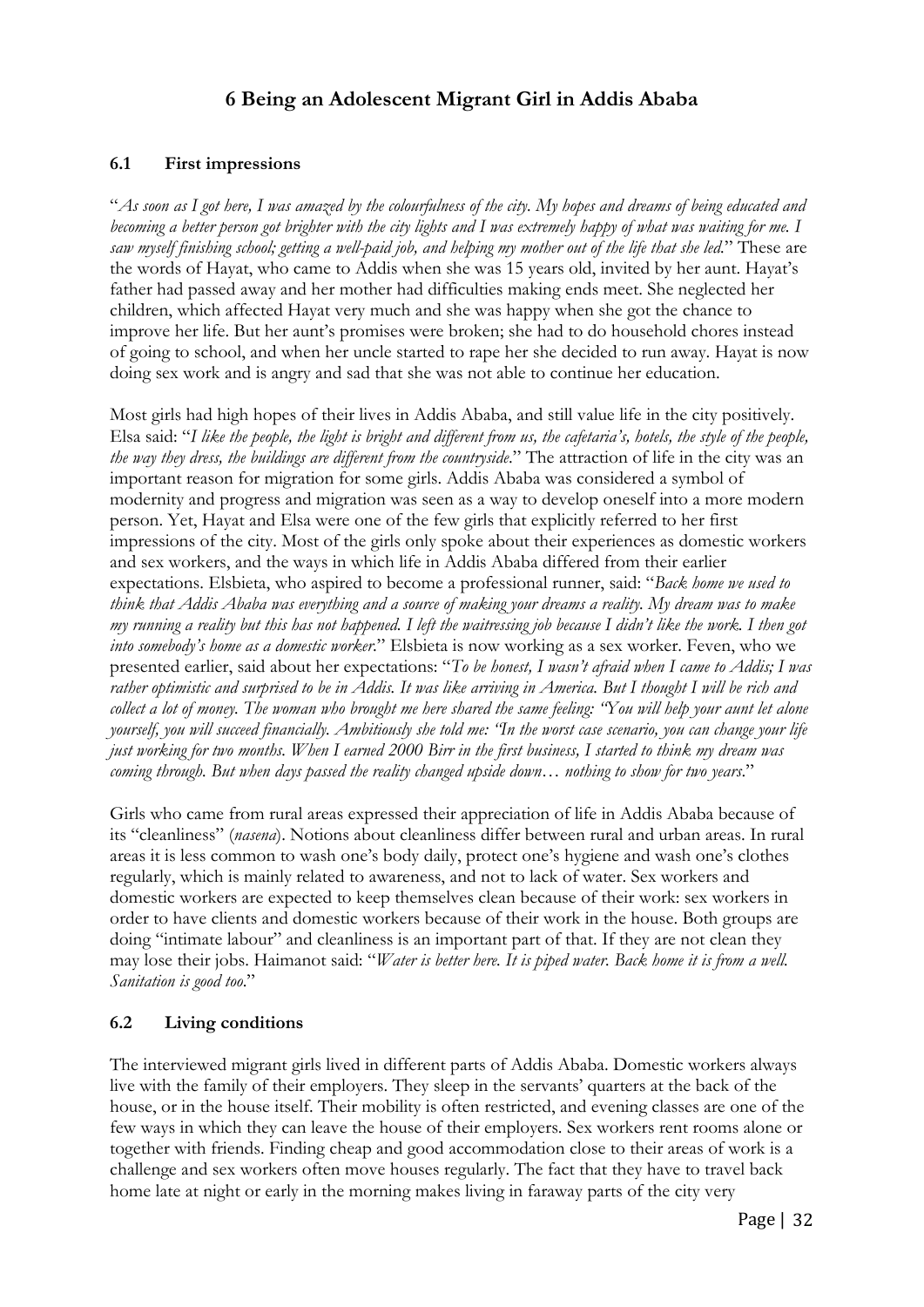inconvenient. It is not only expensive because they have to make use of private taxis and *bajaj* (small taxi) to get home but it also puts them in vulnerable situations, travelling home at times that there are very few people around. Another reason why sex workers often move houses is that they do not want their neighbours to know what type of work they are doing. Sex workers are highly mobile in the city, moving from house to house.

While domestic workers live very isolated lives, as they hardly have time off and live with the families of their employers, they clearly do have some space for manoeuvre and can exert agentic power. The fact that many sex workers previously worked as domestic workers shows this agency: under very restricted circumstances they were able to take the decision to leave, and find a way to change their lives. And whereas domestic workers often live very isolated lives because their mobility is restricted, this does not mean that they do not have any social contacts. For domestic workers who are attending evening classes the classes serve as a means of social interaction, friendship, and the means to combat their stress in daily life. They exchange information and support each other. The contacts with other girls are sometimes even more important than what they learn during the evening classes. And as Hayat's story shows, domestic workers may also meet girls in the neighbourhood who can advise and assist them. The decision to leave domestic work is often facilitated by other girls. Domestic workers thus do not lack social capital completely; while their social contacts are limited they may use the few contacts they have strategically when needed.

## **6.3 Working conditions**

The working conditions of domestic workers and sex workers differ to a great extent. As mentioned above, domestic workers live with the family of their employers and have no regular working hours. They start their work in the early morning, preparing breakfast and cleaning the house, and end in the evening, after the last meal has been taken and the kitchen and house have been cleaned. In case they are responsible for children they may even have to work at night, attending the children when they wake up. Their salaries are very low; they earn around 200 Birr  $(8,5 \epsilon)$  per month and sometimes are only paid in kind (food and lodging). This last situation applies mainly to those who work for relatives, who invited the girls to live with them and who promised to send them to school.

Sex workers have a very different work life. They work at night and sleep during the day. They start their work around 10.00 pm and return home in the early hours of the morning. They earn between 50 - 200 Birr (2,00 € to 8,5 €) for a short job and 600 – 1000 Birr (25 € to 42 €) for a whole night. Sex workers can work in hotels or on the street. When they work in a hotel they have to stay in the hotel and are more restricted in their mobility. They have to drink and chew chat and smoke cigarettes in the bar of the hotel in order to pick up customers. Street workers can start and stop working whenever they like. They are not obliged to use alcohol, cigarettes and chat and can work on a more individual basis. The most well-known areas for sex workers are Haya Hulat, Chechnya, and Piazza but there are also girls that work around Bole and in other parts of the city.

Hayat's story, which we presented at the beginning of this chapter, is representative for many stories of adolescent sex workers. They started working as a domestic worker, then moved into waitressing and later entered sex work, yet there are also girls who became sex workers immediately after having left domestic work. They were disappointed by their lives as domestic workers; either because they faced abuse and exploitation or because of the low salaries that they received. Sometimes they had been invited by a relative who had promised them the possibility to continue their education in exchange for housekeeping, as was the case with Hayat, but the chance to go to school never materialized. Other times they first started a waitressing job in a bar and gradually entered sex work, as they found out that it was relatively easy to earn more money.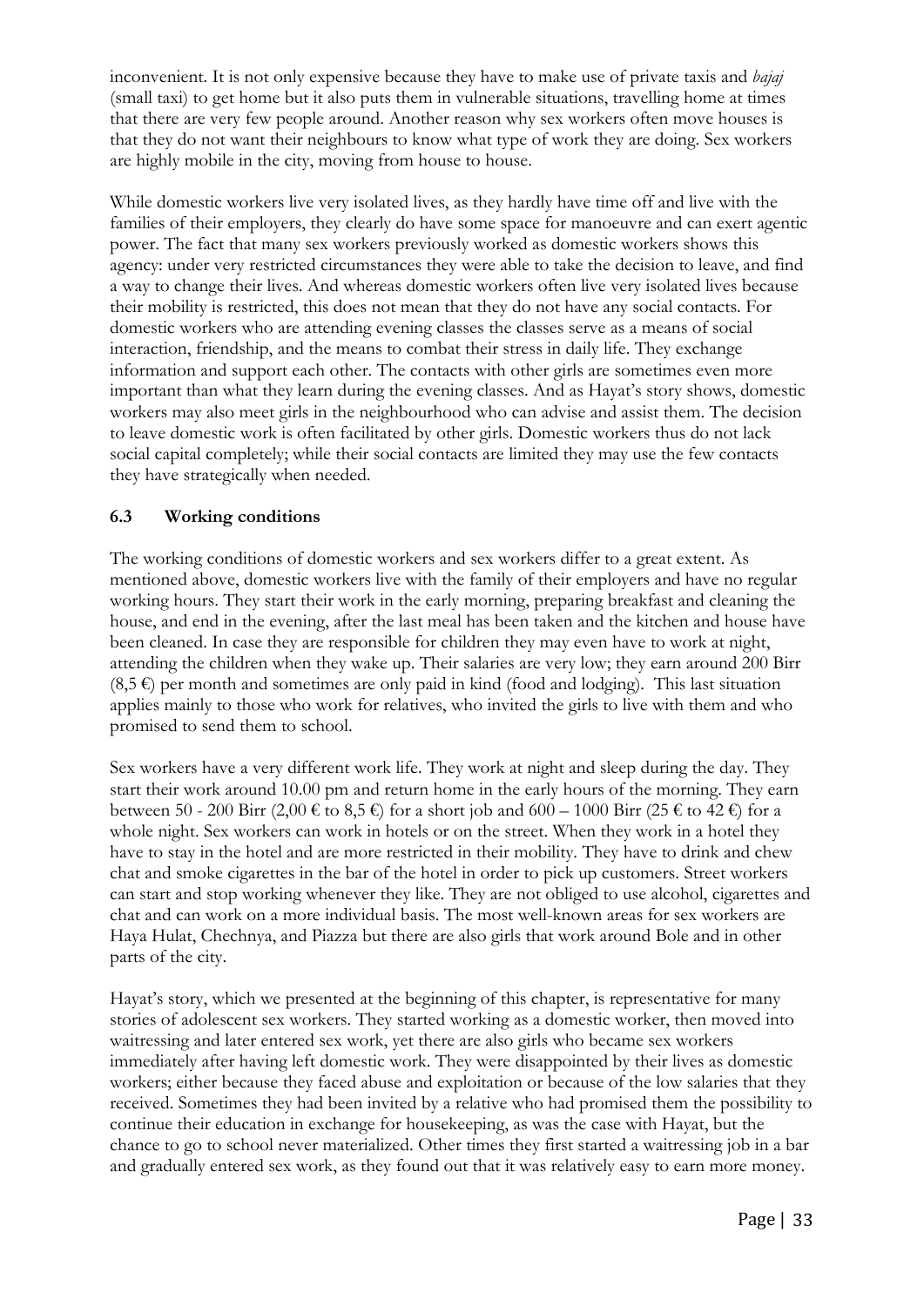Half of the girls that were interviewed for the survey said that they found work in Addis via a relative/neighbor; they were in most cases domestic workers. Sex workers mainly found work through agents/middlemen and through friends. Many girls said that other girls, who they met in bars, convinced them to take up sex work. Some girls arrived in Addis Ababa on their own and searched for work, as domestic workers but also as waitresses in restaurants and bars. They approached broker offices, or brokers approached them, and were sometimes lured into jobs they did not want to. In order to get hired girls under 18 years need to have a legal guardian, who is a resident in Addis Ababa and has an Identity Card. Brokers may assist in finding a legal guardian but use this as a pretext to lure girls into sex work. There are many broker offices in Addis Ababa involved in arranging work for young women. Officially arranging work for minors is not allowed and those that are involved oftentimes do it secretly, moving from place to place to avoid being caught by the police. Some girls have no idea what the job consists of. Helen told us that she ran away from her boyfriend and via a broker found a job in a hotel. "*I told him to find me any job. He then found me a job in a hotel. I had no idea about the job. I didn't know it was sex work. It got dark while I was in the hotel and the owner asked me to change my clothes. I asked why? I then told him that the broker had told me nothing about the job. He told me that I was very young for this job. He told me that I was going to be a commercial sex worker and that I was going to have sex with different men. I was confused and had no place to go to*." Helen worked a few years in the hotel and then decided to become a street worker. Street work is considered better than working in a bar because of the independence and freedom of movement.

Almost all of the interviewed sex workers said that they would prefer to leave sex work. They complained about the way in which they were treated by clients, the hardship of their lives at night, the fact that they were unable to attend school because they work at night and sleep during the day, and their addictions to *chat*, cigarettes and alcohol. Hayat phrased it as follows: "*I just wish that I could get a job that pays well enough for me to have a normal life. By this I mean a life that will allow me to work all day and be able to sleep at night and not the other way around. I wouldn't mind working as a waitress or a cleaner. I also wish that I could get a job that will not make me a victim of all my drug addictions*." Some of them said that the money that they earned was "bad money" (the devil's money) because they obtained it by doing sinful things, and that they were therefore unable to save it. It disappeared as soon as it was in their hands. They spent it on make-up, clothes, shoes, *chat*, cigarettes and alcohol. If it had been good money, they would have been able to invest it in a better future, in their view. Yet, finding another job with a relatively good salary is very difficult. The salaries for jobs suitable for young women who have not finished their education, such as waitressing and working in shops, are very low (around 1500 Birr per month). Most of the sex workers said that they would not be able to live from such a salary; the rent of their rooms alone was already 1500 Birr. Only women who share housing, or who live with relatives, can afford to take up such jobs.

The survey results support the life story data. The large majority of the girls that were interviewed for the survey received money in cash. Only two girls mentioned that they were paid in kind; they were domestic workers and received food and lodging in exchange for their work. Domestic workers earn very little (see above) and often send it home or use it for transport or essentials for themselves. Sex workers said that they spent their money on rent, household expenses, food, other essentials (make-up), entertainment (such as cigarettes and *chat*).

#### **6.4 Education and educational aspirations**

Many girls came to Addis Ababa with the intention to continue their education. This was particularly the case for girls who left their parental families in order to live with a relative in the city. Hayat lived with her aunt and hoped to get educated in Addis. Instead, she had to do household chores and was only allowed to attend evening classes after much begging. When her uncle started to rape her she kept quiet for a while but then decided to talk to girls in the neighbourhood. She ran away and became a sex worker. Many girls, and in particular those doing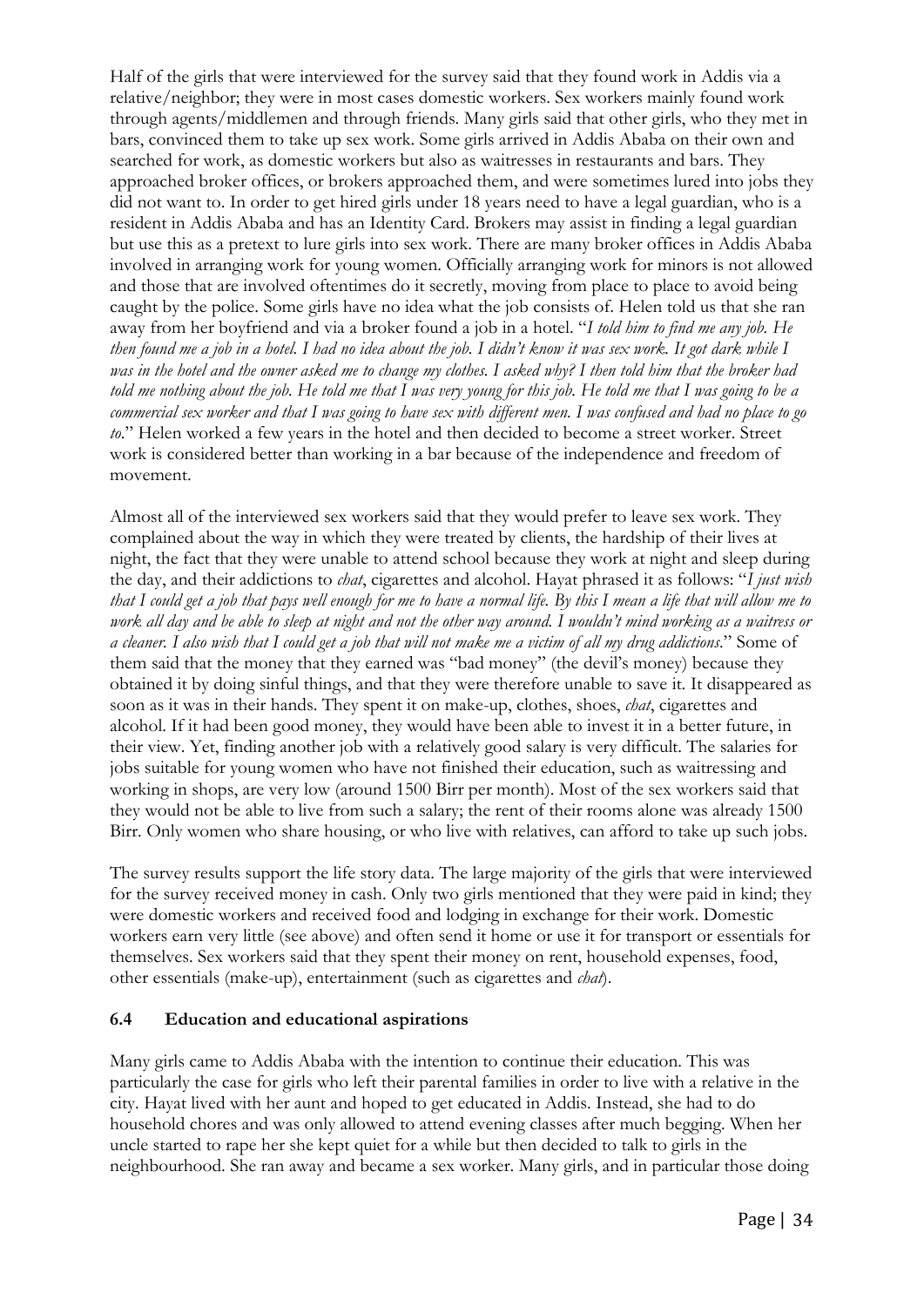sex work, were disappointed because they hoped to get educated and change their lives and those of their families but little of their aspirations materialized.

Yet, there were also girls who were still hopeful about their future. This applied in particular to domestic workers who were attending evening classes. They intended to leave domestic work and find a better paid job after having finished their schooling. Sex workers also aspired to continue their education but did not see possibilities to go to school because of their lifestyle. They referred in particular to the fact that they work at night and sleep during the day, and therefore are unable to attend school. They had a strong sense of having lost out on education and the possibility to improve their lives through education.

Quite a number of girls regretted that they had migrated referring to the fact that educational opportunities in their places of origin had improved after they had left. According to them their peers in the villages were now attending school which had not been the case while they still lived at home. In view of the rapid expansion of educational facilities in Ethiopia, this might indeed be true. Yet, they could also be idealizing their places of origin. They all thought that if they would have been educated, their lives would have been very different. This shows the strong discourse on education that is present in Ethiopia, even though employment opportunities for educated people are limited. As mentioned earlier, only during an FGD with adolescent girls in a slum area in Shashamene the limited jobs for educated people was mentioned. They were among the few that did not endorse the idea that education is the way to improve their lives. They all aspired to migrate to the Middle East because that was the only way to earn good money in their views.

#### **6.5 Risks, threats and setbacks**

The stories that we have presented until now show that the lives of migrant girls in Addis Ababa are not without risks. They often encountered poverty, abuse and exploitation in their places of origin, which were the reasons for migration, but face new risks, threats and setbacks in Addis Ababa. Domestic workers live isolated lives and run the risk of being exploited, as they may have to work long days without breaks, sometimes without receiving a salary, facing physical, mental and sexual abuse and lacking ways of support and protection. The violence in their lives comes from their employers, whether they are relatives or strangers. For some of them this is a reason to run away and look for a safer place to live and work. Yet, in many cases they are confronted with new threats after having left domestic work. Those who become sex workers may have to deal with violent clients, or be abused and exploited by boyfriends or brokers, although we heard this less often. In Ethiopia sex workers never work with a pimp, which is a great advantage in comparison to many other places in the world. As a result they have more freedom of movement and can act more independently. The most important threats come from clients, who force them to have sex without condoms, to have sex in ways they do not approve of, or who refuse to pay them.

Hayat spoke openly about the risks that she encounters during her work: "*There's a tendency to fight and get beaten by customers when working as a sex worker. Because most of them come when they are drunk and intoxicated with other drugs they mistreat us often. Some men will cheat us. (…). I once was beaten badly around my eye and right now, as you can see, one of my teeth is chipped. This happened during a disagreement with a customer. He wasn't one of my regular customers. He lied and said that he gave me the amount that he promised but he didn't. I didn't know that he had finished his money drinking and so he didn't have any money with him. When I told him that I expect to be paid, he showed me that he wasn't willing to pay me by beating me up*." And Feven said: "*Many men beat us when the position and way they want (sex in) is difficult for us, and I don't want people to beat me. Most of them want us when they get drunk and they don't care about us. Life consists of ups and downs and people pass through it, but many men don't understand this fact and see us like dolls. When I face such harassment, I can't do anything, it is just my fate to accept the punch. I feel powerless and empty because I put myself there with my own consent*."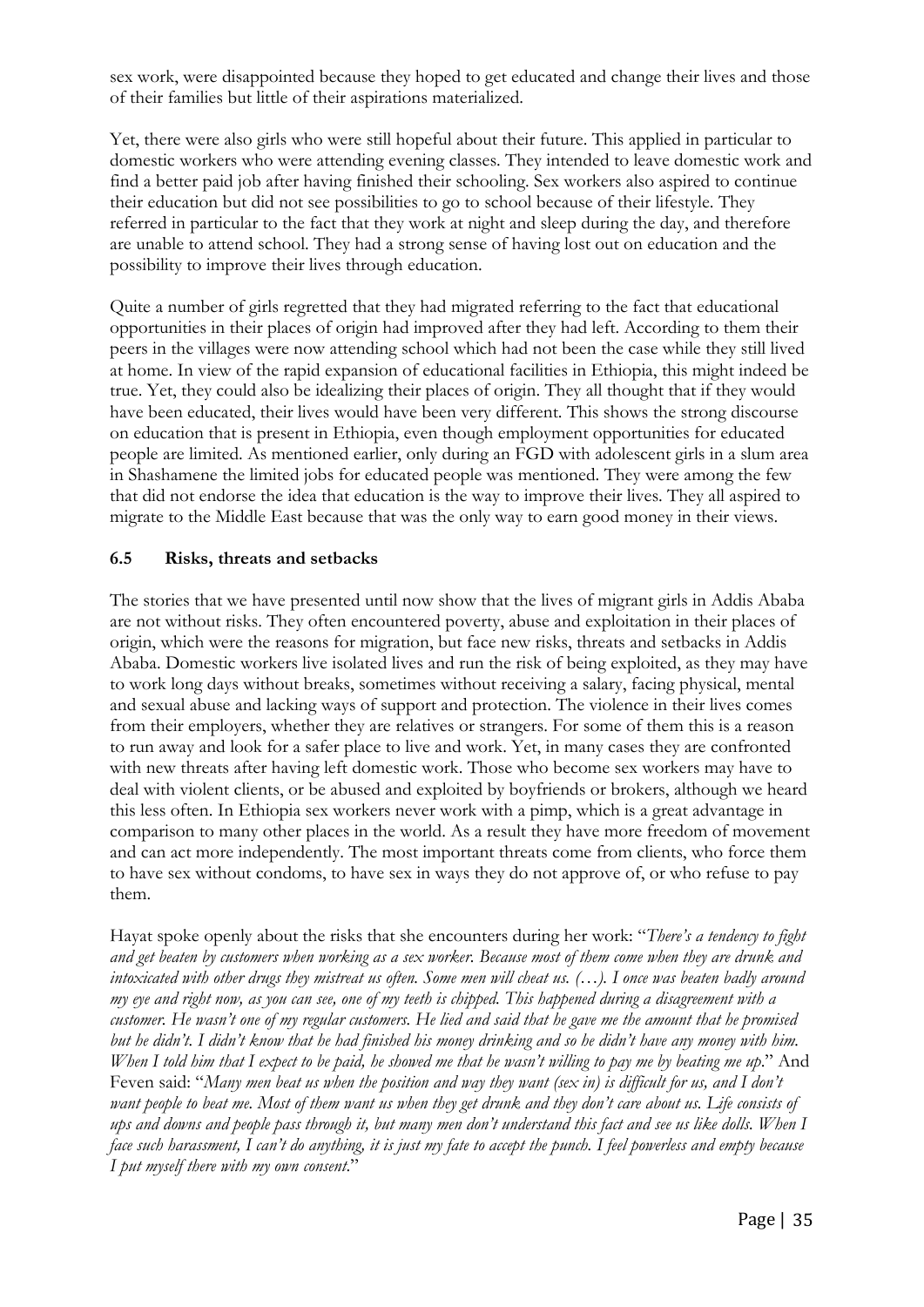Both domestic workers and sex workers run the risk of becoming HIV positive; the rate of adolescent sex workers with HIV/AIDS is on the rise in Ethiopia (Erulkar 2014). None of the interviewed migrant girls told us in the interviews about their HIV-status, which points to the strong stigmatization of people with HIV/AIDS in Ethiopia. In our personal contacts with sex workers we found out that some of them were HIV-positive. Girls were ashamed of their status, and worried about the future, in particular those with children. They were afraid that they would die and leave their children behind alone. Worku is 24 years old and HIV positive and her son of 11 as well. She is taking medication but knows that there is a risk that she might fall ill and die. She is very worried, also because she has a second child who is severely disabled and who needs full-time care. Helen also has HIV and a son of 2 years old from a client, who fortunately is HIV negative. She is worried about the future and wants to leave sex work as soon as possible: "*My current life is very ugly. I don't recommend others to come here and join. It is a very horrifying life here. For someone who knows about it, it is horrifying whereas for someone who doesn't know about this place it may be aspiring to join. But this life is not aspiring*." She was able to attend a hairdressing course and hopes to take up a full-time job in a hairdressing salon in the nearby future. She does not want her son to know that his mother was a sex worker, and hopes to provide for him in another way.

Awareness about HIV/AIDS is present on a large scale in Ethiopia, and condoms are available free of charge, yet there are still men who prefer to have sex without condoms. Organizations that support sex workers, such as NIKAT and Timret Le Hiwot, play an important role in raising the awareness of sex workers about the importance of using condoms. Sex workers who are HIV-positive can get free medication in a number of hospitals in the city.

During a focus group discussion with sex workers in the area of Katanga, one of the participants summed up the risks in the lives of migrant girls very poignantly: "*When people know that you are not from here, they consider you innocent and someone can take advantage of you during or outside of work. The times are better now as women's rights are better respected than the times when we first came. Then men would try to rape us in groups. Even not knowing directions and the area properly can lead someone to be taken advantage of as they can tell us the wrong direction to trap us. We could easily become victims of many diseases. We can also fall trap in unplanned pregnancies. Overall, we enter a life that we didn't expect. Not a bad life, but not a life as good as you had imagined*."

## **6.6 Support and protection**

Hayat, who we introduced in the beginning of this chapter, was raped by her uncle but did not dare to tell her aunt: "*I didn't tell my aunt fearing that I would disrupt a marriage but also fearing that she wouldn't believe me. (...)* The fact that I kept quiet actually encouraged him to try and rape me again and again *until I left. After seven months in that house, I told some girls that I met around the school what happened to me. They told me that it was OK for me to leave. They told me that I could stay with them and it seemed like a good alternative to me. I left the house without telling my aunt." (…) "Those girls that I met were easy to talk to and easy to get along with. I had befriended them in such a short period of time. They looked like they lived a good life. They seemed happy. Their hairstyles were different every time I see them. They didn't tell me immediately about the real type of job they were engaged in; they just said that they were waitresses. They told me that I could also get into the business of serving and that I wouldn't have anyone telling me what to do. Slowly they told me the truth and that I can easily get into the business of sex work. I needed money to survive so I gave in*."

Support systems for domestic workers and sex workers are very limited. Domestic workers often live isolated lives with the families of their employers. They have very little time to meet peers or people that can support them in case they face abuse and violence. Hayat met peers who convinced her to run away from her abusive uncle. As mentioned before, evening classes are an important way for girls working as domestics to meet peers. Whether they also use this opportunity to find support in case they need it is not known to us. The girls that we interviewed during the evening classes were a selected group of girls because their employers allowed them to go to school. There must be many domestic workers who are not allowed to go to school, and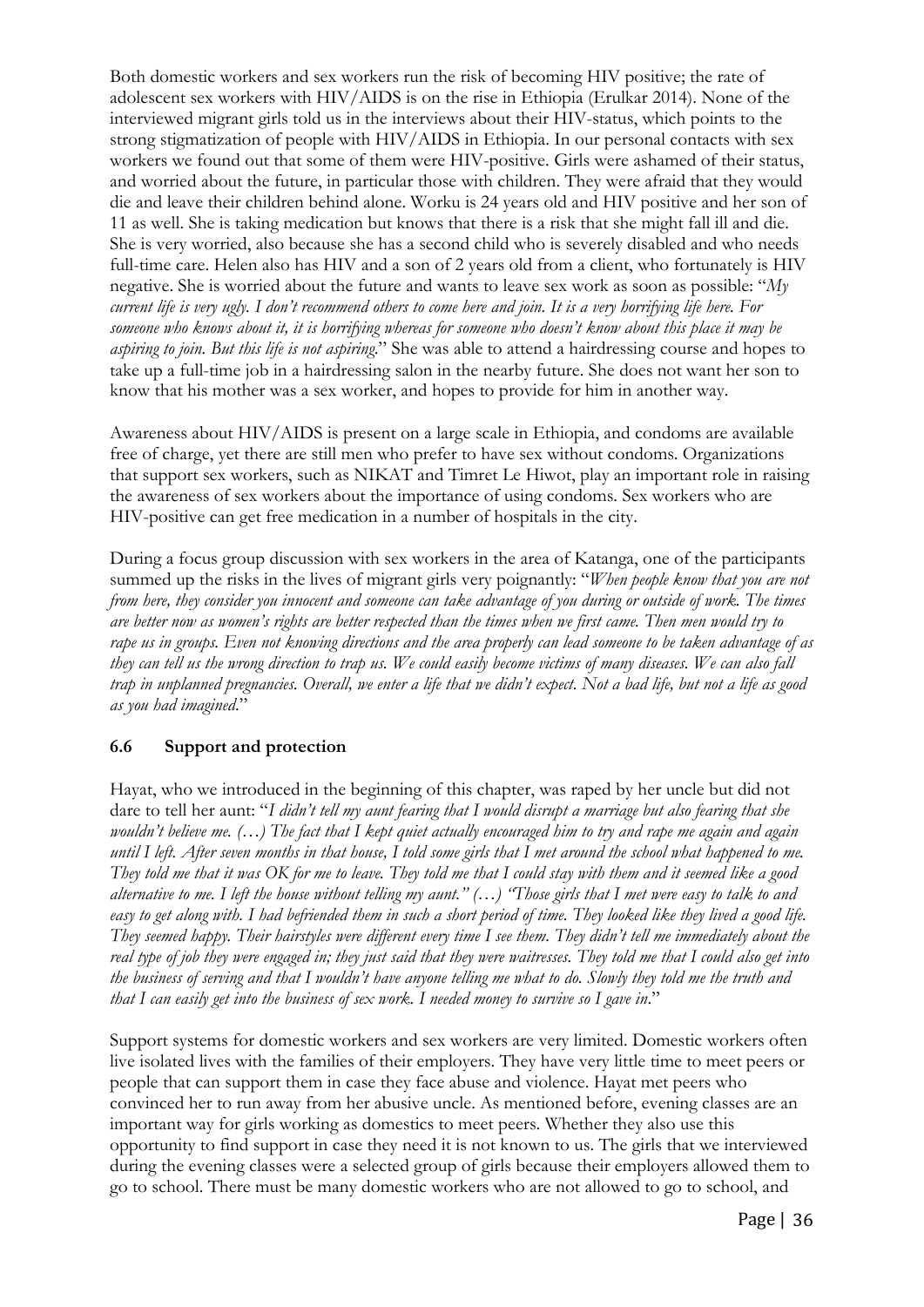who have therefore less chance of meeting peers or teachers with whom they can share their problems and ask for support.

There are a number of organizations that support domestic workers. One of the organizations is OPRIFS, the Organization for the Protection and Rehabilitation of Female Street Children. OPRIFS has a shelter in Addis Ababa where migrant girls who ran into problems with their employers can stay during the trial of their cases. Many of the girls faced exploitation, abuse and violence at the house of their employers and ran away.

Sex workers are socially more exposed than domestic workers; they meet many people during their work, not only clients but also people working in bars and hotels, other sex workers, people working for organizations, and people on the street. They obtain knowledge about other people's lives and develop their social skills. Elsa, who first lived with her aunt in Addis Ababa and ran away and became a sex worker, said: "*With regard to my social life, I have learned to communicate with other people and I have good relationships with them. My social life has improved. My awareness of many things has increased." And she continued: "Previously I was not good at approaching people. But now the work itself has changed me, it forces you to communicate with people, it makes you meet people and it makes you free. Before I used to get shy talking about sex, but now we talk openly about sex, condoms, and sexually transmitted diseases. I also teach others about those things*."

Sex workers also meet people that support them in case of problems. Helen told us that she fell ill during the first month working as a sex worker in a hotel. "*The owner of the bar took me to a hospital and I got treated there. The doctor said that I needed to take a good rest for about a month. The owner of the bar took me to his house and I stayed there. He has kids and took good care of me. He covered everything when I stayed with him*." Two years ago she had a child from a client and now has difficulties making ends meet. She wants to leave sex work and attended a hair dressing course but is not yet able to earn enough to leave sex work. An Ethiopian in the US is sending her money for her son. Tigist had very little income during the rainy season and borrowed money from an Ethiopian friend, who owns a *chat* house. She considers him like a brother and says that he helps her whenever she is in trouble. Sex workers may have boyfriends, yet very few of them mentioned them when we asked about their support networks. Boyfriends sometimes know about their work. Hayat told us: "*I have a boyfriend and we have been in a relationship for about six months now. I first had a customer relationship with him that developed now into a relationship. Although he is not happy with what I do for a living, he has accepted it at this point since he knows I do it to survive*." She also mentioned the support of clients: "*Although I have met people that have made me hate my work, there are others that tell me that these days will pass and that I need to be strong. Men like this keep me carrying on*."

Girls who do not have any relatives, because they are orphans or broke all contacts with their parents, depend on social networks of peers and clients. Yet, even girls whose parents are still alive receive little to no support from them. Domestic workers have little contact with their parents back home; they depend on their employers for phone calls home and for visits during the holidays or for special occasions such as weddings and funerals. Sex workers have much more freedom of movement but have limited contacts with their relatives and parents because they want to hide their work from them. Therefore support comes mainly from people within their own circle. They often have more friends, who are working in the same sector, with whom they share their problems and who support them in case they are in need of money, a meal or housing. Yet, competition and jealousy are common among sex workers. Tigist and Worku were living together for eight years and shared their earnings but their friendship collapsed suddenly because Tigist felt used by Worku.

As mentioned before there are a number of organizations in Addis Ababa which offer support to sex workers, such as NIKAT and Timret Le Hiwot. They provide information and advice, they offer peer education trainings, a drop-in center, trainings in alternative income generating skills such as hair dressing. These organizations are often important places in the lives of sex workers,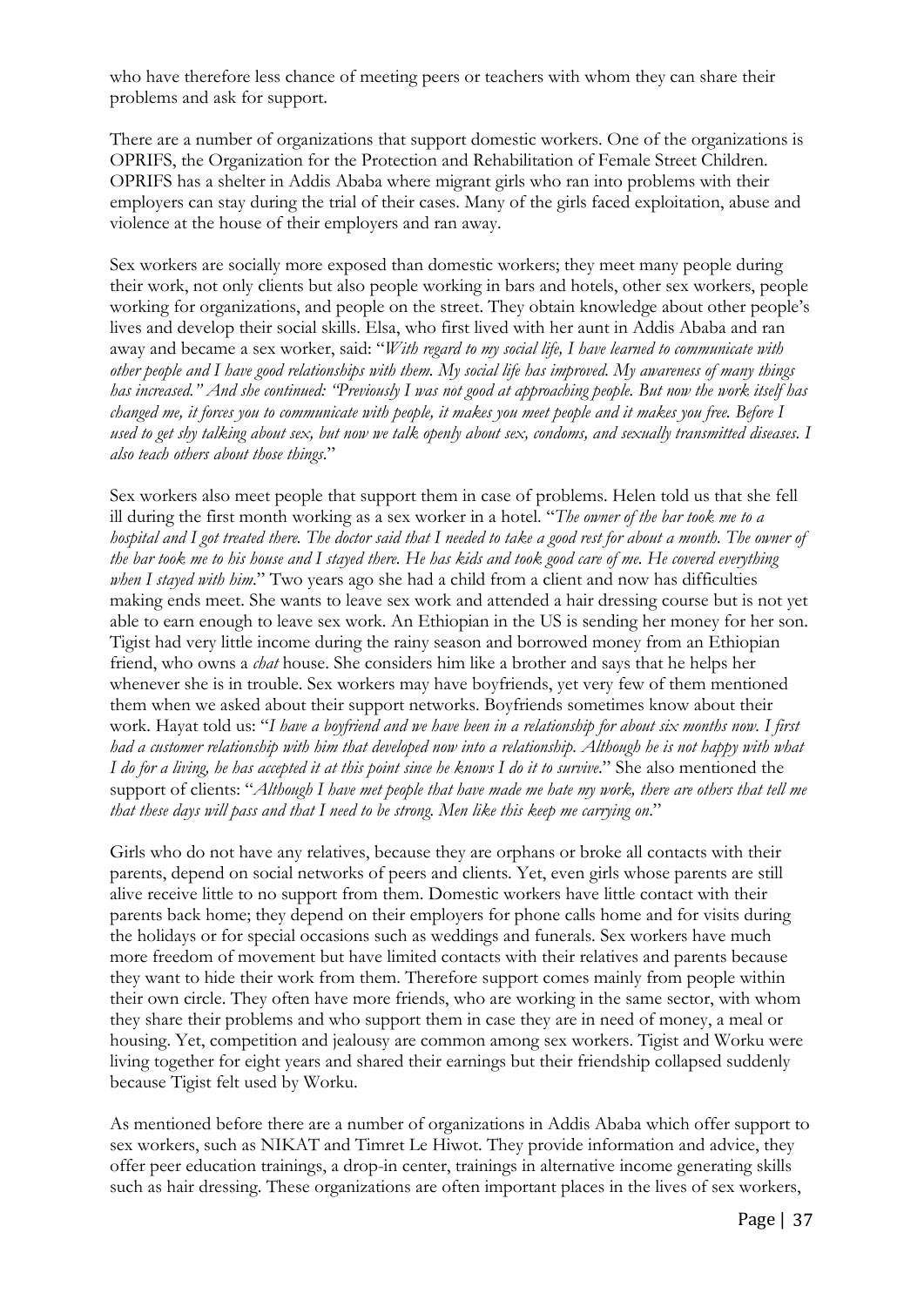as they can meet peers and stay overnight in case they are temporarily homeless. Yet, although most sex workers know about the presence of these organizations only a limited number of them makes use of the services of the organizations.

Another important institution in the lives of migrant girls is the church. Although very few girls mentioned the church in interviews, in personal contacts we found out that religion plays an important role in their lives as it provides them with mental support. Domestic workers may go to church with their employers or on their own, when their employers allow them to leave the house. Sex workers go whenever they feel the need for support. Tigist said: "*I love going to church when I am depressed. I love praying to God to help me stop working this job. (…). Our society discriminates against us. People even say: "How can you go to church while you are doing this work" but God is good*."



A church in Addis Ababa (photo: Marina de Regt)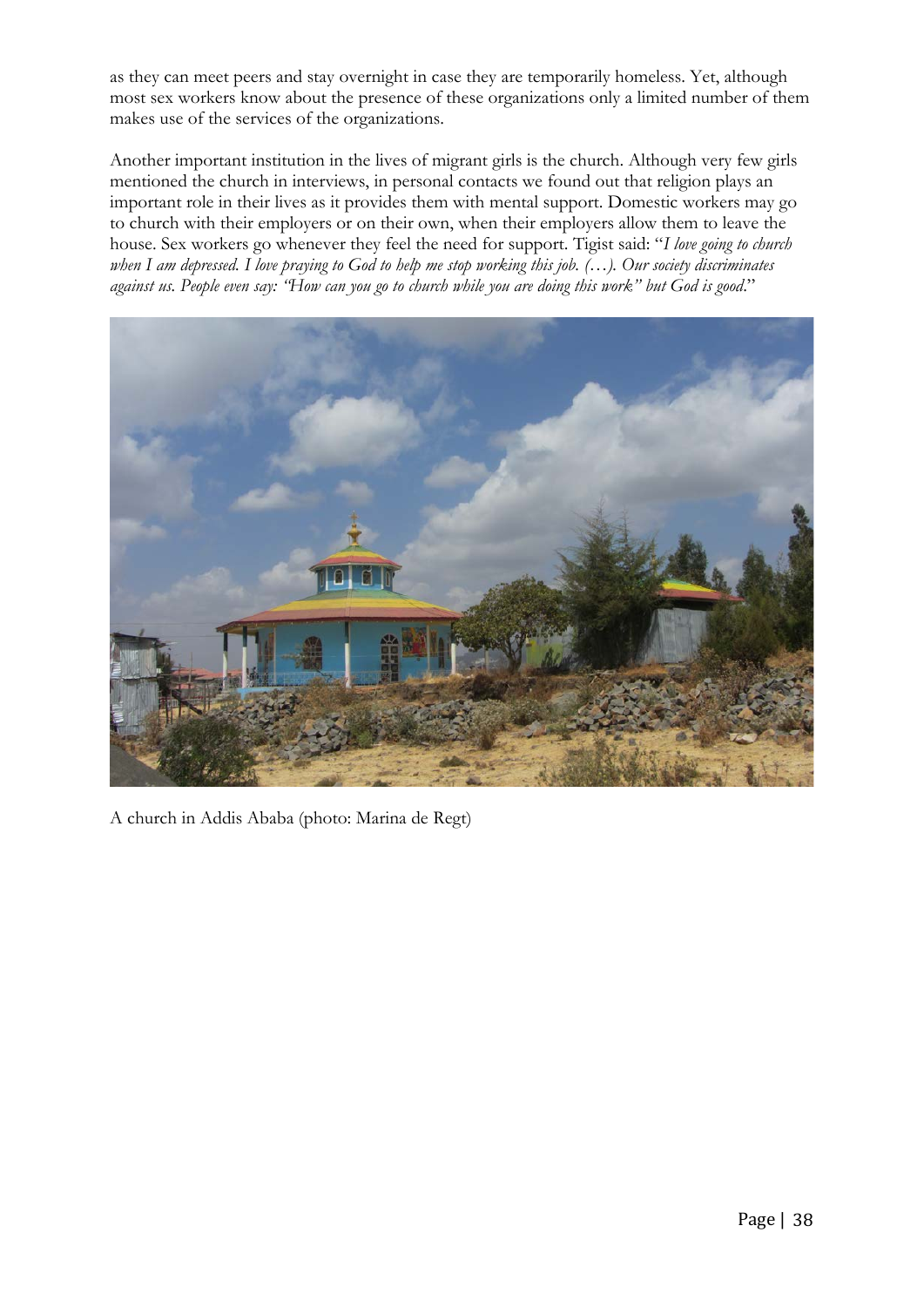# **7. Being an Adolescent Migrant Girl in the Middle East**

## **7.1 Living and working conditions**

The young women who had returned from the Middle East all said that they had worked as domestics. They had to clean, cook, take care of children, do the laundry and other household chores. One of them mentioned that she had to take care of camels. Almost all of them complained about a heavy workload, low salaries or not receiving their salaries, loneliness, not having enough to eat, and various forms of abuse including sexual abuse. In the past ten years a number of studies have been done about the living and working conditions of Ethiopian women in the Middle East (see for example Kebede 2001; De Regt 2010; Fernandez 2010; ILO 2011; Minaye 2012; Reda 2012; Jones et al 2014a). Our interviews confirmed many of the conclusions of these studies: Ethiopian women migrate in large numbers to the Middle East but are often badly prepared for the lives that are awaiting them and are disappointed by the fruits of their migration. The fact that they were under 18 years old when they migrated increased their vulnerability; they were often subjected to denigrating treatment while they were still minors. Their freedom of movement was highly controlled; they were often not allowed to leave the house of their employers, they could not enter certain parts of the house, they sometimes had no access to a mobile phone and were not allowed to meet other Ethiopians.

Meseret migrated to Beirut, where her sister lived, but in the two years of her employment she never saw her sister. "*They didn't want me to contact any Ethiopian. They shouted at me for nothing and locked me in the house for two years. I only saw the city and the outside world after two years*." When she wanted to contact her sister, she had to write her parents in Ethiopia, who would then inform her sister. Rosa is 23 years old and lived in Beirut and Dubai. She returned from Dubai because she had continuous quarrels with her female employer, who wanted her to have sex with her retarded son. "*Employers and their sons are very difficult, they always harassed me sexually. They would come to the kitchen and touch my body, and the madam even supported the harassment of her own son. In Dubai I could hardly sleep: the sons of the house would always come to my room. One of the sons had the key to my room and I would often find him in my bed room*". So the mobility of domestic workers is not only restricted, they also have to accept that other people invade the limited space they have for themselves.

Most of the women had been live-in domestic workers, employed on a contract and living with the family of their employers. In the Middle East, the prevalent system of sponsorship known as the *kafala* system requires the residence of migrant workers (including migrant domestic workers) to be sponsored by a *kafil* (sponsor) who must be a citizen. The legal residence of a migrant worker is tied to the *kafil*, who is in most cases his or her employer (Fernandez and de Regt 2014, 9). In the literature on domestic workers in the Middle East a division is made between contract workers and runaways or freelancers. Contract workers are employed on a legal contract and therefore documented. Runaways and freelancers would have left their employers, and thus their sponsors, and be automatically undocumented. In reality, the boundaries between these two categories are very fluid. Contract workers can, for example, also be undocumented when their contracts have been organized through illegal agencies who have neglected to arrange their documents. Living independently from one's employer automatically means that domestic workers lose their documented status.

#### **7.2 Moving back and moving on**

While the mobility of migrant domestic workers is severely restricted during the time of their employment, the interviews also show how mobile migrant domestic workers are; even women who had only been abroad for a few years had sometimes moved from one country to the other. Sara, for example, migrated to Saudi Arabia via a legal agent and worked six months in Mecca. She ran away and travelled to Riyadh where she worked for as a freelancer for six different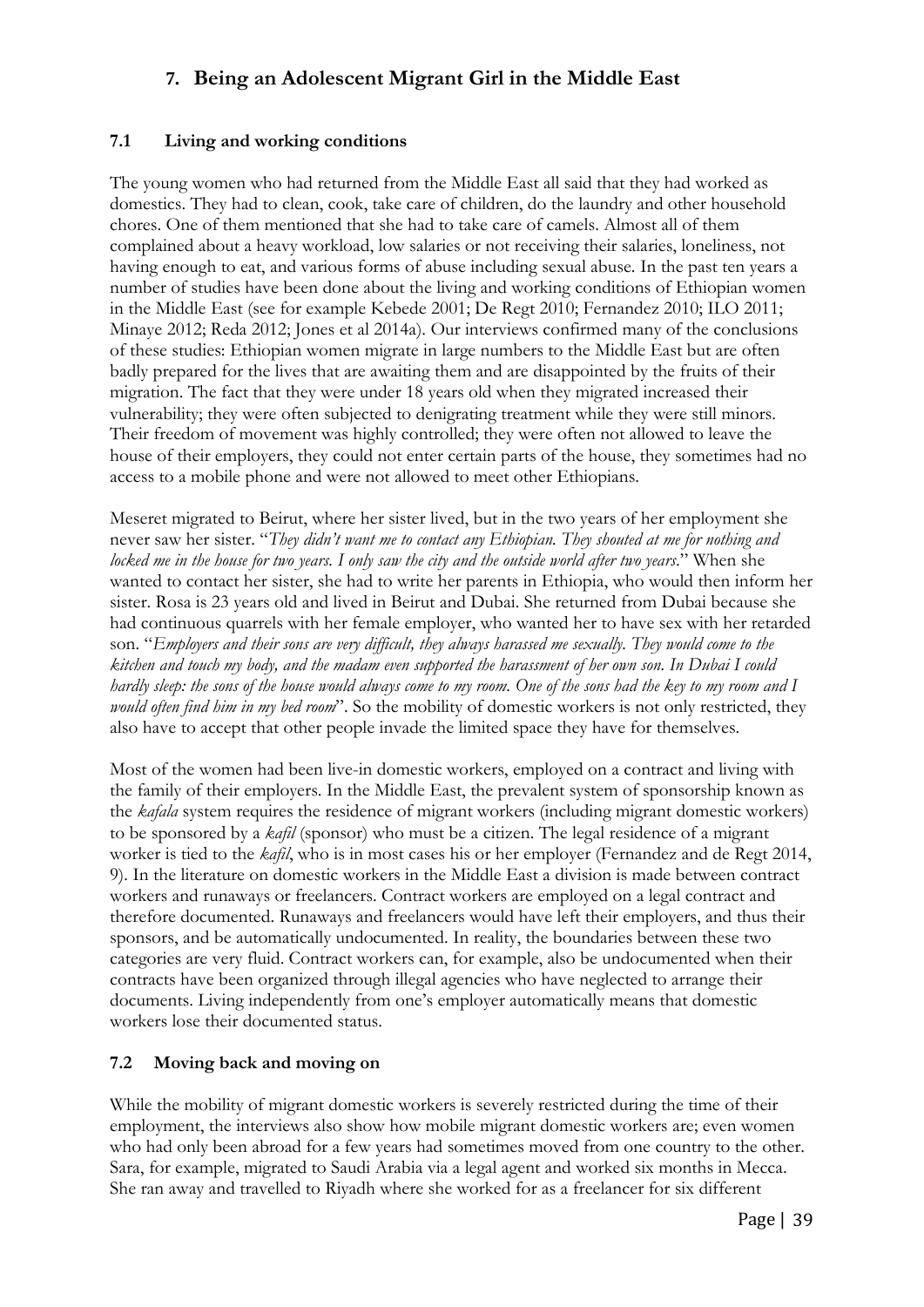employers. She was undocumented and lived by herself. In November 2013 she was deported to Ethiopia. While Sara moved inside Saudi Arabia, other girls migrated from one country to the other. Hiwot first worked in Beirut, then in Kuwait and then in Beirut again. She decided to go to Kuwait because she had heard that the salary was higher there. She stayed only seven months because she fell ill, and returned to Ethiopia. When she had recovered she went back to Beirut and worked there for another three years. Bortukan is 28 years old and migrated when she was 17 years old. She worked in Abu Dhabi, Bahrain, Dubai, Qatar and Bahrain. She said: "*Dubai was my first destination.* I was cleaning 18 separate rooms, 6 bathrooms, I did the laundry and prepared food for the whole *family. I was doing all these tasks alone. After finishing my contract they decided to send me back without any reason. When I was in Dubai airport I ran away to Abu Dhabi and I worked there with a runaway status for one year. The police caught and arrested me while I was working and they deported me to Ethiopia. After deportation my plan was to migrate again. I decided to migrate to Qatar. I paid 7000 Birr to a local broker. In Qatar the madam didn't want me to keep my personal hygiene but I always kept myself clean. When I would clean myself the madam would get upset as she considered it the behavior of a prostitute. But the rest of the family*  was nice to me. The madam sent me back because she wanted me to be dirty." Back in Ethiopia Bortukan decided to migrate to Bahrain but she suffered from a lack of food and decided to return home again. After a while she migrated to Sharjah, but again got too little to eat and ran away to Abu Dhabi. In Abu Dhabi she was arrested because she was undocumented and returned home with the help of her brother.

The fact that women move from place to place, return home and sometimes migrate again shows their agency. Running away is one of the few possibilities to leave a situation of abuse and exploitation and can be considered an act of resistance. Employers do not only lose their domestic worker, but also the money they have paid to the employment agency. The sponsorship system is in place to tie migrants to their employers and prevent them from running away, yet the numerous stories of runaways show that the system is not effective. The fact that women who return home decide to migrate again points to the limited possibilities to build up their life in Ethiopia.

## **7.3 Deportation experiences**

The stories of those who were deported from Saudi Arabia were shocking in particular; they went through violent arrests, imprisonment, sexual hara and rape, and cruel treatment while they were waiting to be deported. They said that their experiences at the time of their imprisonment were worse than anything else they had experienced in the Middle East. The cruelty of the Saudi authorities was beyond imagination, and some were clearly traumatized. Feven had run away from her employers and was arrested when she was out in the street: "*It was so bad, the police caught me when I went to a shop to buy oil. They put me in a car and took me to a prison. In the prison I saw many Ethiopians, some of them were dying. The Saudi police put drugs in our bread to make us sleep, because many people were having mental problems*." Sara was arrested in her own house, and some of her friends were raped. She was imprisoned for a month and finally returned to Ethiopia. She is happy to be back home: "I am in my country" is her answer to the question how it is to be home. Mimi was living in a house with eight other Ethiopian girls when the Saudi police entered and arrested them. She was imprisoned for three weeks and told us in detail about her experiences. She hardly had clothes to wear, covered herself with a shawl, and had to sleep outside. The Saudi guards and policemen were sleeping next to them and the risk of being sexually abused was always there. She was continuously on the alert and scared every night. She considered herself very lucky because she was not sexually abused or physically harmed, and returned "with her hands and her legs". But she is unhappy that she returned empty handed and has not been able to realize her ambitions. Her family, however, preferred to have her back in one piece and said that they were not interested in her money.

Yet, this was not always the case. Arsema's family was not happy that she returned home. They had spent all the money she remitted and were in need of her income. The community also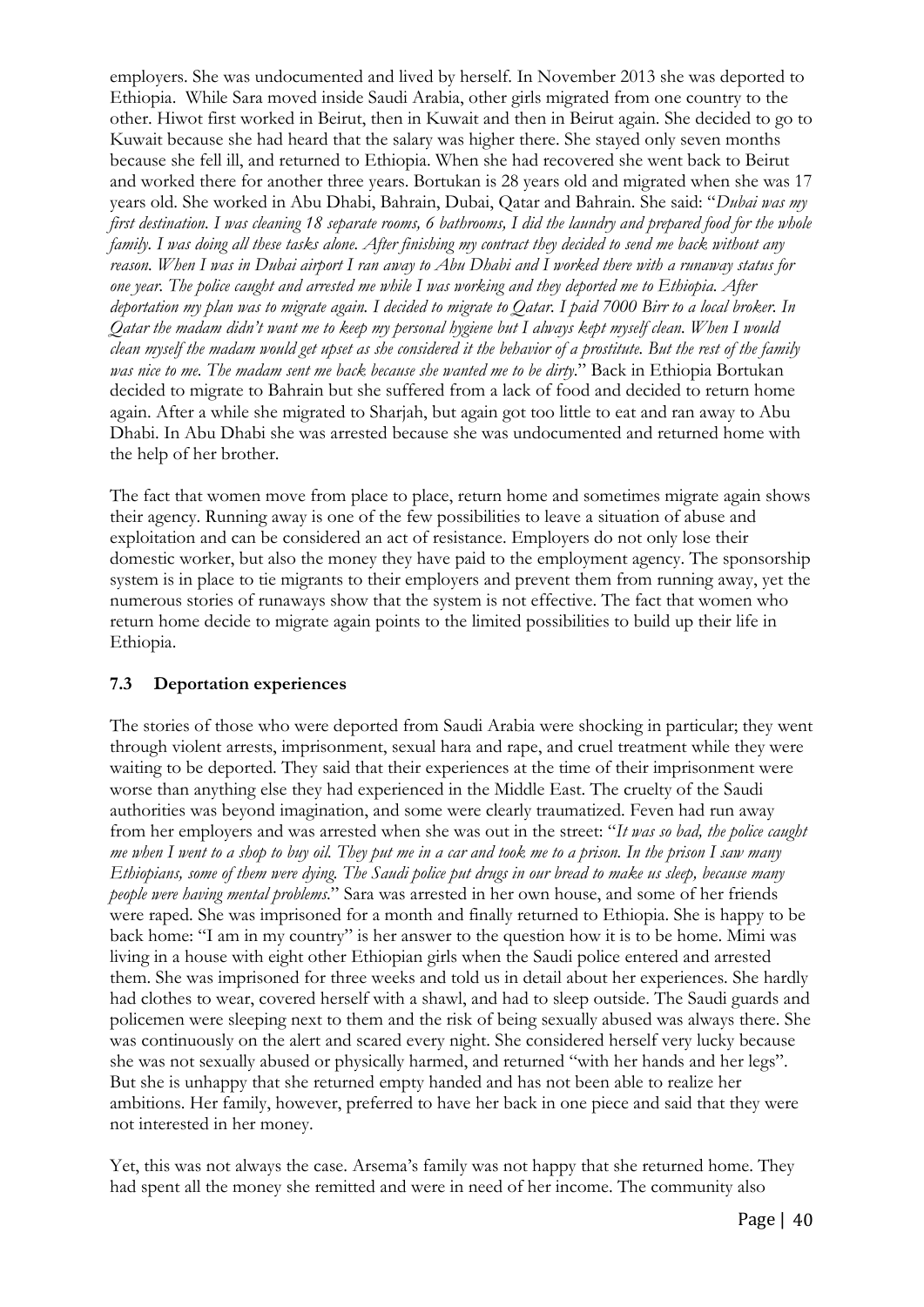looked down on her: "*The community treats me oddly*. They don't treat me like a person who returned *willingly. Since we returned by force their reception was different, they have a bad image of deportation*." Bortukan confirmed this view: "*Neighbours consider me a failure*". She returned empty-handed, doesn't have a job and depends on her family, while she had migrated to support them. "*Deportees are considered illegal and unsuccessful*." All of the interviewed deportees were happy to be home but frustrated about the limited job opportunities in Ethiopia. There is little work available and the salaries are low. Most of them aspired to set up a small business such as a beauty salon or a small shop, but they lack the capital to do so. In addition, while they desire to get married and have children, they mentioned that the chances to find a suitable husband are limited. Men would only be interested in their money, or look down on them because they had worked in the Middle East. As a result, quite a number of young women intend to migrate again despite the hardship they went through.

## **7.4 Risks, threats and set-backs**

Girls who decide to migrate to the Middle East take a huge risk and are confronted with many threats and set-backs. Prior to migrating they may borrow money to cover the costs of their migration, which may put them at risk of debt bondage, in particular when they have borrowed money from the agents who facilitated their migration and employment. They run the risk of being exploited and abused by these same agents, and cannot complain because they depend on them. In the countries of migration they run the risk of being exploited and abused by their employers, and often lead isolated lives and are deprived of proper food and a place to sleep. They often have a very heavy workload, and cannot complain about their working conditions because domestic labour is not covered by the labour law. They are restricted in their mobility and have little to no support network. Girls that do complain can be punished in different ways, and sometimes running away is the only solution. The sponsorship system binds migrants to their employers and girls that run away automatically lose their legal status. As undocumented migrants they run the risk of being arrested and deported, which affects their lives greatly. Upon return home their social status is often low because they are perceived to have been sexually active, voluntarily or against their will, which affects their marriage chances. In addition, their families may regard their return negatively because they are missing the remittances. Returned women also have difficulties finding jobs at home and as a result often decide to migrate again.

Any woman who migrates to the Middle East runs the above-mentioned risks but they are bigger for adolescent girls. They are more vulnerable for abuse and exploitation because of their age. In addition, their migration takes place at a phase in their lives in which other major transitions occur, and therefore the impact of migration can be much larger.

#### **7.5 Support and protection**

Migrant women and girls in the Middle East have very limited sources of support and protection. There are hardly any legal frameworks that protect their rights, and in case there are, girls do not know how to access them. Domestic labour is not protected by the labour law so migrant women cannot complain about their working conditions. In addition, the sponsorship system makes them completely dependent on their employers. Support can come from other women working for the same family, from women working for other families, and from friends and relatives. Yet, this is highly dependent on the possibilities they have to contact other people. Some migrant girls are lucky and have employers that support and protect them, or some members of the family they work for are supportive, but this is the case for a minority of the girls. There are very few NGOs protecting the rights of migrant women in the Middle East. Women that run into problems sometimes contact the Ethiopian embassy but only those with a legal status are being assisted. Undocumented migrants were only assisted during the large-scale deportation campaign in 2013-2014. Upon return home migrant girls depend on support and protection of their relatives and friends. The Ethiopian government assisted the deportees in 2013-2014 but many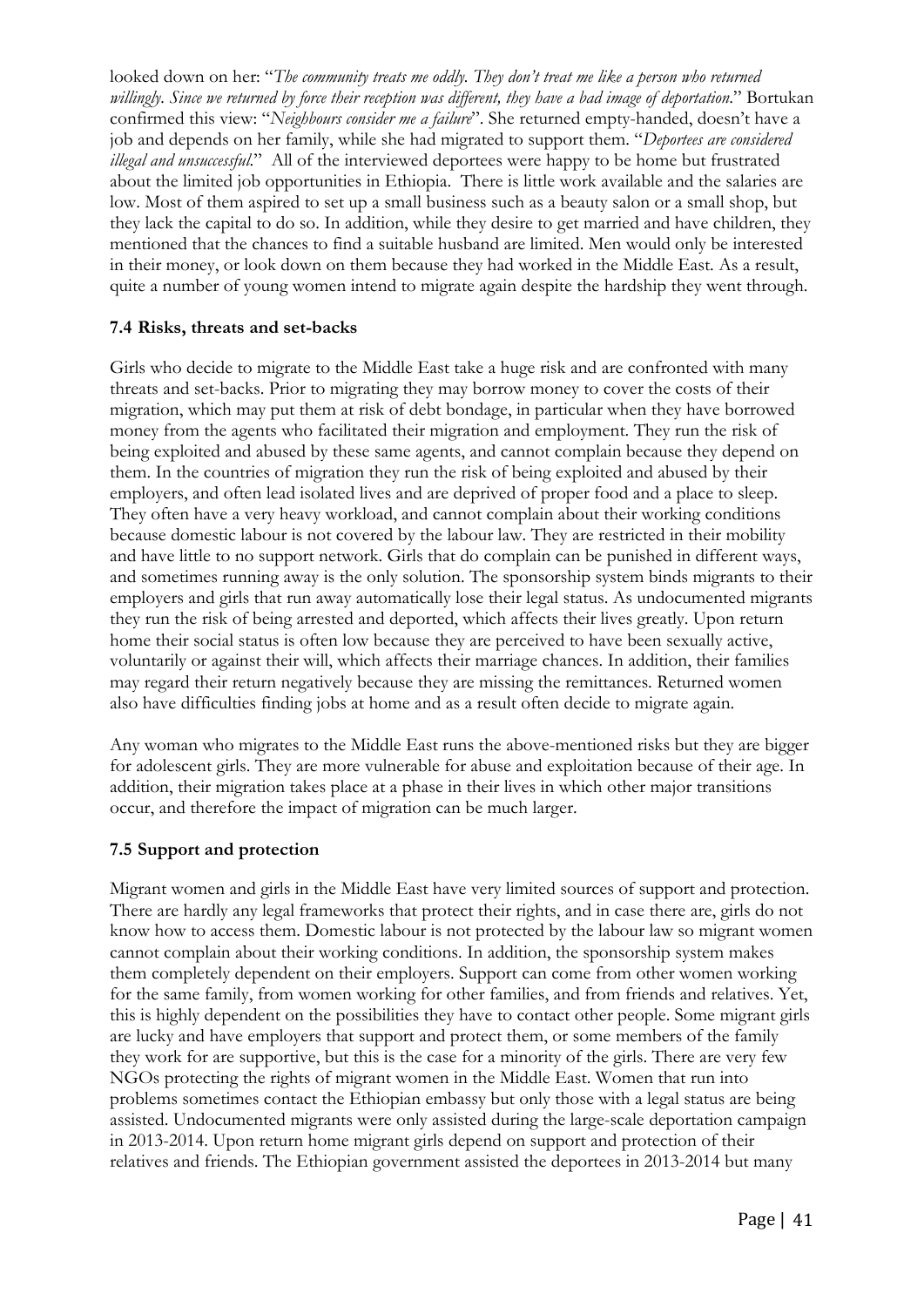migrants were still disappointed by the help they received and felt left to themselves. Also in this case, the lack of support mechanisms is particularly negative for young and adolescent girls.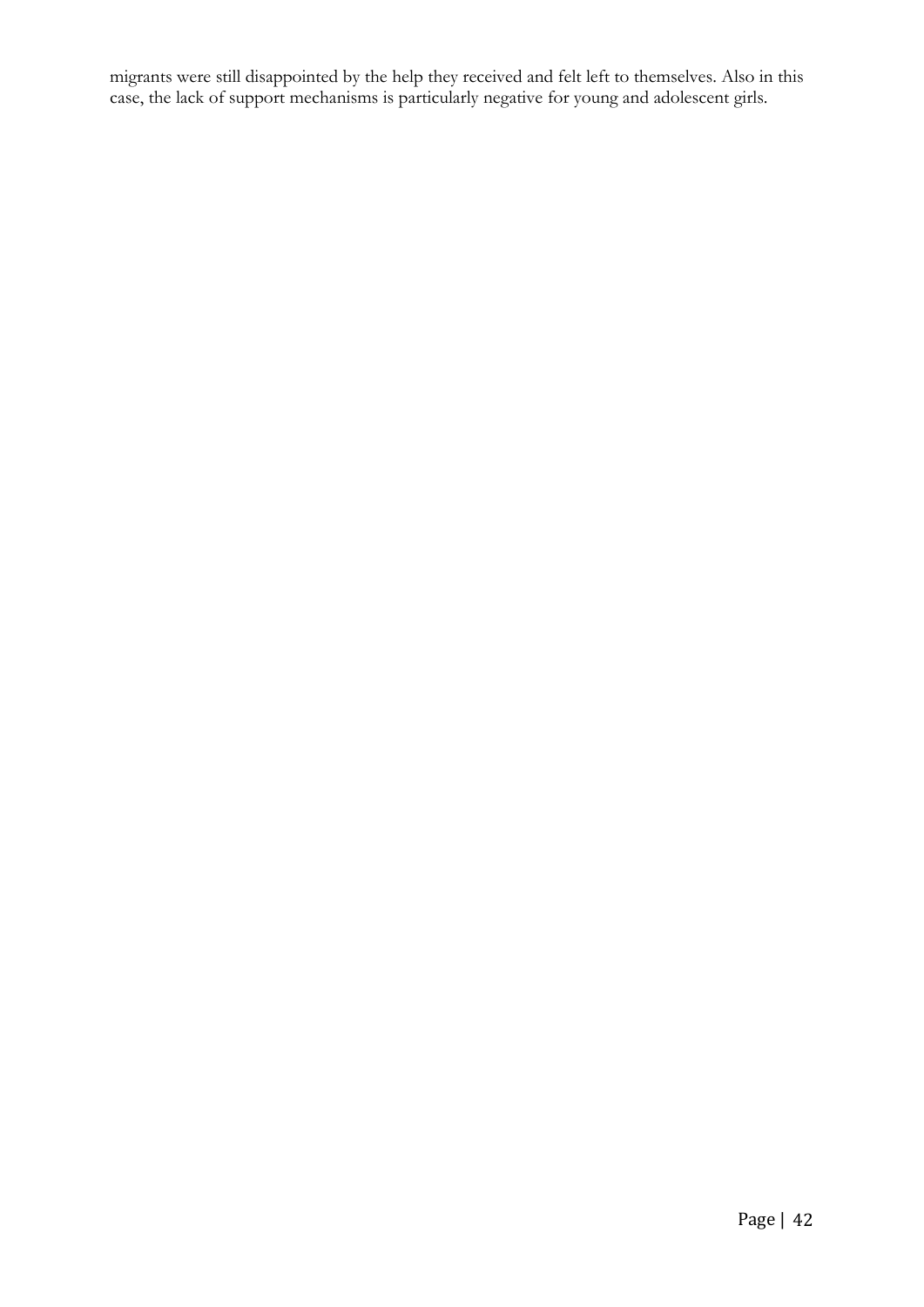# 8. **Transitions and Transformations**

#### **8.1 Internal migrant girls' evaluation of migration**

In the survey, we asked the girls whether they thought that their migration had led to an improvement in their lives. Two third of the girls (21 out of 30) thought that their situation had improved after migration. Most referred to their economic status (14) and some to their schooling (12); those that mentioned schooling were in almost all cases domestic workers following evening classes. Freedom of mobility and the possibility of choice were also mentioned often and nine girls mentioned that their situation had improved with regard to their health.

Domestic workers were in general more positive about their migration than sex workers. They were often younger and still hopeful that they would be able to change their own lives and those of their families. Sex workers were in many cases disappointed and regretted their migration, and especially the fact that they had not been able to continue their education. Yet, they also saw the advantages of their migrant lives. They referred in particular to their economic independence, their social network, increased mobility and the increased awareness about a wide range of issues.

Sex workers were very positive about the fact that their mobility was not restricted; they were free to move around in Addis. Hewan, who came to Addis because her parents were afraid that she would be abducted, said: "*I feel free here. In the village there is abduction and families also worry when you go out from the house. Here there is law. In the rural area even though you are abducted there is no government law to protect you*." During a focus group discussion in Katanga the importance of freedom was also emphasized. "*Here there is no one to tell us what to do. We chew chat if we want to, which we weren't allowed to do back home*." Yet, other girls mentioned that freedom is relative. Hayat evaluated the freedom in Addis differently: "*I don't think my life is freer here than back home. I sell my body to make an income. I have the same routine life which involves working at night, coming home in the morning, sleeping all day, waking up at a certain hour to eat followed with multiple drugs to stay up all night. It is a vicious circle and cannot be compared with the freedom and real fun that I had with my friends and family back home. I just wished I could continue school, but I think it is too late now and will probably not happen*."

Sex workers focus on their own future, and often aspire to leave sex work and take up another job. Most of them would like to continue their education but their lifestyle prevents them from doing so. They therefore hope to earn enough money to open their own business (a small shop, a hairdressing salon or a beauty salon) or make use of the skills they acquired via vocational training courses organized by the various organizations supporting sex workers.

Yet, even though two third of the interviewed migrant girls in Addis Ababa said that their lives had improved after migration, 20 out of 30 girls also said that they had not achieved what they had hoped for. The large majority (23) wanted to have another job or a better salary, some wanted to continue their education (8) and others desired better accommodation (7). Most of them wanted to stay in Addis Ababa (24), five intended to return home, and nine aspired to migrate abroad. This last figure is very interesting as it underlines the idea that quite some girls are disappointed with their lives in Addis Ababa and hope to be able to earn more abroad. In the following section we zoom in on migrant girls' views about marriage and economic independence.

#### **8.2 Views on marriage and economic independence**

Most of the interviewed girls valued economic independence greatly, and even found it more important than getting married, at least at this moment in their life. Until recently marriage was the most important way to become independent and make a successful transition to adulthood,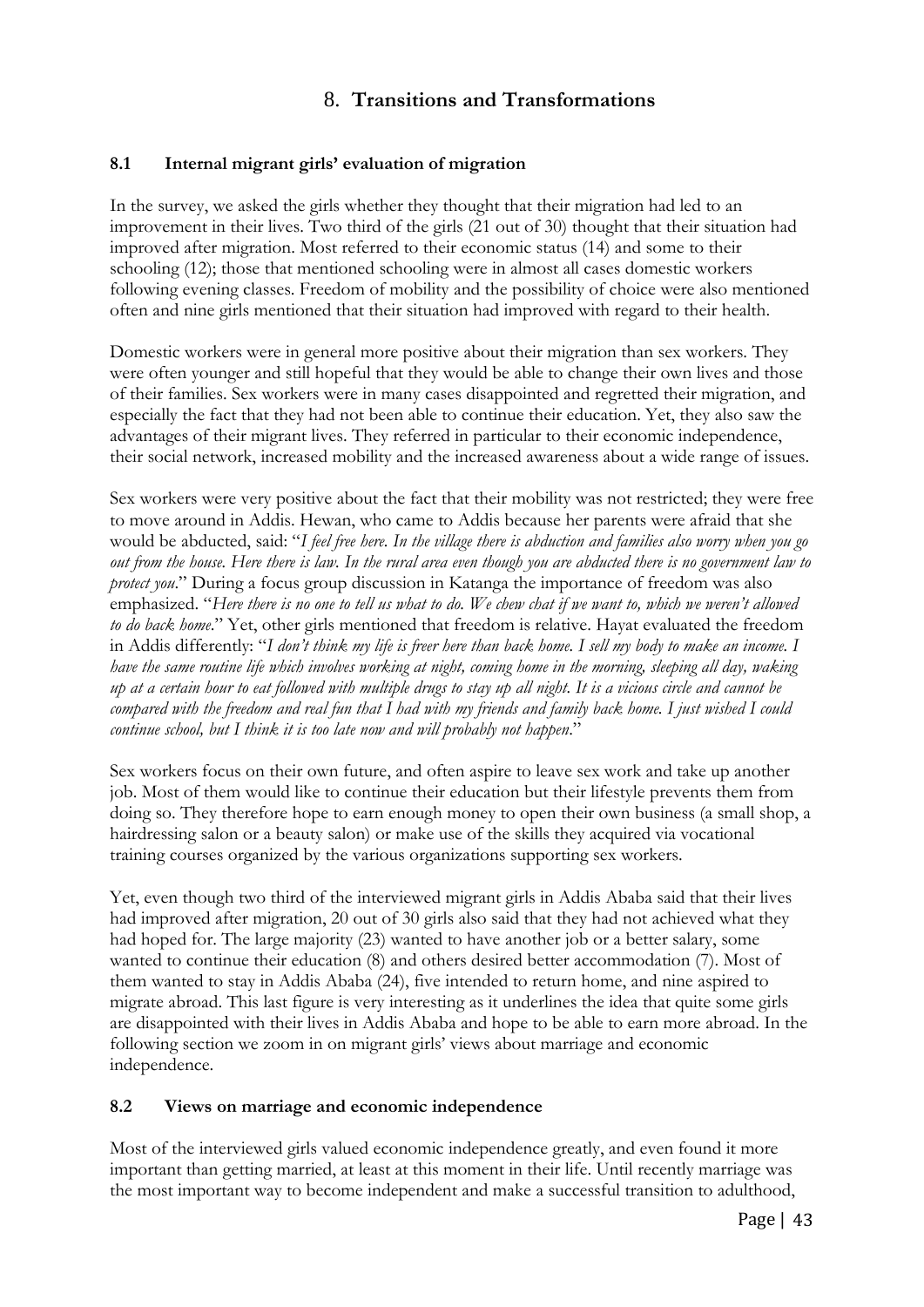but nowadays having one's own income seems to be important as well. In the past young men were only able to marry when they had a job and could provide for their wives-to-be, and women only wanted to marry men who could provide for them. Nowadays many young Ethiopian women do not want to be dependent on men anymore, at least not completely. Both domestic workers and sex workers expressed the need to be economic independent before getting married. Economic independence is important in case the marriage does not work out. Elsa said: "*Even though some clients ask me for marriage, I am not happy. I don't trust them; they may take me out from their house sometime because they found me working as a sex worker. So I don't want to get married until I am selfreliant*." The emphasis on economic independence may be related to the economic situation in the country and the pressure on families. The fact that some of the girls were coming from broken families may also affect their perspectives on their own future with regard to getting married and establishing a family. In contemporary Ethiopia it seems of utmost importance to be able to support oneself and not to rely on others, and in particular on future husbands.

Hayat based her opinion about marriage and having children on her own experiences as a child: "*My opinion about marriage is dependent on my ability to take care of children. Having seen what my family went through, I don't want to start a marriage and bring children to this world if I can't provide a better life for them. I have a boyfriend and we've been in a relationship for around six months now. I first had a customer relationship with him which developed into a relationship. Although he is not happy with what I do for a living, he has accepted it at this point since he knows that I do it to survive. Unless I change my work or he makes more money, I don't plan to marry him. But I have thought about it*". The fact that Hayat says that she has no plans to marry her boyfriend is very interesting; she is not waiting to be asked to for marriage but takes her own decision whether she wants to marry or not.

Yet, this does not mean that migrant girls do not want to get married at all. Getting married and having children is still very important for the social status of women (and men) but the average age of marriage is being delayed. Domestic workers were explicit in their wish to marry in the future and have children, but they did not have an idea with whom they would marry and what their marriage lives would look like. Sex workers doubted that they would be able to marry, at least in the coming years. They had lost trust in men (also because of their experiences with men during their work, which gave them the idea that many men are unfaithful to their wives) and thought that they would not be able to find a man who would accept them as they are, with their history of having been engaged in sex work.

Mimi, a sex worker, said: "*I take marriage as a means to escape this life; I want to get rid of this business through marriage. I believe and want to get married. Marriage is a good thing and I want to get married and if I find a good and considerate man I may even get married now. I guess I haven't been lucky so far because I haven't met the right guy from work or somewhere else for that matter. I don't want to be engaged in a committed relationship while doing this job but I will settle after I begin doing another job like waitressing in cafe etc. If I met a good and caring man, I will marry soon. So far, no one asked me for marriage and neither had I wished a customer for marriage. Being in this life I will not accept any invitation for marriage. It is difficult to get married with a person (once a customer) who knew my life, anyways I will never try it being a sex worker*." And Emebet said: "*I hate the concept and thought of marriage. It is such a constricting feeling. Although my relationship with my first boyfriend was close to a marriage, we didn't get married. I see marriage as two people forced to get along and living under one roof. At the time I did wish he could marry me and us having children. I used to dream about it and hoped it would become a reality one day but my life is drastically different now. I face a different reality, a reality that I have accepted*."

## **8.3 Aspirations to migrate to the Middle East**

Among the interviewed girls in Addis Ababa there were a few who were interested in migrating abroad, in particular to the Middle East. Tsion said: "*I dreamt of going to the Middle East before coming here. I heard that it was a great place and you can get money over there but after coming here I changed my mind and wanted to continue my education with support of my aunt. My aunt also supported my decision. When I first*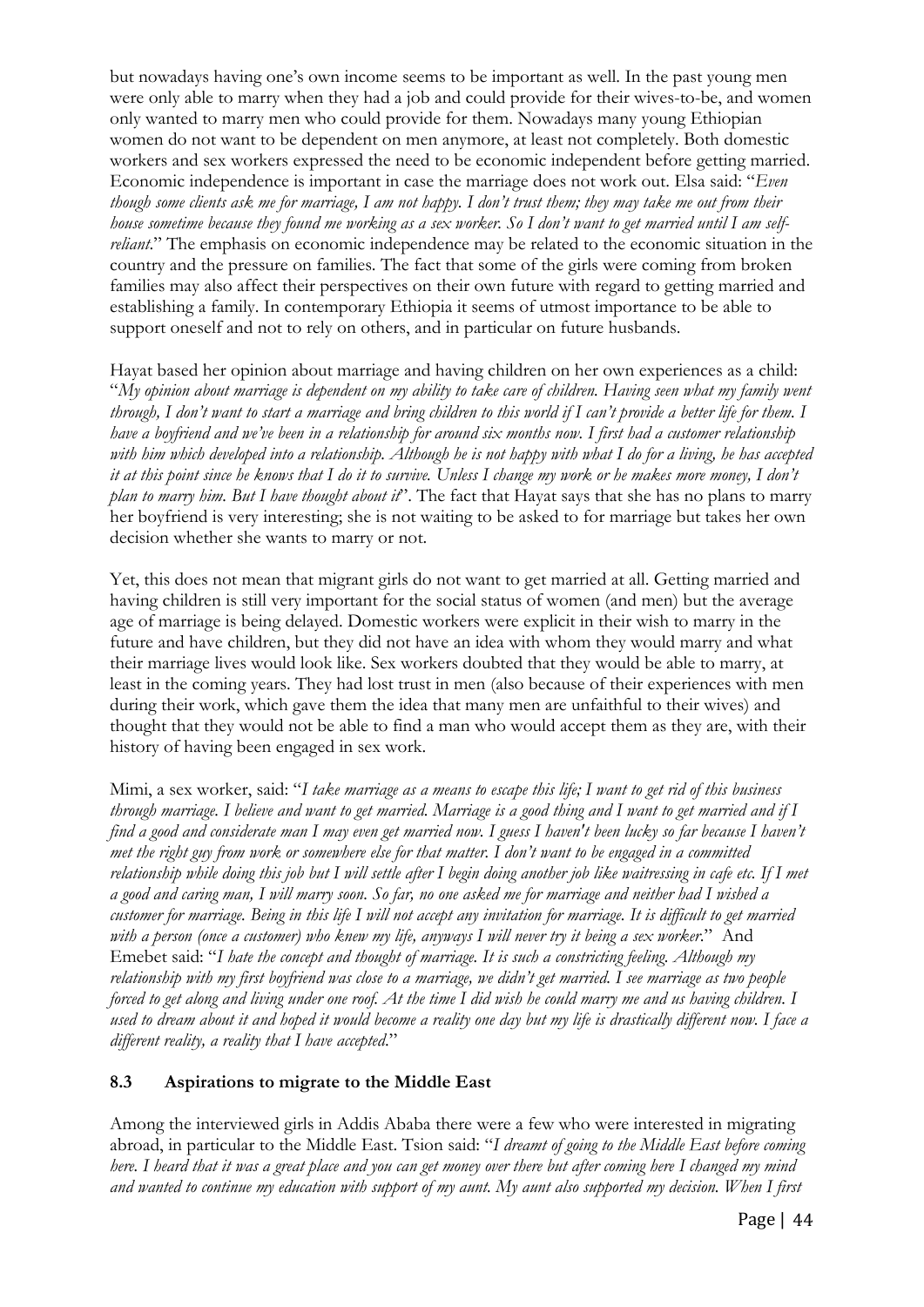*set foot in Addis Ababa I was happy and I was glad that I came here. Everything looked different but exciting*." Most of them hoped to improve their lives in Addis Ababa. The stories they had heard about the experiences of migrant women in the Middle East made them reluctant to migrate abroad. Elsbieta, who ran away because she wanted to become a professional runner, worked for a while in Beirut: "*Life wasn't great back there. It was an elderly woman that hired me. It was stressful because I wasn't able to sleep day and night taking care of her. She just would not let me sleep. I stayed for one year and seven months in the same house. I was also deprived of food and so at the end asked the daughter of the elderly lady to send me back to my country*." Her parents think that she is doing well. "*They don't know that I'm a sex worker. I told them I own a shop*." Selam, who ran away because her parents were restrictive, wants to migrate to the Middle East: "*I want to stop this work. I want to borrow money and go to one of the Arab countries. Whatever abuse I have there I want to go and work there in order to change my life. If I stay in Addis I will not change my life. Life is very expensive here. I can't afford to pay 2000 Birr for rent*."

The fact that we carried out the fieldwork just after the deportation of 160.000 migrants from Saudi Arabia, and at the time that the Ethiopian government had installed a ban on migration of women to the Middle East, may have affected the answers of the girls. The dominant view on women's migration to the Middle East is very negative in Ethiopia; almost everyone knows about the large scale violations of human rights, such as abuse and exploitation. Yet, there are still many girls and women who see migration to the Middle East as the only way to improve their lives. During a focus group discussion with eight adolescent girls in a slum area of Shashemene seven out of eight intended to migrate to the Middle East despite the negative stories. They were convinced that migration to Addis Ababa would not help them to improve their lives as the available jobs are limited to domestic work and sex work and the salaries are too low to change one's life. "*Parents are grateful to those who are living in Arab countries because they send them money. But those who are going to Addis Ababa, they may disappear and they may not be able to change themselves and their families*." The girls referred to the fact that many people think that girls who migrated to Addis Ababa have become sex workers and that they therefore lack respect. "*When she comes from an Arab country they respect her and when she passes by greet her, but if she comes from any place in Ethiopia, they don't respect her and they disgrace her because they don't think she worked hard to earn money. They think she was a sex worker*." Migration abroad was seen as the only way to improve one's living conditions. There is a strong idea that one's experiences in the Middle East depend on "luck" (*adl*), and seven from the eight girls was willing to try out her luck. "It's about chance, some of them will encounter bad things and some do not, so we say: "let's try our chance and go".

## **8.4 Supporting those left behind**

In the survey, a little less than half of the interviewed migrant girls in Addis Ababa said that they sent money home (13 out of 30). Those that were remitting money were sending it to their parents, and some to their siblings. Remittances were used for a variety of things, such as daily expenses, health care, education of siblings and the like. Six girls said that they did not know where the money was spent on. Seven girls said that the condition of their family back home had improved economically. Most said that there was no real improvement in their family's living condition (20 out of 30). This shows that migration has mainly affected the lives of the girls themselves and not so much the lives of their parents and other relatives in the place of origin.

As mentioned earlier, many of the interviewed girls said that they migrated to help their families. Yet, the impact of migration on the families back home seems to be limited. The salaries of domestic workers are often too low to make a significant change in the living conditions of their families. Sex workers who are still in touch with their family are sometimes able to send money home. In the survey a little less than half of the interviewed girls said that they sent money home (13 out of 30). Those that sent money send it to their parents, and some to their siblings. Remittances were used for a variety of things, such as daily expenses, health care, education of siblings and the like. Gelila is 14 years old and works as a domestic. She migrated because her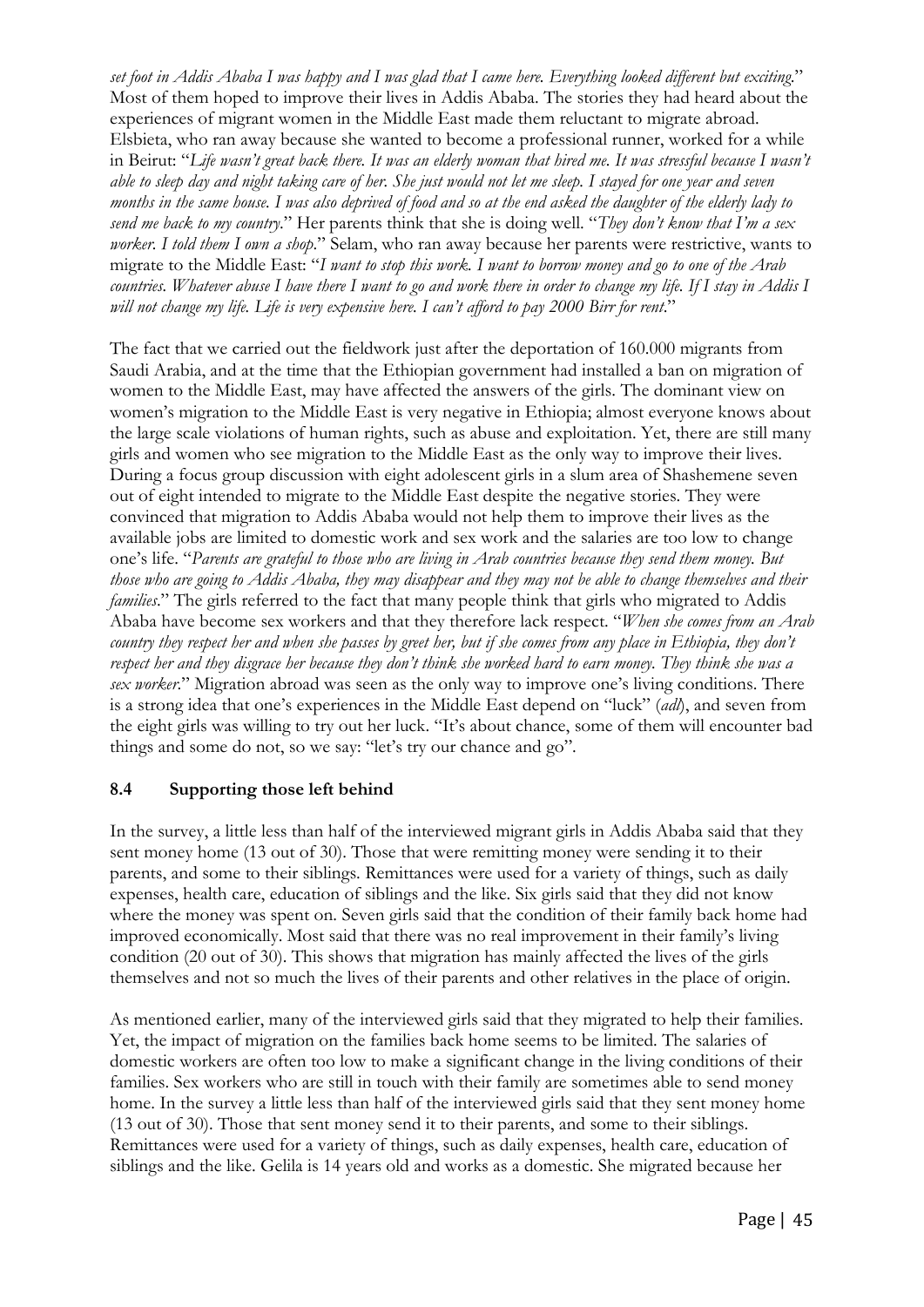parents were very poor and could not provide for her. She is now sending them money, which they mainly spend on food. Her parents are very happy with her support.

Gelila's story is quite positive, but there are also parents who have lost contact altogether with their migrated daughters. Some girls do not stay in touch for the reason of being ashamed and unable to support their parents or siblings. Others send money to their parents occasionally but not sufficient to make a substantial change to their parents' lives. The money is used for daily expenses, while they had hoped that they would be able to change the living conditions of their parents in a more structural way. Haimanot is a domestic worker, and said: "*They (people in the village, MdR) told me that I would change my life once I get here. But nothing changed except helping my mother*  with the money that I make. (...) They think that I am lucky because Addis Ababa is a very good place to live. *But I keep quiet because I didn't find anything. They think that I have changed and have good things. But as for me, I haven't seen any change yet*."

Hirut (domestic worker): "*I don't send that much money unless my mother is sick. They live by themselves. They have not changed because I am living in Addis". (…) The community gives a special place for someone who lives in Addis. They think you have money. My grandmother expected clothes from me whenever I go to visit them. They respect someone who lives in Addis*." Mekdes has a different opinion; she thinks that women who have migrated to the Middle East have a special place in the home communities because of the stories about abuse. But they are not worried about women who work in Addis Ababa because they are closer by. The general view is that migration to the Middle East is financially more beneficial than migration to Addis Ababa, but the treatment of women and girls in Arab countries is considered worse.

The impact of migration to the Middle East on the families left behind was bigger than of internal migration. Most of the women had remitted the money that they earned to their parents and sometimes to siblings or others. The remittances were used mainly for daily expenses but also for other things such as health care. Half of the interviewees considered their life better than before migration, while eight said that it was worse than before. The last group referred in particular to stress and a lack of self-esteem, while four said that it was economically more difficult. Most, however, said that it had not worsened, but improved in economic terms. It is interesting that seven women said that their self-esteem had improved because of their migration. Those with bad experiences may have less self-esteem and those with good experiences more (although overcoming bad experiences may also be empowering). None of the women said that the condition of the family had worsened after their migration. In half of the cases it had improved economically, and in 12 cases with regard to education.

#### **8.5 Future aspirations of returned migrants**

In contrast with the migrant girls in Addis, most returnees were disappointed by what they had achieved through their migration. Seventeen said that their plans had not been achieved, and seven said that some plans had been achieved. Their main plans were often to change the lives of their family structurally but their remittances had not been able to make such a change, as becomes also clear from the fact that they were mainly used for daily expenses and for health issues. Building a house, buying land, setting up a business and the like had not been possible.

Half of the women were currently working (15), six had worked upon return from the ME but were now without a job, and nine had never worked. Those who had a job found it in different ways; there was no clear trend in their answers. They were doing different types of jobs as well, ranging from domestic work to factory work, small trading, sex work, and waitressing. Those that were not working survived with the help of their family, some had savings and two had husbands. One girl received help from a private organization.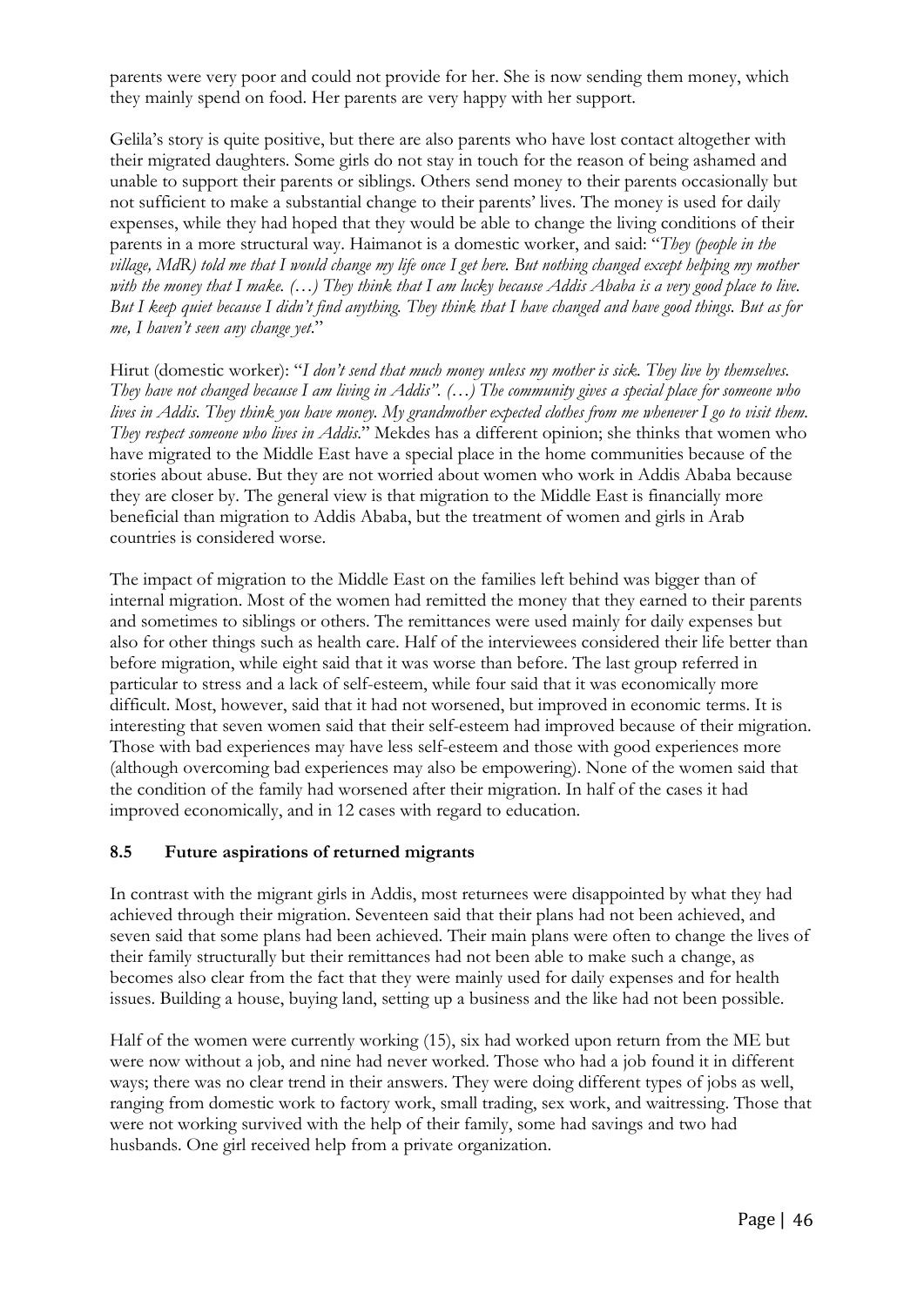With regard to the future, 13 women wanted to remain in Ethiopia and 13 intended to migrate again. Three women were not sure whether they wanted to migrate again. The majority wanted to have a job or a better salary (23) and some wanted to buy a piece of land or build a house. Half of the women wanted to get support with a professional training or education so that they could develop themselves. During the interviews we heard many stories about shattered dreams and hopes and the obstacles to develop themselves in Ethiopia. Marriage and having children was not a priority, most women first wanted to have jobs and earn money. Maybe this was also influenced by the fact that their marriage chances are quite limited. As female returnees from the Middle East there social status is not very high, and men do not want to marry them because they are afraid that they have been sexually assaulted or had sexual relationships. This is, however, not something that came up in the interviews but we heard about it via informal conversations with others.

Mekdes said: "*I don't have a boyfriend at the moment but I want to get married. Migration has affected my marriage prospects, it consumed my age. Girls of my age should get married but I am not. On the other hand, migration helped me to fulfill my needs. Due to migration my life changed economically, and I got freedom and education*." Selam, who was deported, also thinks that migration has affected her marriage prospects: "*The main change after my return is that I started a relationship and have a job. I became more confident and have a salary. Thanks to the migration, I have changed economically, and got more self-esteem*." Economic independence is valued highly but marriage is also important for women's social status in Ethiopian society. Migration affects women's life course. Returned women are having difficulties to get married. The emphasis women put on economic independence could mean that social mobility is increasingly being defined in terms of economic achievements and less in terms of marital status. Yet it could also signify that migrant women have fewer possibilities to achieve full adulthood through marriage and child-bearing and therefore focus on their own economic independence.

#### **8.6 Transitions and intersections**

Migration, whether to Addis Ababa or to the Middle East, has had major implications for the life course of adolescent girls. As mentioned in the introduction, adolescence is a period when important transitions are taking place with regard to education, sexual relations and reproduction and marriage. The spatial transition of migration and their experiences at destination intersected with their personal and social process of transition to adulthood. Girls' self-perception and the perception of the space they occupy in their social and familial networks have changed. They have moved away from their parents and siblings and this has sometimes affected their selfperception positively. In particular girls from rural areas discovered a world beyond the restrictive environment in which they were brought up. Yet, for others migration to the city meant a more restricted life, in particular for domestic workers who often lead isolated lives and are confronted with a heavy workload and abuse and exploitation. They were sometimes nostalgic about their lives at home. Many migrant girls were of the opinion that their peers in the villages were better off because they had been able to continue their schooling. As mentioned earlier, many girls migrated because they aspired to continue their education. Yet, their migration often affected their education negatively; instead of continuing their schooling they were forced to do household chores in the houses of relatives or started working as sex workers. In contrast with their peers in the countryside they dropped out of school. This had a negative impact on their self-perception. While education was their aspiration, it has become a frustration.

Migration intersects with marriage and marriage choices in different ways. The age of marriage has increased in Ethiopia and a smaller number of adolescent girls marry under the age of 18. The national campaign against early marriages has been successful and many people in rural areas are now aware of the disadvantages of early marriage. Girls themselves are often well informed and even protest against being married off at an early age. Migration is sometimes inspired by a fear to be married or abducted. The data collected for this research shows that the age of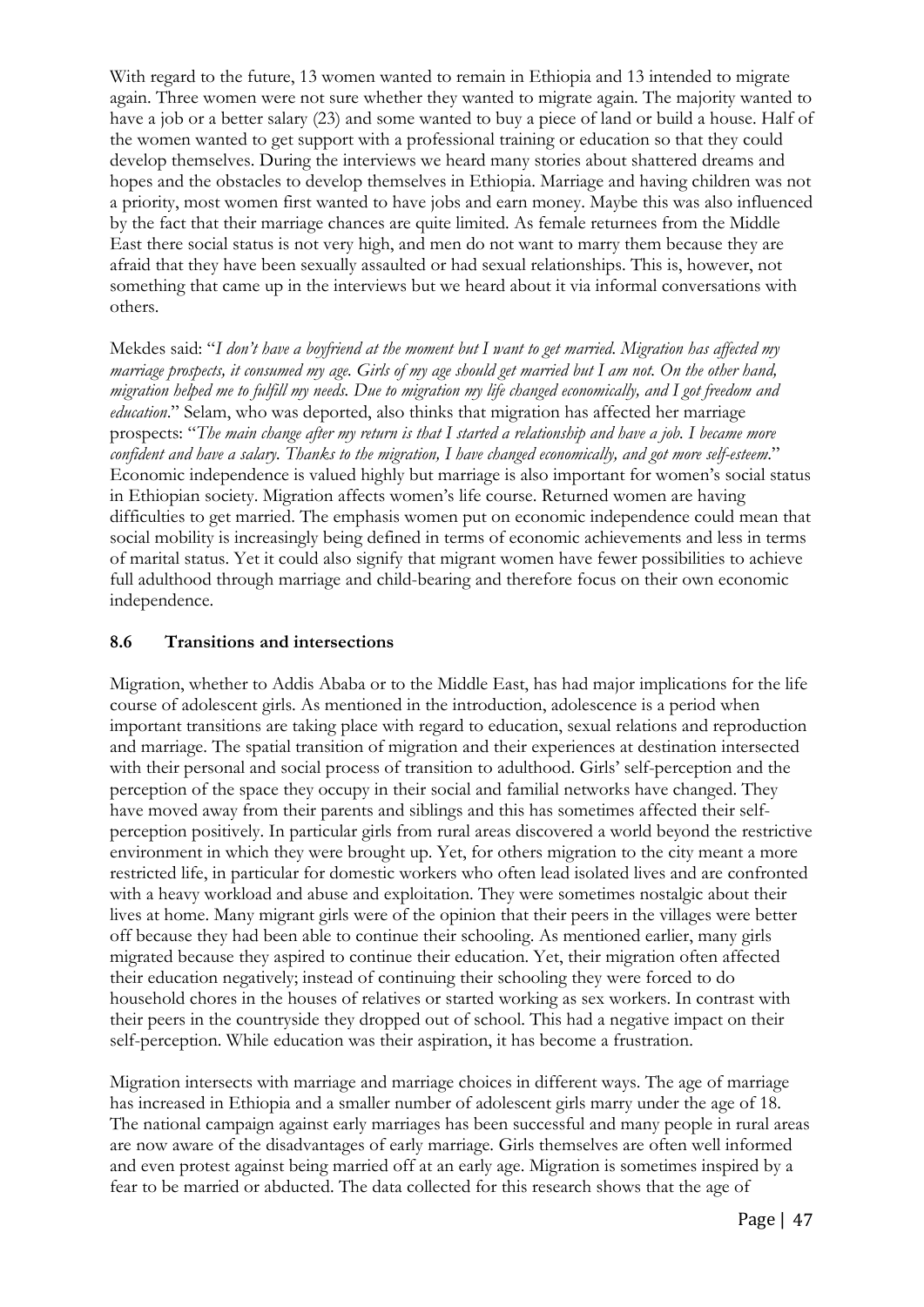marriage of migrant girls is being delayed; most of the interviewed girls were not yet married. For many girls this also impacted upon their achievement of full adulthood; marriage and having children is in Ethiopia considered one of the main ways to become an adult. While migrant girls who were a bit older consider themselves adults, society does not value them highly because they are not married. Some of the sex workers had boyfriends but premarital relations are valued negatively in Ethiopia unless they lead to marriage. The fact that girls have boyfriends therefore affects their social status. Some of the sex workers had children out of wedlock, which was also negative for their social status and impacting on their marriage chances. The marginalization and stigmatization of migrant girls, and in particular of sex workers, affects their self-perception in a negative way. While they may have increased their social capital, improved their social skills, and extended their knowledge about various aspects of life, society looks down on them. This has a major influence on their self-esteem. The fact that many of them have limited contacts with their family, and live without the protection of their relatives, makes them particularly vulnerable. The next chapter focuses on vulnerability and protection.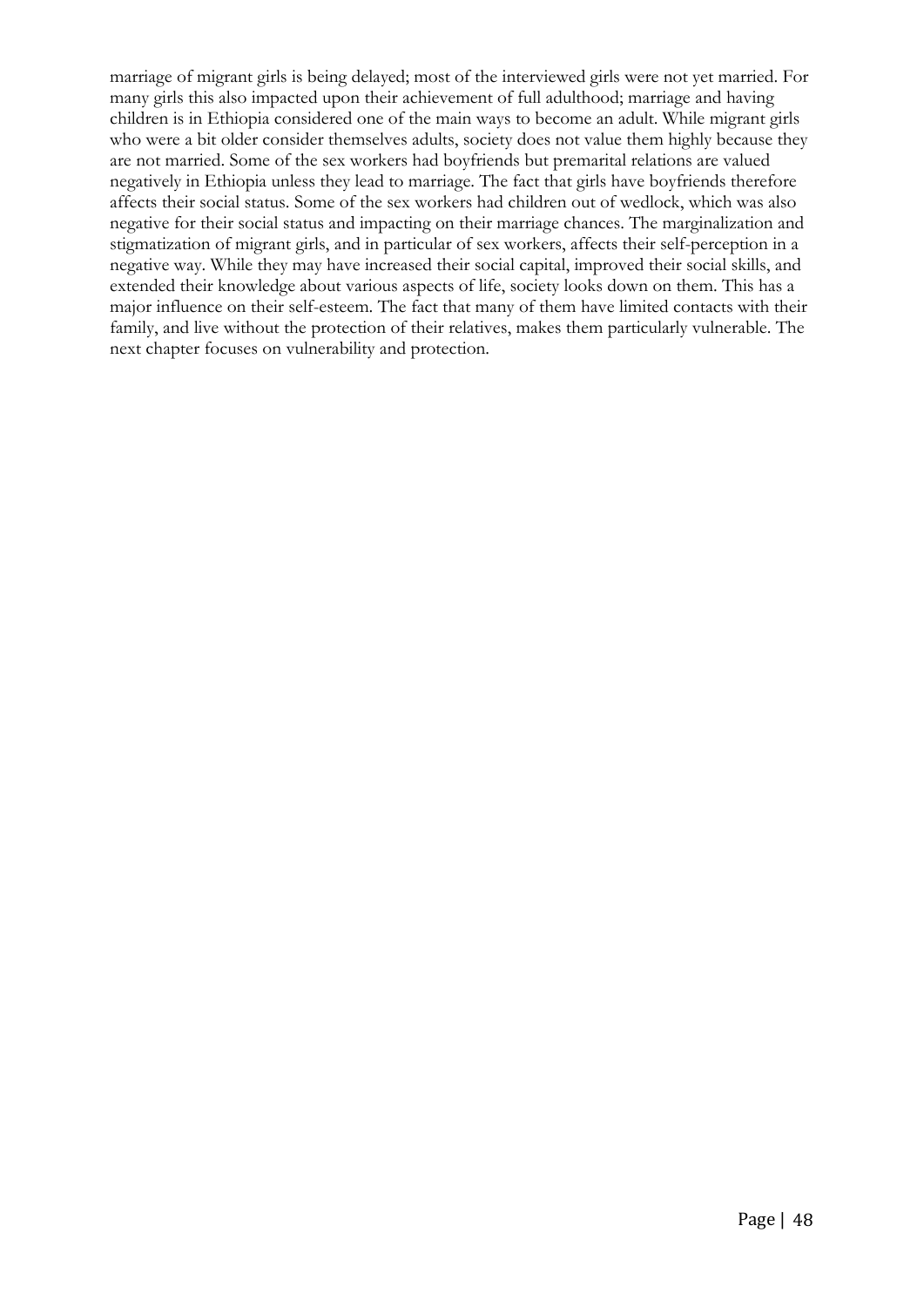# **9. Vulnerability and Protection**

## **9.1 Sources of vulnerability**

"*Life in Addis is challenging. You can only cope with the city if you are a fast learner or if you have a good family who gives you directions. But I didn't have anyone to give me advice and I did things as they came. This led me in the wrong direction*." (Tsedi, 24 years old).

Migrant girls in Addis Ababa are more vulnerable than their local peers, who grew up in the city. One of the main sources of vulnerability is the absence of their parents, or other close relatives, who can provide for them and support them. Family relations are of utmost importance in Ethiopian society and form the main source of support, both mentally and financially. Girls who have left or lost their parents in their places of origin are therefore extremely vulnerable for abuse and exploitation. In addition, the absence of male relatives is a source of vulnerability. Girls who do not have a father or brothers are more vulnerable than girls who have male relatives in the places of origin. Ethiopia is a patriarchal society where the status and living conditions of women and girls largely depends on the presence of men. Women and girls without male protection are faced with numerous challenges, and those who have migrated to the city are even more vulnerable. Migrant girls depend on alternative support networks but these are very fragile. Yet, families themselves can also be sources of vulnerability; many girls experienced abuse at home and migration was an escape.

Another source of vulnerability is that adolescent migrant girls have not been able to finish their schooling and therefore have too little educational qualifications to take up a job that may help them improve their lives. As domestic workers and sex workers they have little to no chance to continue their education and are consequently stuck in paid work that will not help them further. The lack of alternative jobs for girls with limited educational qualifications makes them very vulnerable. Migrant girls have often no other choice than to work as domestics or sex workers. People under 18 years old need a legal guardian to be able to take up a formal job. Illegal brokers are willing to function as legal guardians but often lure girls into domestic work or sex work. Both types of work are highly vulnerable to abuse, violence and exploitation. With a limited support network and no supportive family around, migrant girls are prone to be misled, abused and exploited.

Discrimination and stigmatization of migrant girls is another source of vulnerability. The fact that migrant girls are doing low status jobs and are living without the protection of their family affects their social status negatively. They are not supported by neighbours or other local people in case of problems. According to the interviewed girls people turn their heads away and do not want to involve themselves when there are conflicts. More importantly, law enforcing bodies such as the police do not support migrant girls in case they encounter problems. Sex workers in particular complained about the lack of respect for them and the various ways in which they are discriminated and stigmatized. When they are confronted with violent clients, the police often turn a blind eye.

The vulnerability of adolescent girls who migrate to the Middle East is mainly related to their living and working conditions in the private sphere of the house of their employers, and the fact that they are abroad. They live isolated lives and often experience different forms of abuse and exploitation. They are very vulnerable because they have limited freedom of mobility and few contacts with peers and fellow Ethiopians. This is comparable to domestic workers in Ethiopia, yet the fact that they are in a foreign country and are legally tied to their employers increases their vulnerability.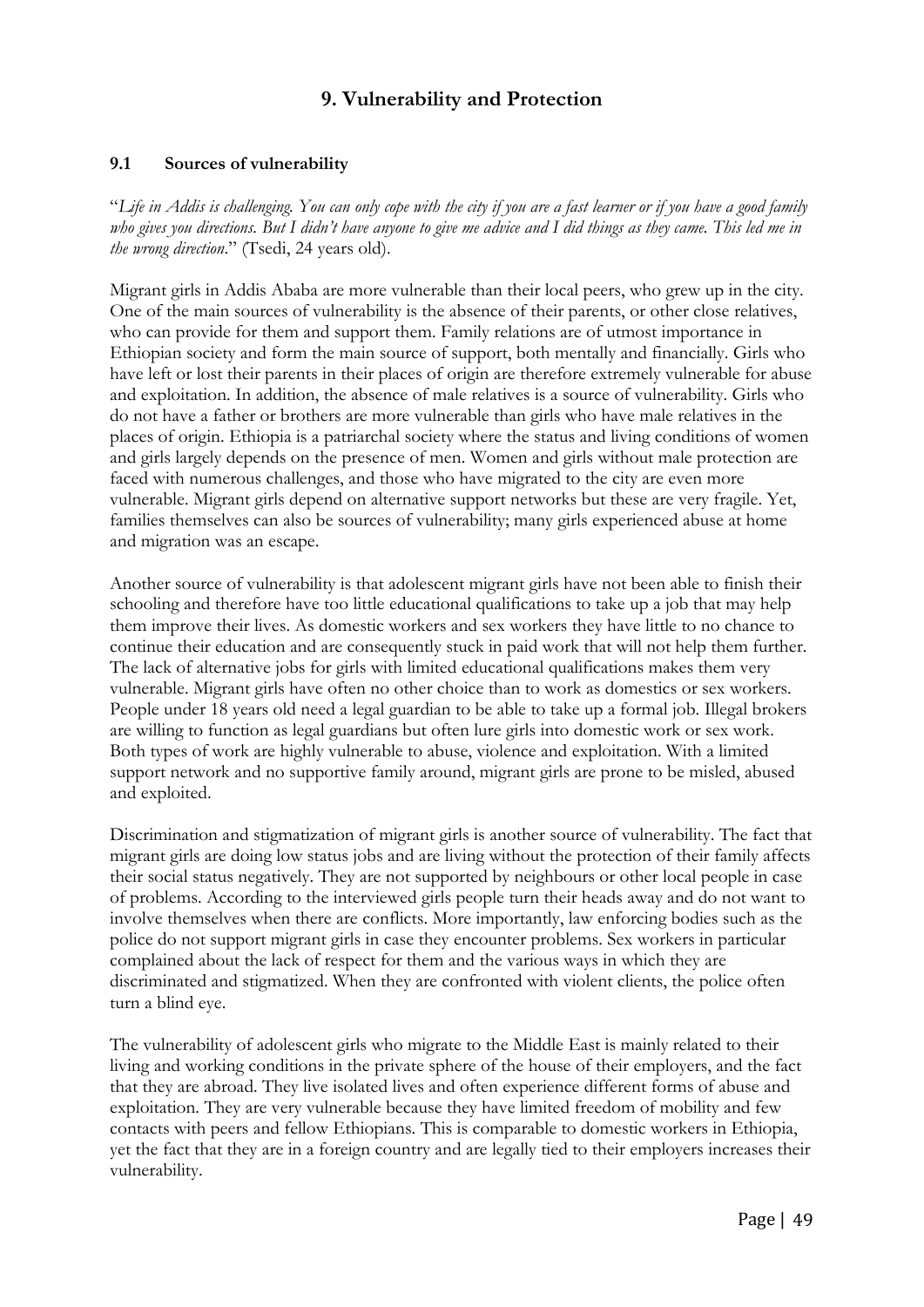## **9.2 Sources of support and protection**

Ethiopia's constitution guarantees free movement of people locally and internationally as is stated in Article 32 (1) of the constitution. Children under 18 years old are not allowed to migrate independently across the national borders, but internal migration of minors is not forbidden. The Ethiopian Government is a signatory of the Conventions of the Rights of the Child and the African Charter and a number of other international declarations, which include clauses referring to the rights of children and the rights of migrants. The lack of implementation of policies to protect children and migrants is the main problem.

The large numbers of migrating children has inspired local and international organizations develop interventions in the field of migration. We interviewed representatives of the following organizations about migration issues and adolescent girls' migration in particular:

- The Ministry of Labour and Social Affairs
- Bureaus of the Ministry of Women, Youth and Children (in Estie and Shashamene)
- The International Organization of Migration (IOM)
- The OAK Foundation
- The Population Council
- Save the Children
- CHADET (in Addis Ababa and in Estie)
- ANNPCAN Ethiopia
- Forum for Sustainable Child Empowerment (FSCE)
- AGAR Ethiopia
- The Organization for Prevention, Rehabilitation and Integration for Female Street Children (OPRIFS) (in Addis Ababa and in Shashamene)
- The police (in Estie and Shashamene)

The most important activities of these organizations focus on:

- Awareness-raising in the places of origin about the risks of migration, and in particular illegal migration and trafficking

- Provision of shelters and safe homes for children on the move
- Rehabilitation of migrants, including children
- Provision of legal support for exploited and abused migrants, including children

- Provision of health services, including protection and treatment of HIV/AIDS and psychological help

- Provision of economic support, including vocational training and income generating activities.

Most of the interviewed representatives emphasized the negative consequences of child migration for the social and economic development of the country. The dominant view is that children should have the chance to get educated in order to make a valuable contribution to society. Child labour and child migration are discouraged and seen as bad characteristics of present-day Ethiopia. Preventing child migration and rehabilitating children with their families are therefore the main activities of the above-mentioned organizations.

Most of the activities are directed at migrant children outside of Addis Ababa, and migrant girls in Addis Ababa do not benefit from them. In Addis Ababa the most important sources of protection for migrant girls are organizations that support sex workers such as NIKAT Charitable Society and Timret Le Hiwot, and organizations such as OPRIFS which supports girls that live on the streets, often after having run away from an abusive employment situation. In addition, migrant girls may benefit from their own support networks, but as mentioned earlier, these networks are often limited and fragile.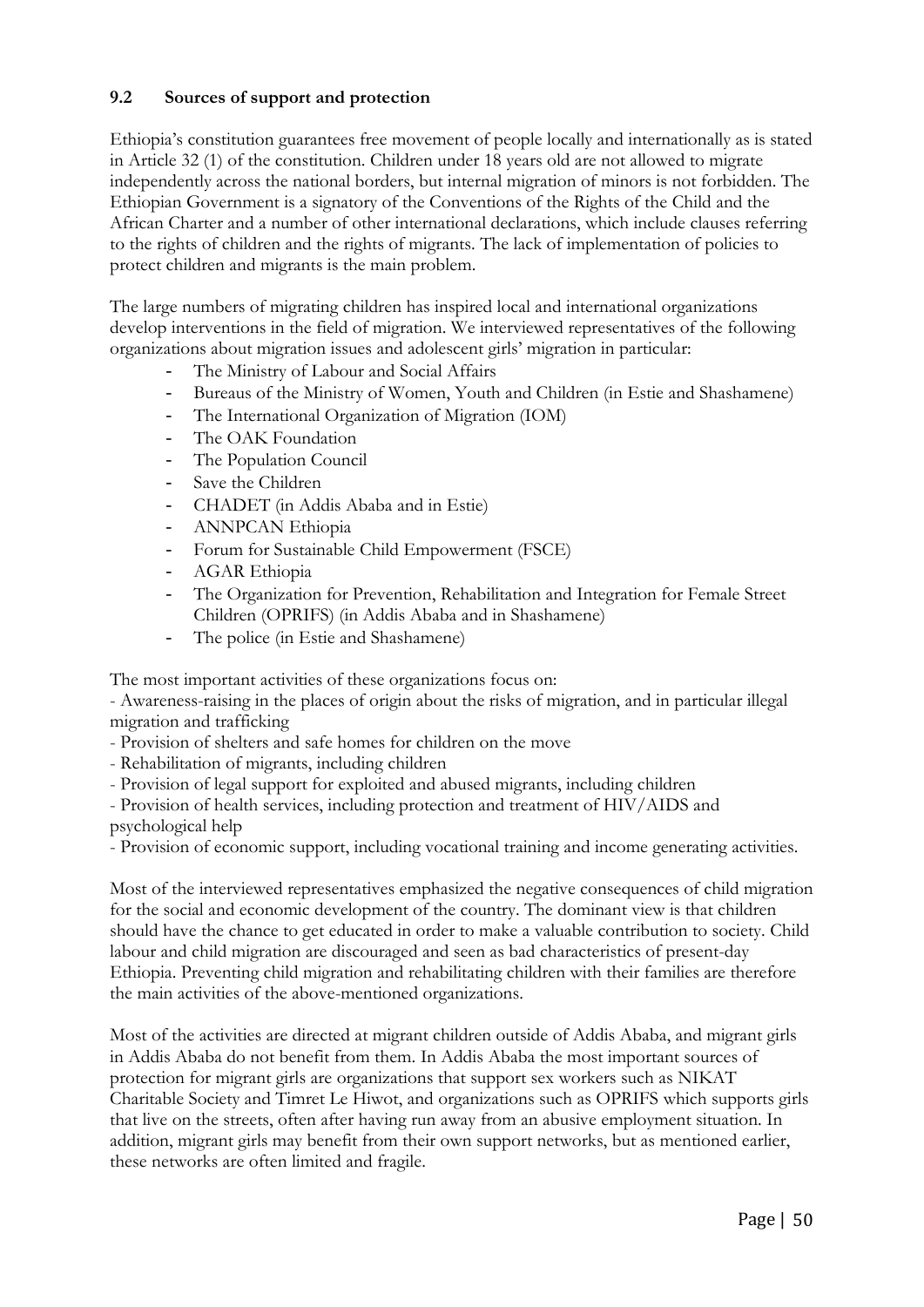Although there are numerous organizations that support women, youth and children in Ethiopia few of them focus in particular on adolescent migrant girls. The large number of migrant girls in the city makes it also difficult to reach out to them. In addition, migrant girls, and domestic workers in particular, are often not aware of the available services and support mechanisms in the city. Sex workers are more knowledgeable about the available services and have stronger support networks than domestic workers. Yet, they remain very vulnerable for abuse, violence and exploitation. In the following chapter we present a number of recommendations that could help improve the lives of migrant girls.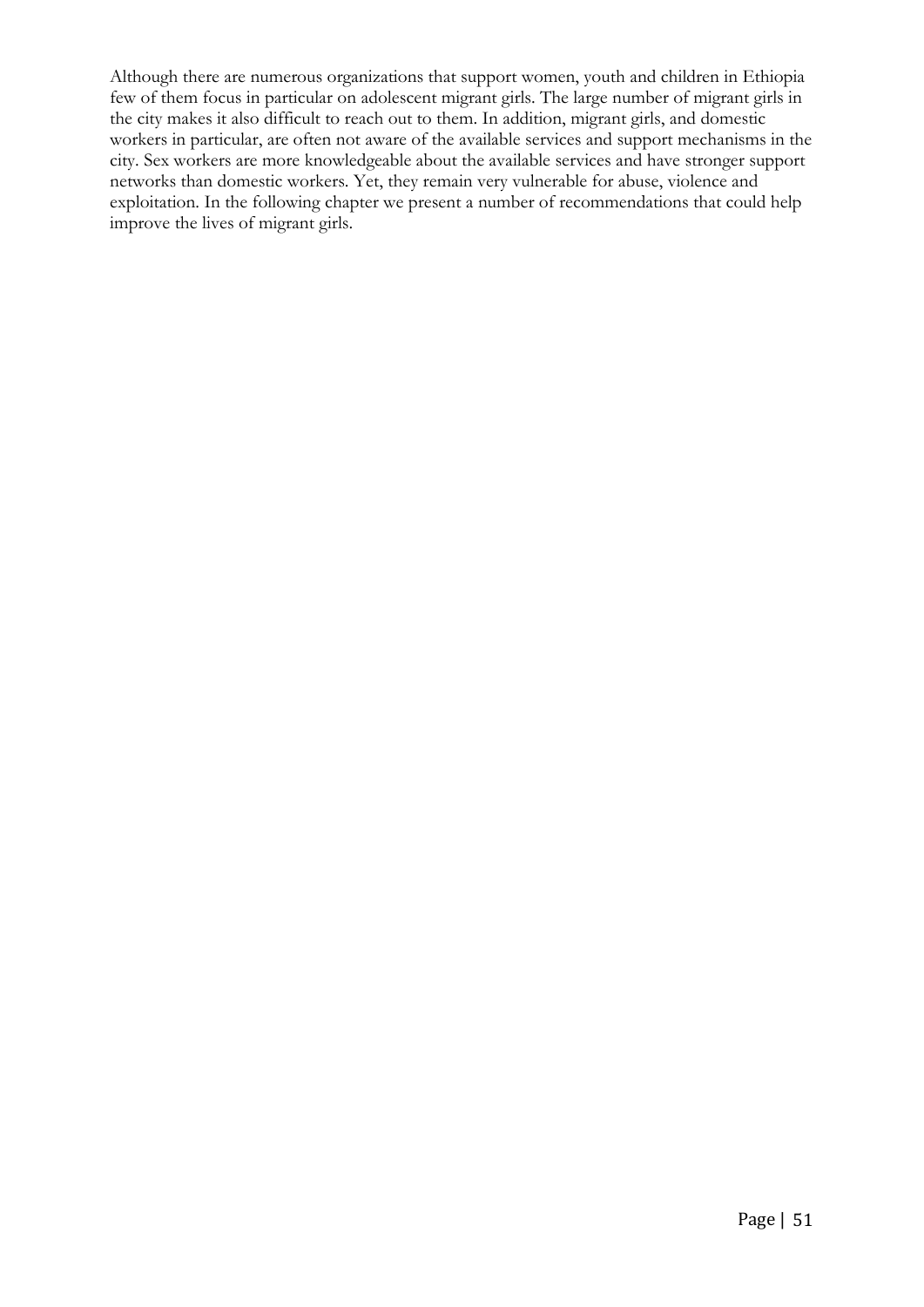# **10. Key Implications for Policy and Interventions**

This research project contributes to a gendered analysis of migration, and in particular the drivers of migration, the decision-making processes, and the intersection of decisions around education, marriage and reproduction at this particular stage in the lives of young women. The aim of the research was, among other things, to fill knowledge gaps about adolescent girls' migration and to come up with recommendations. In this chapter we present some key implication for policy and interventions.

As the research findings show, adolescent girls' migration is not just the result of structural factors but inspired by complex choices and desires. In addition, migration has positive and negative effects, both for the migrant girls and for their families. The most important issue is to ensure both safer and more positive migratory experiences for adolescent girls and young women, instead of trying to prevent or restrict migration.

## **1. Tackling the drivers of girls' migration**

Poverty, and in particular rural poverty, is often mentioned as the main cause of migration. As the findings of this research show, poverty is one out of many reasons why girls migrate. In addition, not all migrant girls come from rural areas. There are also many girls that migrate from other cities and towns to Addis Ababa. Although improving the economic situation in the countryside might encourage more girls to remain in their home communities, it is important to look beyond the idea that poverty is the main reason for migration. There is a myriad of other factors that inspire girls to migrate. Organizations that aim to tackle the drivers of migration have to take these different reasons into account, and recognize and understand the ways in which they intersect.

The gender order, as described in chapter 5, affects the lives of Ethiopian girls to a large extent. Changing the ways in which girls are brought up and socialized into gendered social relations is not easy and can only be achieved through education and awareness raising programmes. Girls are escaping oppressive gender regimes at home, such as early marriages, abduction, mental and physical abuse, and (sexual) violence. The Ethiopian government, in cooperation with national and international organizations, is actively involved in awareness raising campaigns to improve the situation of girls and women. The national campaign against early marriage is a good example and has clearly been successful, as the findings of this research also show. Yet, the extent in which girls suffer from the gender order, and in particular from gender violence, calls for much more intervention. **Awareness raising programmes about gender, sexuality, violence and abuse** need to pay particular attention to the situation of all girls, and especially of orphaned girls, who are particularly vulnerable to abuse and exploitation. Programmes specifically designed to improve the situation of adolescent and young women should be directed at girls and boys, women and men, children and parents. Only then structural changes in the gender order can be achieved. In addition, community leaders, religious leaders, representatives of legal bodies and service providers have to be involved in awareness raising programmes.

**Improving girls' access to schooling** is a government priority. In the past few years girls' school enrolment has improved considerably but there are still regions lagging behind. In addition, girls' secondary school enrolment is much lower than primary school enrolment. In some cases this is because secondary schools are more often further away from home. Expanding the number of schools and removing obstacles for girls to attend school are well-known priorities of the government. Yet, it is also important to address the quality of teaching to make sure that children learn useful skills at school with which they can find jobs afterwards, and to expand these job opportunities. The current schooling system is mainly focused on access to higher education while vocational training is equally important. Because there are so little employment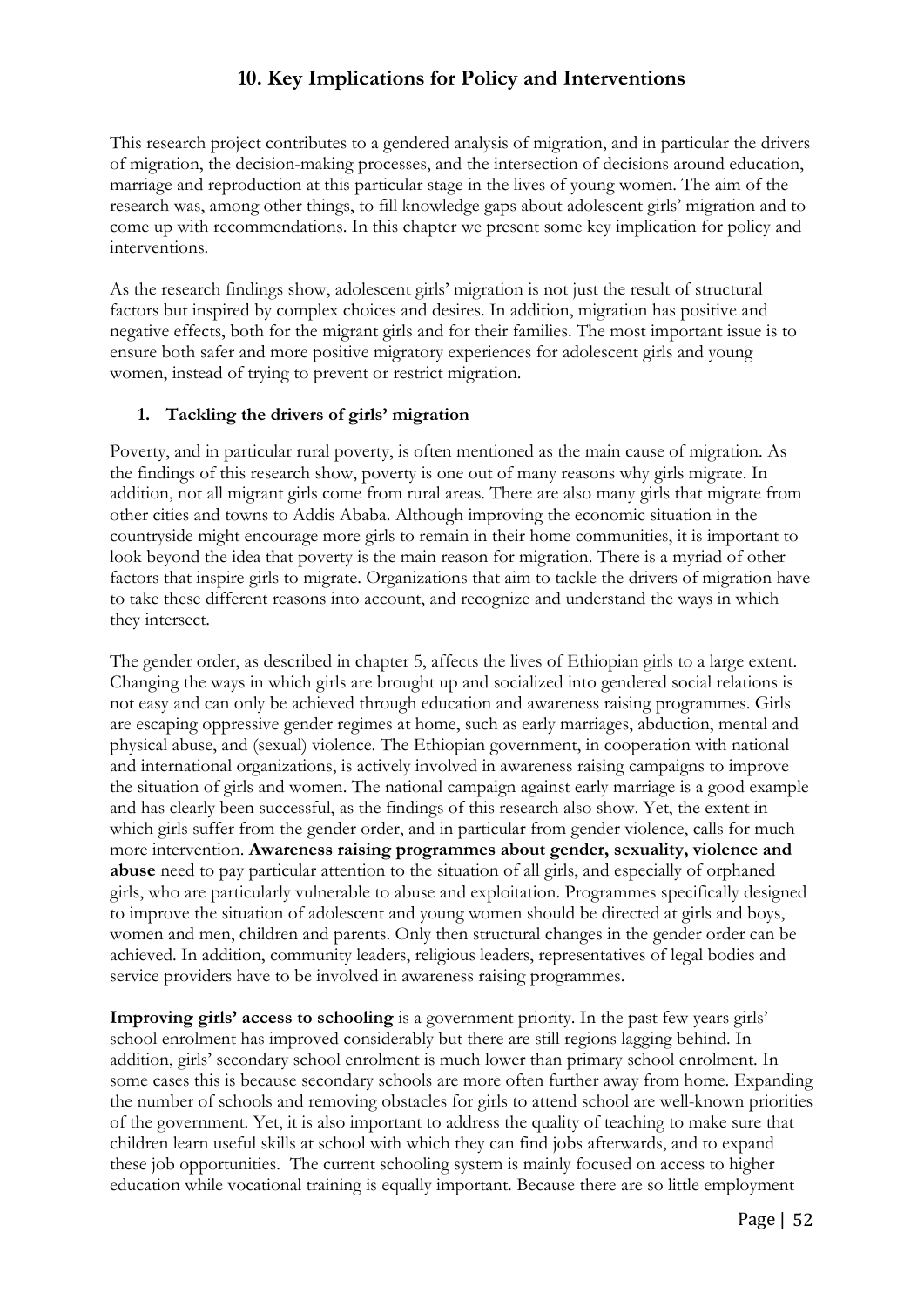opportunities in rural areas, parents are inclined to marry their daughters off at a young age. Vocational training centers should have special programmes for adolescent girls who dropped out of school.

Yet, education is not useful when there are no jobs available. Whereas boys may take up their parents' agricultural work, there are limited opportunities in non-agricultural employment in the countryside for girls. This is an important reason why girls more often opt for migration instead of finishing their education. **Improving job opportunities for girls and young women** is therefore of utmost importance. This does not only apply to rural areas, but also to rural towns and cities. Employment options for girls are very limited and salaries are very low, even for girls who have finished grade 10. The government should make the creation of youth employment one of its priorities, and pay particular attention to girls and young women as they are the biggest group of international migrants (at least to the Middle East).

Many girls mention poverty and education as the main reasons for their migration, yet girls are also attracted to urban lifestyles. Through migration they hope to change their own lives and the lives of their parents economically, but they also want to live more modern lives, have access to consumer goods and benefit from the positive sides of life in the city. The attraction of an urban lifestyle is difficult to change but improving life in the places of origin may have some effect. In addition to infrastructural developments and the expansion of schools and universities, which is often equated with development, girls should be able to realize their aspirations to have different lifestyles than their parents. One way is **to establish centers where adolescent girls can get together to spend their leisure time**. They could receive skills training, support each other with the choices they have to make about education and employment, and receive information and training about a variety of issues such as their legal rights, gender and sexuality and the challenges and opportunities of migration.

## **2. Promoting safer migration of girls**

Migration of children, and in particular of girls, is considered a negative phenomenon in Ethiopia. Most organizations active in the field of children's migration are trying to prevent migration of minors. Yet, when there are no structural improvements in the living conditions of people in the places of origin migration cannot be prevented, including that of minors. Recognising this there is an urgent need to organize migration in a safer way, protecting the rights of children and ensuring their safety.

There is very little to no reliable data available about the number of adolescent girl migrants, in the places of origin, in the cities and those that migrate abroad. **Data collection, reporting and tracking of migrant girls** is important in order to be able to ensure safe migration practices. Schools and community organizations can play a role in tracking the migration of adolescent girls.

**Girls who intend to migrate should be well prepared** so that they can manage the risks and take advantage of the opportunities during the journey. Awareness raising programmes should, however, not only focus on the risks of migration but also include training on the legal rights of children and girls in particular, the jobs available in the cities and abroad, financial management, the importance of social networks and of social skills. These awareness raising programmes should **make use of migrant girls living in cities as peer educators, informing girls who intend to migrate about their lives in the city. Returnees from the Middle East could talk about their experiences and inform about the ways in which risks can be minimized**. The pre-departure trainings that are organized by the Ministry of Labour and Social Affairs are too short and do not prepare girls for the realities that they are going to face in the countries of migration. Negotiation skills and self-defense skills should become part of the training.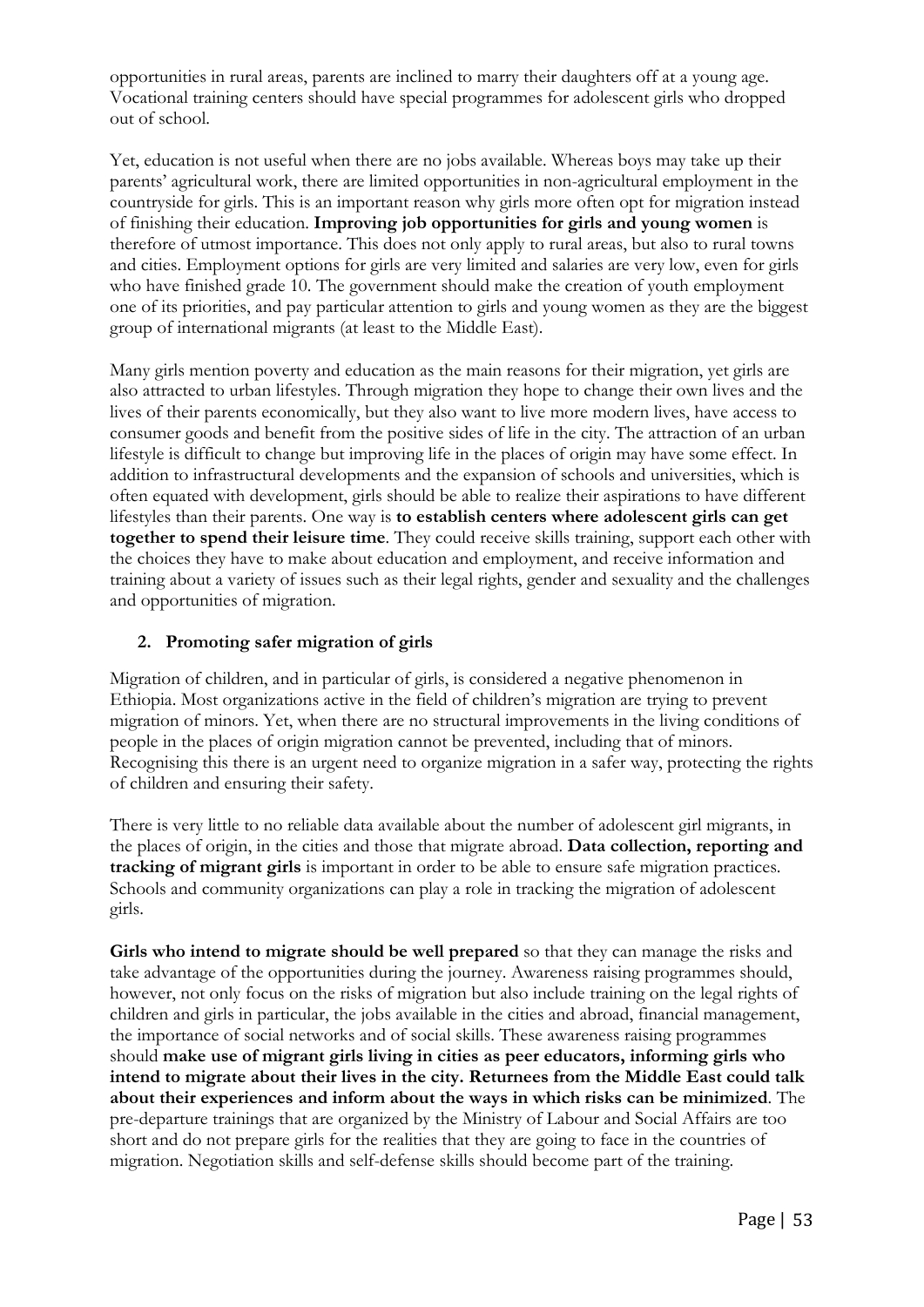**Awareness raising activities could be organized in cooperation with schools, churches, community organizations, and via radio and television stations**. These programmes should not only be directed at girls but also inform parents about the risks and opportunities of migration so that they can make a balanced decision in cooperation with their daughters. **Programmes should also target the police and law enforcing bodies**. Instead of criminalizing girls' migration the authorities should be involved in ensuring safe migration practices for girls (and boys). The provision of personal documentation such as birth registration and identification cards are important for girls as they can facilitate access to health and education services in the city. Illegal brokerage should be punished, but not every person who helps a girl to migrate is a broker. Legal migration processes should be improved so that the need to make use of illegal brokers (in the case of international migration) decreases. The current ban on migration to the Middle East has only led to an increase of illegal migration, and has increased the risks of abuse and exploitation.

In addition to a shift from prevention to protection, there should be **more coordination between the various interventions that are already being implemented by local and international organizations in Ethiopia**. Organizations such as the Population Council, the OAK Foundation, and Save the Children already work closely together and with local partners in programmes to ensure safer migration of children. These programmes often do not always have a specific gender focus. It is important to pay attention to the particular situation of adolescent girls.

## **3. Improving the living and working conditions of migrant girls**

Migrant girls are a marginalized part of society and in need of support. They are more vulnerable than their non-migrant peers because they often have no family network that supports them, they have not finished their education and are forced to do low status work. They are relatively invisible in the city and have a low social status. There are a number of organizations assisting migrant girls, for example by offering shelters for adolescent domestic workers who have been abused by their employers. They receive legal assistance and are rehabilitated with their families after the court case has ended. In view of the low social status of migrant girls in their home communities, in particular in case of sexual abuse, some girls prefer to stay in the city.

Notwithstanding the importance of these interventions, **more activities should be developed for migrant girls that are not victims of abuse and exploitation but who want to live and work in Addis Ababa in better circumstances**. One of the most important goals of such interventions should be to increase the agency of migrant girls so that they increase their decision making skills and will be able to take their lives into their own hands. This could be done by developing projects together with migrant girls, which are based on their own interpretation of their needs are necessary. So instead of victimizing them, and have adults decide what is beneficial for them, **the voices and aspirations of migrant girls should be taken seriously when formulating projects**.

These **interventions could be organized in cooperation with community organizations or women's groups and associations for the urban poor**. Adolescent migrant girls are not identified as a separate target group by organizations working in Addis Ababa. The interventions could start with **workshops** in which migrant girls discuss with each other how their lives can be improved and how their aspirations can be realized. These discussions should go further than stressing the importance of education and the need for alternative jobs, but also include how to improve their social status, make them aware of their rights and increase their access to various types of resources, such as affordable accommodation and access to health care.

One of the interventions could, for example, be **a peer education system** in which migrant girls support each other, and in particular those who have been longer in the city advise those who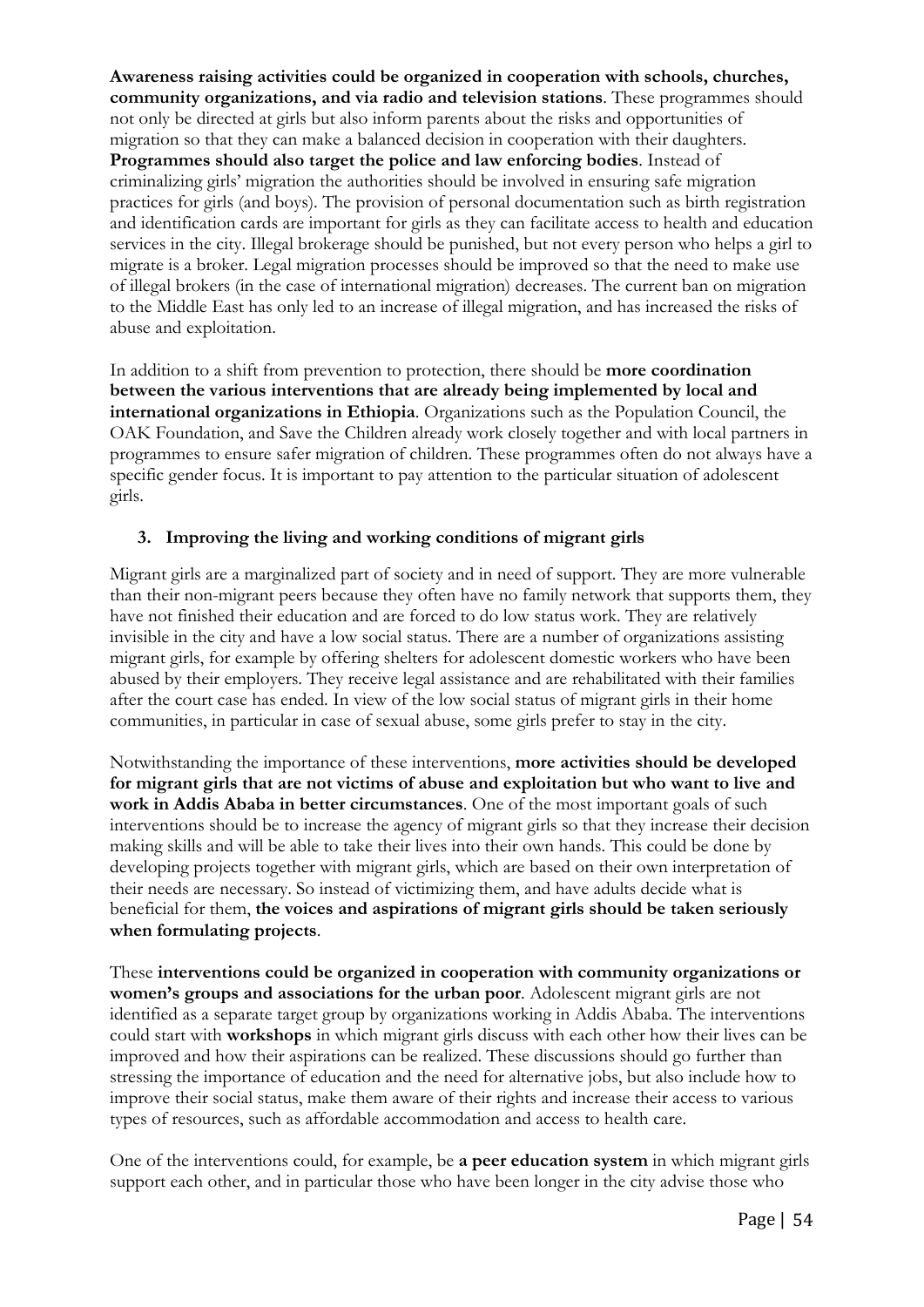have arrived recently. This would tie in with the wish of some interviewed migrant girls to be in touch with each other. Bringing girls together and having them exchange experiences is a way to increase agency, and facilitating a support system among each other is another way. Girls should be taught how to protect themselves. In addition, this will increase the social capital of girls, which is important because they often lack the support of their family.

Another intervention could focus on **skills training, in which they not only gain skills to obtain other types of work but also learn life skills and personal financial management**. This type of training could also include training on their legal rights and how to access legal assistance, and ways of self-defence, in particular in the case of (sexual) violence.

Migrant girls are in need of **safe spaces** where they can meet peers and female mentors who can provide them with the necessary information and training to make their migration successful. These safe spaces should not only be for those who have run into problems but also for others. The fact that many domestic workers attend evening classes because they meet their peers shows the importance of such spaces.

Girls who return from the Middle East should be able to meet others who have gone through similar experiences. It is important to develop **support systems for migrants who return with mental or physical health problems, but girls and young women who were not abused should also have the opportunity to meet others**. Similar to migrant girls in Addis Ababa, they are in need of social capital and support networks. In addition, returnees need support to find employment and attend vocational training. The lack of job opportunities is one of the main reasons young women decide to migrate again.

Another intervention could focus on **improving the social status of migrant girls**. This requires raising public awareness about the factors that have inspired girls to migrate and the diversity of their experiences. The dominant discourse in Ethiopia about girls' migration is very negative. While the large majority of the population considers migration, in particular international migration, as one of the main ways to improve one's livelihood, the migration of girls and young women is viewed differently. They are routinely considered to be victims of (sexual) abuse and exploitation. The stigmatization of migrant girls and returned women should be tackled with awareness raising campaigns that focus on the diversity of their experiences. **Migrant girls and women could be invited to tell their stories publicly, in a wide range of settings (such as community centers, churches and schools)**, but also their parents, husbands, siblings and children should share their stories. Migration is affecting each family in Ethiopia and sharing experiences could be a way to work against stigmatization of migrant girls and women.

One of the findings of this research is that there are no specific policies directed towards adolescent girl migrants. The existing policies focus on international migration; internal migration is not regulated with the exception that people under 18 years of age are not allowed to travel unaccompanied. They are also not allowed to migrate cross borders with the result that they make use of illegal brokers or change their birth certificates. Forbidding the migration of minors has thus negative effects and does not lead to less migration of children and young people, but instead to migration under unsafe conditions. In August 2015 Proclamation No. 909/2015 has been accepted, which aims to prevent and suppress human trafficking and smuggling of migrants. It includes a special provision for children. Yet, the government's focus on the regulation of international migration and the control of private employment agencies is not always in the interest of the migrants. **Migrants need support of their embassies in the countries of migration, also in case they have migrated via irregular channels**.

Girls that migrate internally are confronted with laws that hamper their migration process. The need to have a legal guardian in the city in order to be able to take up formal employment affects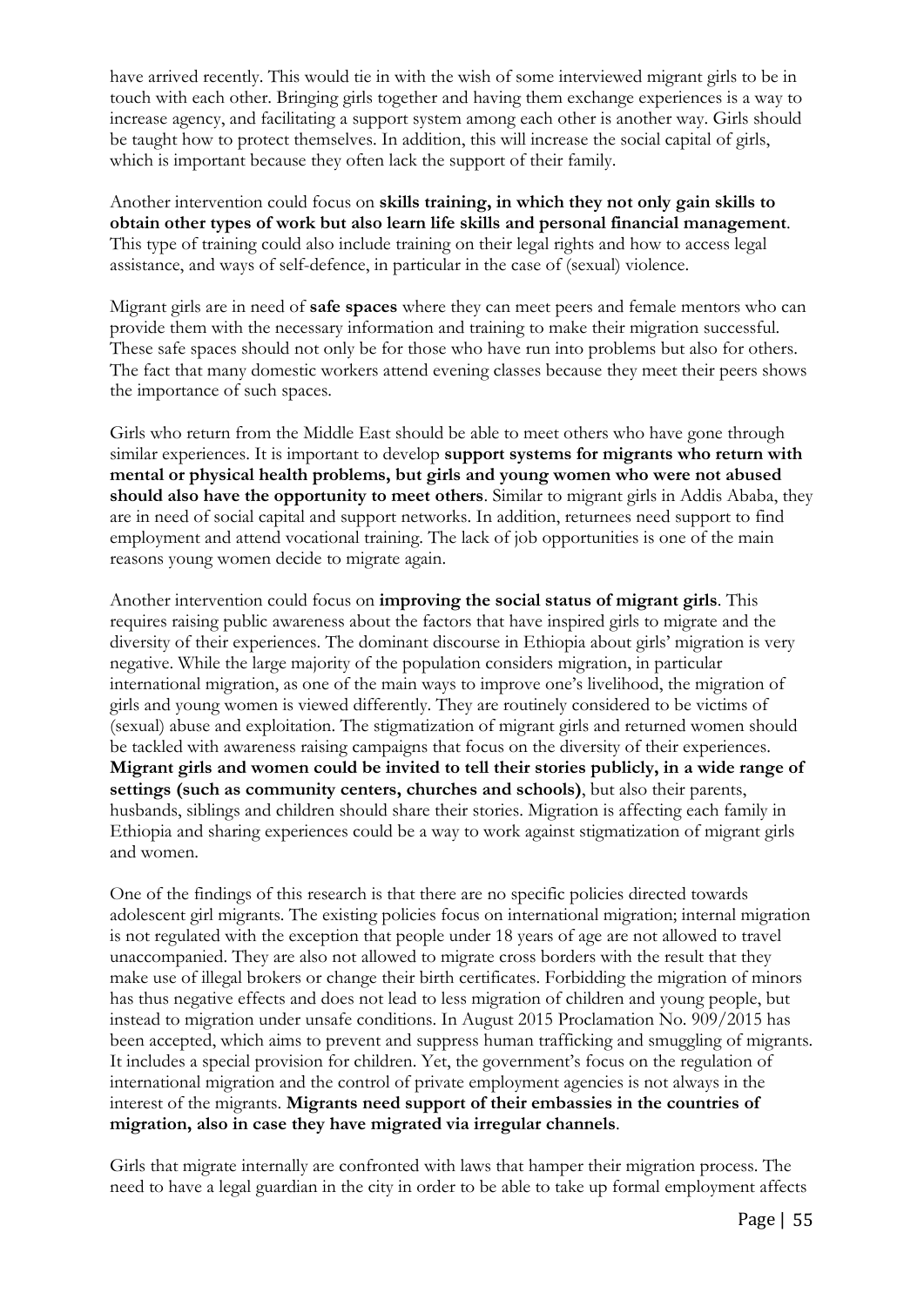girls' job opportunities and makes them vulnerable for brokers willing to serve as their legal guardians. These brokers sometimes lure them into sex work. In addition, girls under 18 years of age are not able to open bank accounts and have access to loans. This affects their economic independence. **Representatives of legal bodies and service providers, such as health care providers, should be made aware of the particular needs and circumstances of adolescent migrant girls so that they can facilitate and help them**. Reproductive and sexual health should receive special attention. Domestic workers would benefit from the implementation of ILO's Convention of Domestic Work 2011, and sex workers from the legalization of their work. Both groups are in need of protection as they are vulnerable for abuse and exploitation but service providers such as the police, lawyers and judges do not take their complaints seriously. Raising awareness about their need for support and protection is necessary.

The issues that concern migrant girls are the responsibility of different ministries, such as the Ministry of Women, Youth and Children, the Ministry of Social Affairs and Labour, and the Ministry of Health and the Ministry of Education. None of these ministries has particular programmes for migrant girls, yet the local offices deal on a daily basis with issues around girls' migration such as social protection and welfare. **In view of the scale of girls' migration in Ethiopia it is of utmost importance that programmes and policies will be developed**. As well as ensuring their social protection and welfare these should tackle the drivers of girls' migration, ensure safer migration of girls and improve the living and working conditions of migrant girls.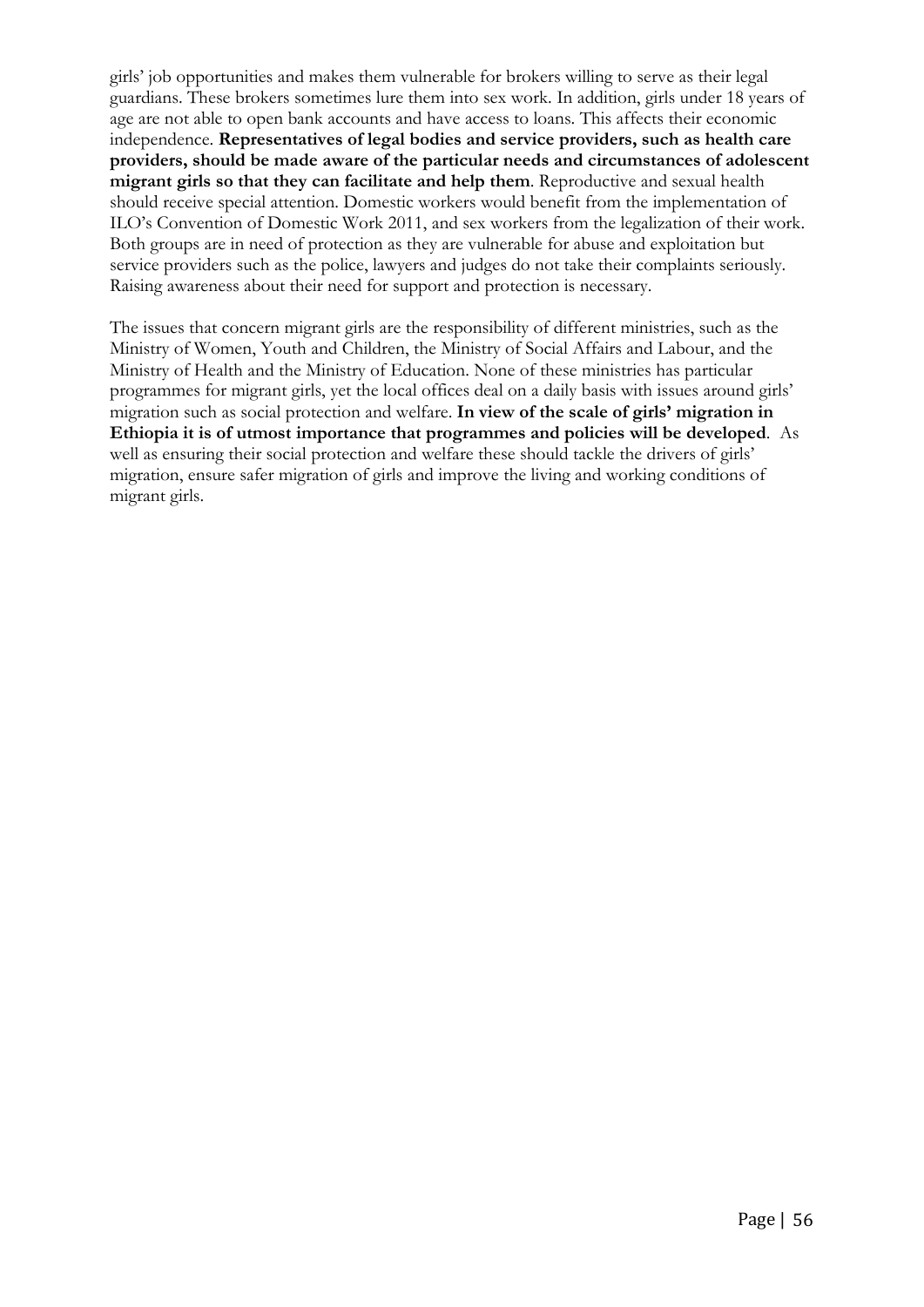# **Bibliography**

Afework, H. And N. Habte (2011). *Labor Migration of Ethiopian Women to the Middle East*. Addis Ababa: Stichting Dir.

Atnafu, A., L. Oucho and B. Zeitlyn (2014). *Poverty, Youth and Rural-Urban Migration in Ethiopia*. Working Paper 17, Research Programme Consortium Migrating Out of Poverty. Brighton: University of Sussex.

Bakewell O. 2010. 'Some Reflections on Structure and Agency in Migration Theory, *Journal of Ethnic and Migration Studies* 36 (10):

Broussard, N.H. and T.G. Tekleselassie (2012). *Youth Unemployment: Ethiopia Country Study*. London: London School of Economics and Political Science, International Growth Center.

Bucholtz, M. (2002). 'Youth as cultural practice.' *Annual Review of Anthropology* 31, pp. 525-552.

Camacho, A.Z.V. (2006). *Children and Migration: Understanding the Migration Experiences of Child Domestic Workers in the Philippines*. The Hague: Institute for Social Sciences.

Carter, B. and B. Rohwerder (2016). *Rapid fragility and migration assessment for Ethiopia*. (Rapid Literature Review). Birmingham, UK: GSDRC, University of Birmingham.

Central Statistical Agency and ICF International (2012). Ethiopian Demographic and Health Survey 2011. [\(www.measuredhs.com/pubs/pdf/DR191.pdf\)](http://www.measuredhs.com/pubs/pdf/DR191.pdf).

CSA (Central Statistical Agency) (2012), Ethiopia Welfare Monitoring Survey 2011. Summary Report. Addis Ababa: CSA.

CSA (Central Statistical Agency) (2014), Ethiopian Mini Demographic and Health Survey. Addis Ababa: CSA.

Del Franco, N. (2012). *Negotiating Adolescence in Rural Bangladesh: A Journey through School, Love and Marriage*. New Delhi: Zubaan Books.

de Regt, M. (2010). 'Ways to come, ways to leave: Gender, mobility, and il/legality among Ethiopian domestic workers in Yemen'. *Gender & Society* 24 (2): 237-260.

de Regt, M. and M. Tafesse (2015). '"Deported before experiencing the good sides of migration": Ethiopians returning from Saudi Arabia.' *African and Black Diaspora: An International Journal*.

Dom, C. (2015), 'Labour outmigration in twenty rural communities: Evolution over twenty years and select implications'. Paper presented at the 19<sup>th</sup> International Conference of Ethiopian Studies, Warsaw, 23-27 August 2015.

Demissie, F. (2008). 'Situated neoliberalism and urban crisis in Addis Ababa, Ethiopia.' *African Identities* 6 (4): 505-527.

Education for All (2015). *National Review Report: Ethiopia*.

Education Policy and Data Center (EPDC) (2014). *National Educational Profile 2014 Update*.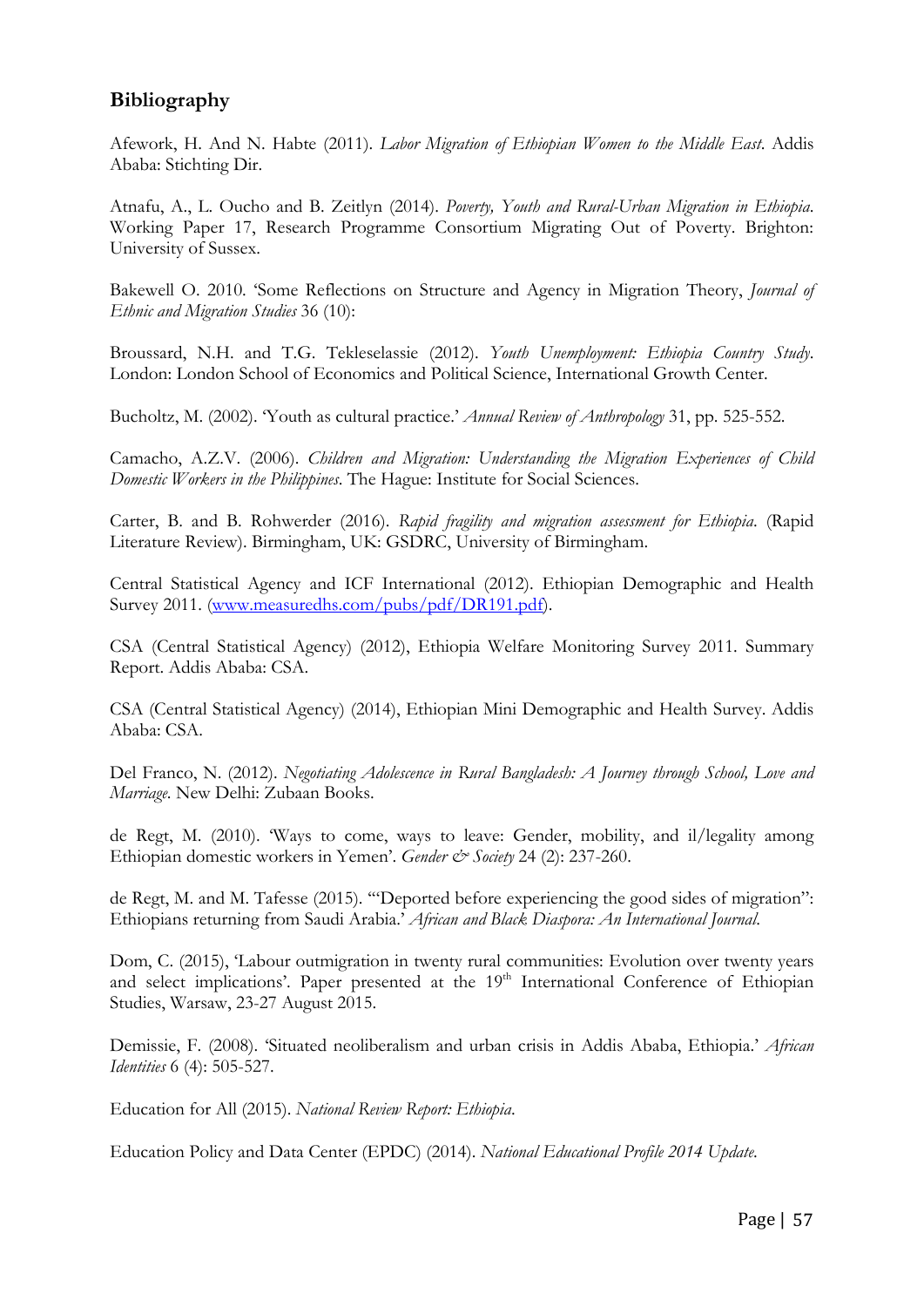Erulkar, A., T. Mekbib, N. Simie and T. Gulema (2006). 'Migration and vulnerability among adolescents in slum areas of Addis Ababa, Ethiopia.' *Journal of Youth Studies* 9 (3): 361-374.

Erulkar, A. and T. Mekbib (2007). 'Invisible and vulnerable: Adolescent domestic workers in Addis Ababa, Ethiopia.' *Vulnerable Children and Youth Studies* 2 (3): 246-256.

Erulkar, A. (2014). *Building the Assets to Thrive: Addressing the HIV-related vulnerabilities of adolescent girls in Ethiopia*. New York: Population Council.

Ferede A. and A. Erulkar (2009). *Adolescent Girls in Urban Ethiopia: Vulnerability and Opportunity*. Addis Ababa: Population Council.

Fernandez, B. (2010). 'Cheap and disposable? The impact of the global economic crisis on the migration of Ethiopian women domestic workers to the Gulf.' *Gender & Development* 18 (2): 249- 262.

Fransen, S. and Katie Kuschminder (2009) 'Migration in Ethiopia: History, current trends and future prospects.' Paper Series: Migration and Development Country Profiles, Maastricht School of Governance.

Gardner, K. (2009). 'Lives in motion: The life-course, movement and migration in Bangladesh.' *Journal of South Asian Development* 4, pp. 229-251.

Gardner, K. and F. Osella (2003). 'Migration, modernity and social transformation in South Asia: An overview.' *Contributions to Indian Sociology* 37, pp. 5-28.

Gebre, A. (2005). *Migration Patterns of Children Exposed to Sexual Exploitation in Selected Zones of Amhara Region and Sub-cities of Addis Ababa*. A Study Undertaken for Children AID – Ethiopia (CHAD-ET). Addis Ababa.

Girl Hub Ethiopia (2015). *What do we know about girls in Ethiopia?*

Grabska, K. (2010). 'Lost boys, invisible girls: Stories of marriage across borders.' *Gender, Place and Culture* 17 (4): 479-497.

Grabska, K. (2013). 'The return of displaced Nuer in Southern Sudan: Women becoming men?' *Development & Change* 44 (5): 1135-1157.

Grabska, K. (2014). *Gender, identity home: Nuer repatriation to South Sudan.* Oxford: James Currey.

Guo, M., Nelson W.S. Chow, and L.A. Palinka (2011). 'Circular migration and life course of female domestic workers in Beijing'. *Asian Population Studies* 7 (1): 51-67.

Hashim, I. and Thorsen, D (2011). *Child Migration in Africa*. London: Zed Books.

Hertrich, V., and Lesclingand, M. (2012). 'Adolescent migration and the 1990s nuptiality transition in Mali'. *Population Studies* 66 (2): 147–166.

Huijsmans, R. (2011). 'Child migration and questions of agency'. *Development and Change* 42 (5): 1307-1321.

ILO (2011). *Trafficking in Persons Overseas for Labor Purposes: The Case of Ethiopian Domestic Workers*. Addis Ababa: International Labor Organization.

Jacquemin, M. (2009). 'Invisible young female migrant workers: 'Little domestics' in West Africa. Comparative perspectives on girls and young women's work'. Working Paper, Research Progress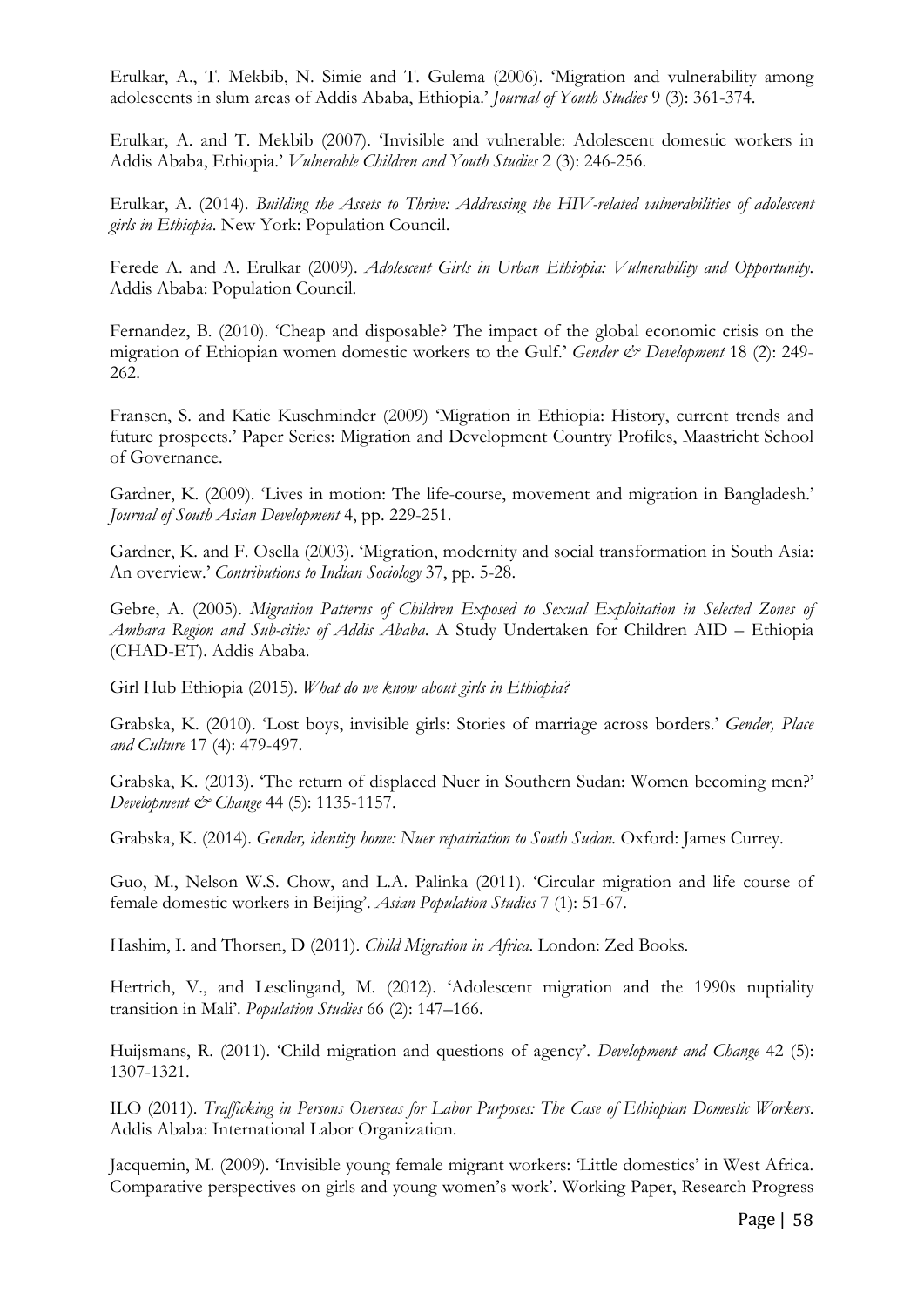and Implications for Policy, Development Research Centre on Migration, Globalisation and Poverty/ University of Sussex, and Centre for Migration Studies/ University of GHayat, Accra, 9th-10th June.

Jones, N. et al (2014a). *Rethinking Girls on the Move: The Intersection of Poverty, Exploitation, and Violence Experienced by Ethiopian Adolescents Involved in the Middle East 'Maid Trade'*. London: Overseas Development Institute.

Jones, N. et al (2014b). *Early Marriage and Education: The Complex Role of Social Norms in Shaping Ethiopian Adolescent Girls' Lives*. London: Overseas Development Institute.

Kebede, E. (2001). *Ethiopia: An Assessment of the International Labour Migration Situation: The Case of Female Migrants*. GENPROM Working Paper 3, Series on Women and Migration. Geneva: ILO.

Klocker, N. (2007). 'An example of "thin" agency: Child domestic workers in Tanzania.' In R. Panelli, S. Punch and E. Robson (eds), *Global Perspectives on Rural Childhood and Youth: Young Rural Lives*. New York and London: Routledge, pp. 83-94.

Minaye, A. (2012). 'Trafficked to the Gulf States: The experiences of Ethiopian returnee women.' *Journal of Community Practice* 20 (1-2): 112-133.

Reda, A. (2012). *An Investigation into the Experiences of Female Victims of Trafficking in Ethiopia*. MA Thesis, Addis Ababa University.

Temin, M., Montgomery, M.R., Engebretsen, S., and Barker, K.M. (2013). *Girls on the Move: Adolescent Girls and Migration in the Developing World*. A *Girls Count* Report on Adolescent Girls. New York: Population Council.

Van Blerk, L. (2008). 'Poverty, migration and sex work: Youth transitions in Ethiopia'. *Area* 40 (2): 245-253.

Whitehead, A., Hashim, I.M., Iversen, V (2007) *Child Migration, Child agency and Inter-generational Relations in Africa and South Asia*. *Working Paper T24* Sussex Centre for Migration Research.

World Bank (2010). The Ethiopian Urban Migration Study 2008: The Characteristics, Motives and Outcomes of Migrants to Addis Ababa. Report No. 55731-ET. Washington D.C.: World Bank.

World Bank (2011). Data. Available from http://data.worldbank.org/indicator/SI.POVE.2DAY

World Bank (2013). Data. Available from:<http://data.worldbank.org/indicator>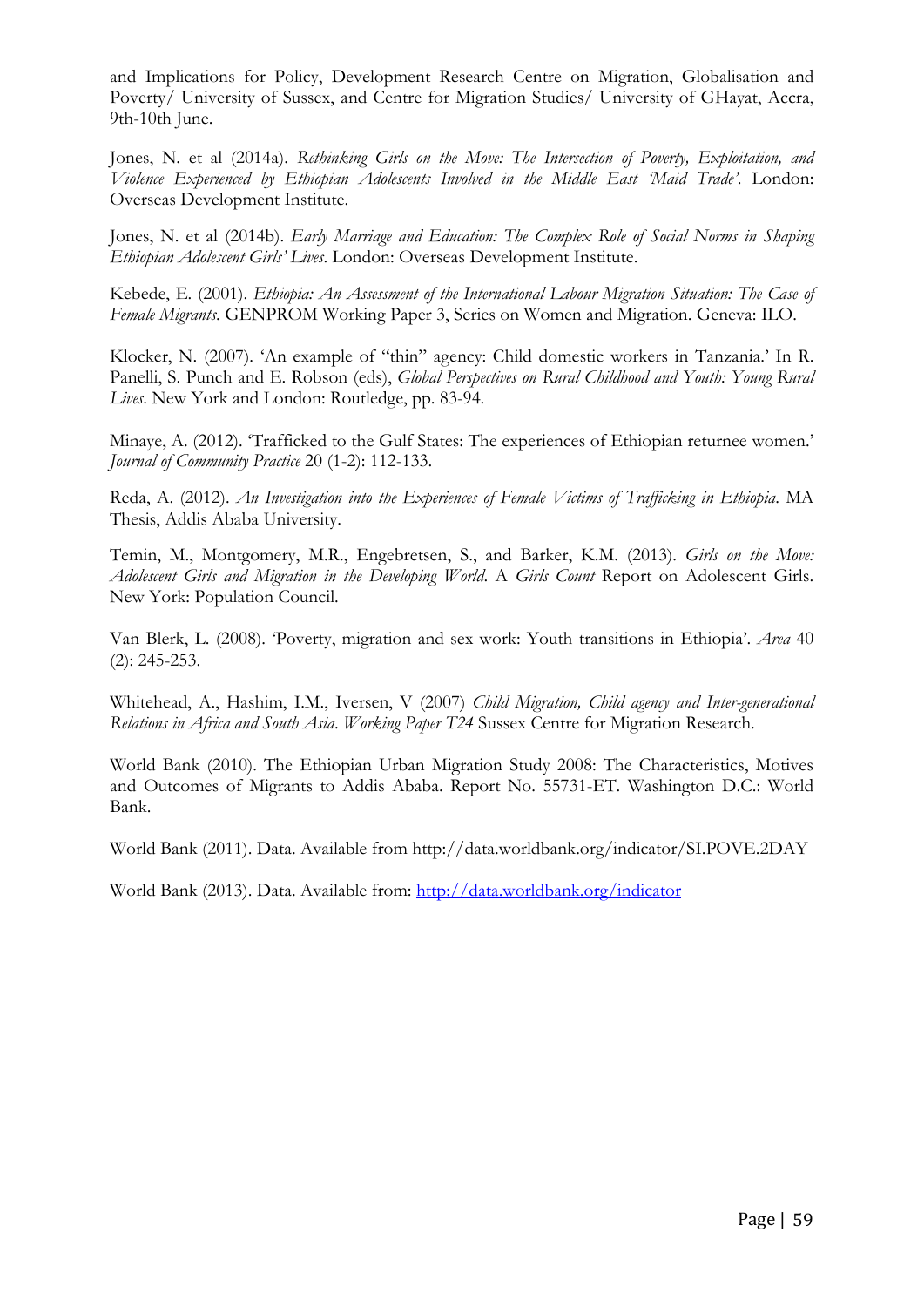## **Annex: Three Life Stories**

#### **Tsion: A poor mother, a nice aunt and broken dreams**

When my dad died, I came to Addis Ababa and started working as a housemaid to support my ailing mother. Now I am 17 years old so I can't really say that I have enjoyed my childhood like a normal child. It was cut short by the death of my father. When I was ten years old I was hired as a nanny in a household. The time before my dad died was a great time for me and I was happy because I spent my time with my family. I had friends and we used to play like normal kids even if it didn't last long and we used to talk about our dreams and aspirations for the future. For example, I wanted to be a doctor and my friends wanted to finish school and lead a comfortable life. But my dream was cut short by the death of my father and I was not able to continue my education from grade 3 onwards. Even though we didn't pay a school fee there are other related costs like uniforms, text books etc. So my mom was not able to fulfil all these requirements. I agreed with her decision and stopped going to school. I always felt like I lagged behind because I am not educated and I always say "what if I was educated." I think my stories would be different if I continued my education.

After the death of my father I lived with my mother and brother. I don't remember the day he passed away. My brother still lives there and he is a paid labourer for another farmer. When I was working as a nanny, I used to wake up early in the morning and fetch water from the nearby river and then come home and finish up remaining household chores. I had a very good relationship with everyone. It was a good time and I had no problem with my family and neighbours.

During puberty my friends and I did nothing out of the ordinary and we didn't go to recreational places because there were not that many in the place that we grew up in. We usually spent our time going to the field and talk. My friends lived with their parents so they didn't have the burden of generating extra income. They only helped with household chores. They sometimes worked on their parents' farm. I was not allowed by my employer to go out that much so I usually saw and talked to them when I was fetching water. When I stopped working as a nanny I went back to my mother's house. After a while I told my mother that I wanted to go to Addis Ababa to look for a job because I was not doing anything to support her. People living in rural areas perceive Addis Ababa as a great place full of opportunities. I was so fed up with the life I had back home. I kept on nagging my mom that I want to leave to Addis Ababa. When my aunt came for a visit I insisted that I want to go with her. My mom didn't have any money so my aunt covered the expenses and brought me to Addis. It was a hard decision especially for my mom but I was serious on the matter. The fact that we also see Addis Ababa as a bigger place fulfils peoples need, I was so eager. My mom was saying, "She needs me to be by my side for good or worse." But I convinced her that I cannot help her if we have no money.

I had a very good relationship with my mom and neighbours. My mom is sick and she can't do any work so as I told my brother works on other people's farms. But mostly it is her neighbours that help her because she lives alone. The major cost she faces is for food; she has a house. Now my mother lives alone in the countryside and my brother visit her once in a year. My family is poor.

I dreamt of going to the Middle East before coming here because I heard that it was a great place and you can get money over there but after coming here I changed my mind and wanted to continue my education with the support of my aunt. My aunt also supported my decision. When I first set foot in Addis I was happy and I was glad I came here. Everything looked different but yet exciting. Then I began living with my aunt and stayed there for a while without doing much of anything. My aunt lived in a rented place and she works hard, but it only covers the house rent. Being with aunt, I wanted to work as domestic worker on freelance basis but I failed. I don't even know how I ended up here I just want to get out of this life. Now I have many friends from all sorts of backgrounds.

I get anxious when I remember the day I started this job. In the place I am living with my aunt I saw some girls who work as sex workers and one day I asked them what they do and the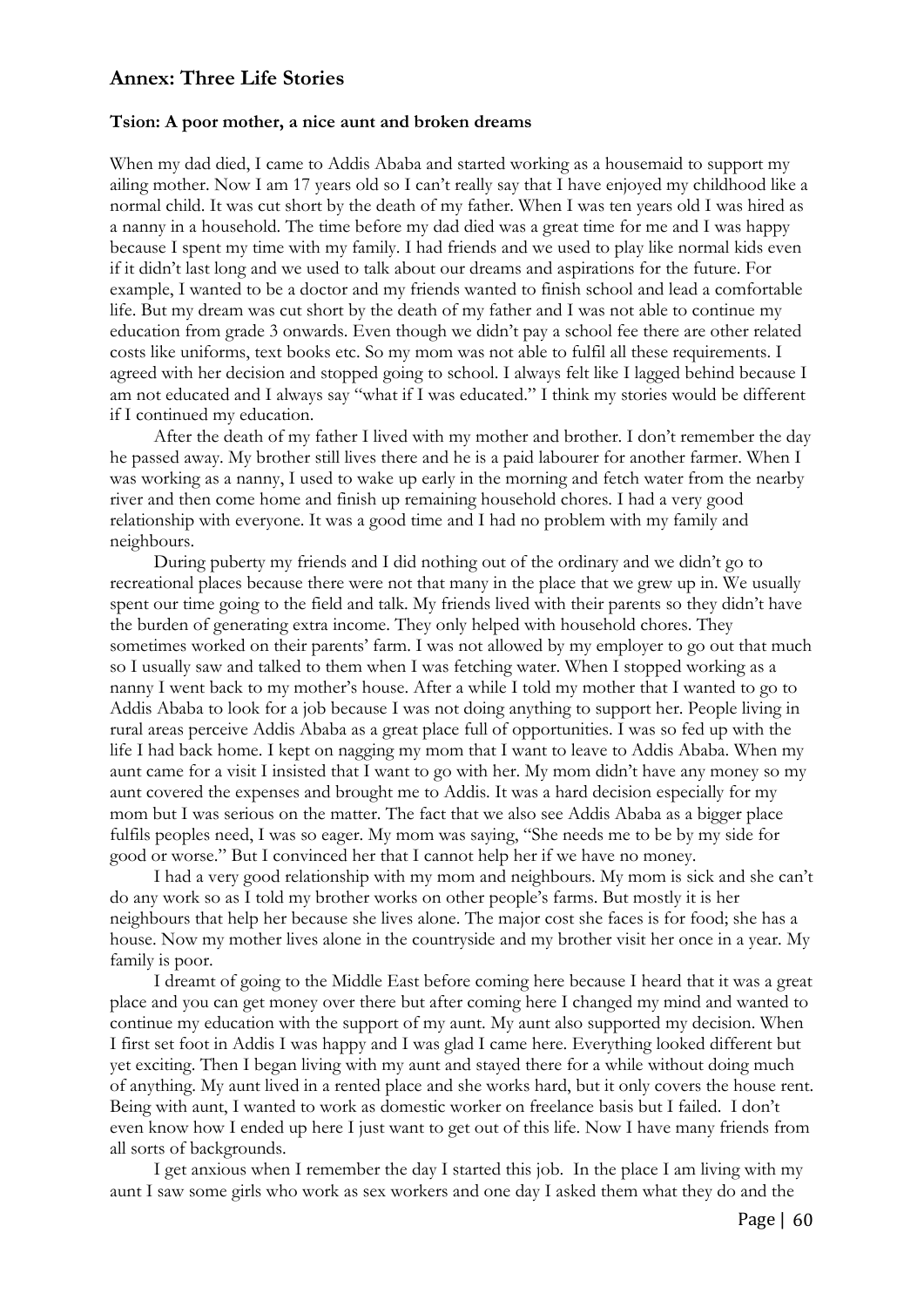money they earn. One day they took me to the place they work around and I stood with them. They have also advised me to use a condom. But I didn't have condoms with me. My co-workers, who also precipitated me, found men and I was left alone. I stood on the street for a long time and one young guy came and we agreed with 80 birr for night. In the early days, I was afraid to bargain on the price, thus, I took any amount offered, and I couldn't handle it as it should be when it comes to payment. When I returned home I gave that to my aunt, she asked how I brought it and I told her what just happened. My aunt advised me to stop it indicating it consequences but I didn't accept her advice. Starting from that day onwards she never said anything and I kept supporting her and the little kid. For a long time after starting this job I didn't negotiate the price, whatever they pay me I will take it and go home.

My aunt knows that I am a commercial sex worker. I buy things for the house and for my cousin's baby. The little baby in the house is my cousin's, who got pregnant unexpectedly. I pay for her school and pretty much cover the household costs and sometimes give money to my aunt. I was not able to change my mom's life. I am confused how to help my mother. I don't send money to my mom because the money I get is not enough to support both my aunt and my mother. I spend all of it for daily consumption. My mom wants to see my life changed, so far she didn't ask my help. I didn't bring change to my mother as I thought when I left her.

I am a red light sex worker (I stand in the street) so my income fluctuates. I may get good money like 100 birr one night and the next too little, below 100 birr per night. There are days that I get desperate and even hang out with much less money. I don't drink like other sex workers because I get very sick. Sometimes drunken customers refuse to pay what was agreed and during this time I leave them even without getting minimum pay. Even some of them want to inflict violence, at such moments I allow them to leave without paying. My life is not good and I want to change my life. I sleep with many men; it's not life at all. I don't know who they are, what (diseases) they are caught with, I just sleep with them. I always use condoms with my clients, and in this sector no one would want to be a regular customer.

I regret coming to Addis when I started this business. I was happy in the village but when I found myself in this sector I have lost that happiness. My aunt was expecting me to live a better life than in the countryside and live with her assisting her. This was not the kind of life she expected but the life we are in can make you do things. I don't blame her. It's sure that my mom will be so sad and disgraced both at my aunt and myself. I don't want my mom to know about it. It will also be a surprise and such a sad story for people to know about it. All of them will be unhappy and blame me for my own life.

A healthy girl with hands and legs should not engage in sex work; she better finds other work. I don't want other girls to get involved in this work and I also want all women to change their lives. I believe in the importance of education and I always think about what I could have achieved if I had finished school. Poverty is the main obstacle in my life. I quit school because of it; I moved here because of it; I became a sex worker because of it. I want to change my life for the better.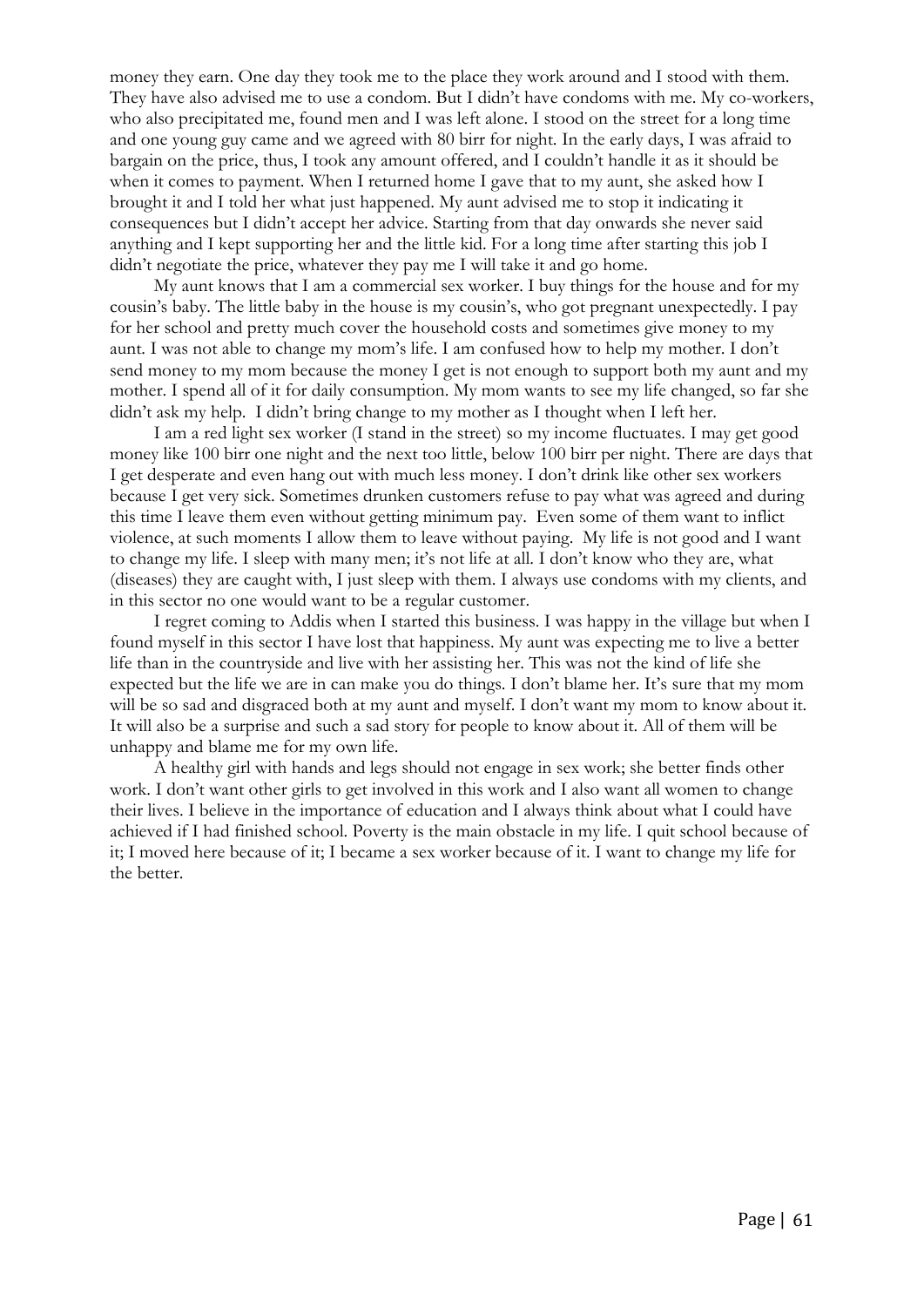#### **Aynalem: First to Addis Ababa, then to the Middle East**

Born into a family of farmers, Aynalem started working when she was very young. This highly affected her educational performance and the age she went to school. She was 14 years old in grade 5. Aynalem remembers how much she wanted to continue and achieve well at school. Because of the extra work she was doing, she failed two times before reaching grade 5. Her parents are uneducated and were not very interested in her education. In Lasta Lalibela, the areas where she was born, the practice of early and arranged marriages is common. "Many times men asked my parents to marry me. My mom wanted me to marry early. It was my dad who delayed it. But in the end both of them accepted the request and started to prepare the wedding. But this was done without involving me." Even the school allowed her parents to marry her without consulting her. "My school was involved in determining whether girls are fit for marriage or not, and sometimes approve of it without the girls' consent." Aynalem wanted to continue her education, she was tired of the extra work she had to do at home and upset when her parents started arranging her marriage. She therefore decided to run away to Dessie, a nearby city.

Aynalem lived three years in Dessie where she worked in a dairy product shop earning 300 birr per month. She missed her family and decided to visit them after three years absence. In her parents' house she met her uncle who lived in Addis Ababa. He invited her to come and live with him and promised to find her a job. She agreed happily. While living in her uncle house and helping him because he was disabled, she started to work in a hotel as waitress. When she had been in Dessie she met and observed girls who worked in the Middle East and started thinking about migrating to the Middle East. Her work of waitressing was a means to migrate further. Starting from the first month salary, within 1 year and five months she saved 5000 birr for travel. She was 17 years and 5 months old when she migrated to the Middle East. When she told her family about her decision to migrate abroad they were happy. Many girls in their community had migrated to the Middle East and had managed to do something for their families. So they had high expectations of her migration.

Aynalem first went to Dubai where she worked for two years. She returned after having finished the contract. She didn't want to extend her stay because she had a very heavy workload. She stayed two months in Addis Ababa and then she went to Lebanon; she was 20 years old when she migrated for the second time abroad. She worked 1 year and 8 months in Lebanon. She had two jobs; in a residential house and in the employers' restaurant. When she asked for a salary increase because she had two jobs the female employer refused. She decided to run away, even though she had not received her salary in six months. When she was looking for a job as a freelancer she was arrested and deported.

Aynalem's third destination was Qatar. She worked only one month in Qatar. She was employed as a cook but because she was unable to cook everything her employers asked, they deducted her salary. Annoyed by the low salary Aynalem asked her agency to find her another employer, but the female employer refused to let her work for somebody else and sent her back to Ethiopia. Aynalem returned a year ago. She is working in a restaurant as a waitress and earns 400 birr per month. She is desperate and wants to migrate again. As soon as the ban is lifted she will migrate again.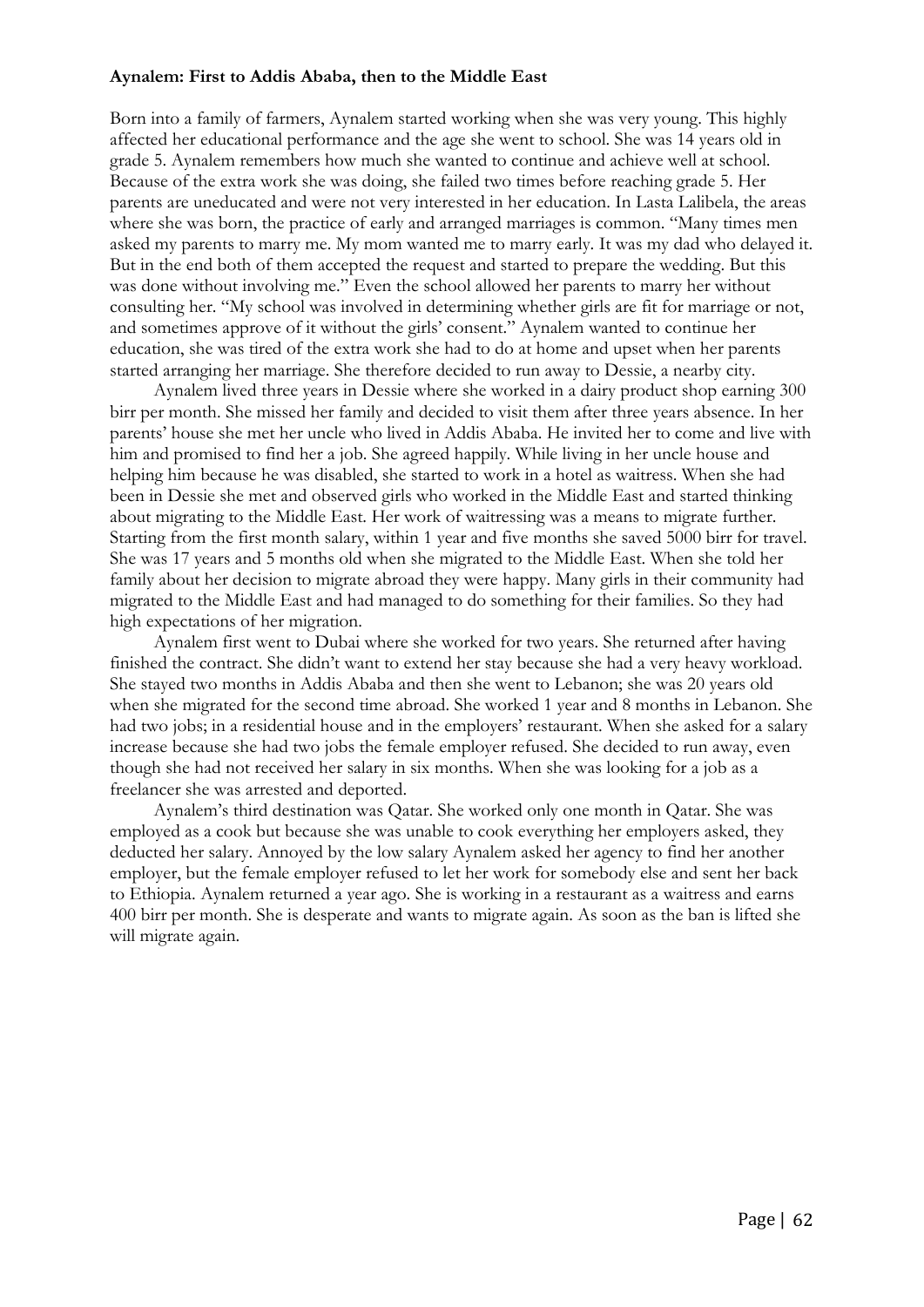#### **Mulu: Growing up without a father and a strong wish for education**

I am now 13 years old. I came to Addis Ababa when I was 11. I lived with my mother in Gonder. My father lives here in Addis Ababa. I have two other siblings, both younger than me. My mother and father had a disagreement and he left us and came here. I had a strong wish to go to Addis Ababa and make some money to buy clothes and shoes. I wanted to help my poor mother. My father never called nor supported us. When my mother started selling things and frequented going to the market, I would stay with my grandmother. I have gone to school till  $4<sup>th</sup>$  grade. I started when I was 6 at a school called Woref. My mother wanted us all to go to school but I was the only one that went. My brothers used to be afraid to be bullied. I came to Addis when I was about to start  $5<sup>th</sup>$  grade.

Before I came, aside from doing my homework from school, I used to work to support my mother. I would weed farms and cut/harvest the hay of wheat. I also used to clean houses. I got 10 birr per day. Then, when I turned 9, I left my mother's house and worked as a domestic worker. I would go to school in the morning and work in the afternoons. This time I was getting paid 200 birr per month. In addition to this, I would also come back home on Wednesdays and Saturdays to help my mother with the cleaning. Most of my jobs consisted of cutting grass and feeding the livestock as well as taking care of them in general. With the 200 birr I got, I used to give some to my mother and the rest to buy clothes and shoes for me and my brothers when it was a holiday.

As children we used to play "Dibosh" with small pebbles. I also played sports, mainly running with my younger brother. We used to play with kids from our neighborhood too. We didn't have livestock and so we just sit and wait at home for the most part. I'm the oldest of the three. When my mother comes back from the market we used to go to help her carry some of the things. These were some of my fondest memories. On the flipside, I remember I hated the winter time. The rain wouldn't allow us to go out and work like we wanted. My mother wouldn't be able to go to the market to sell her crops. That's what she would do with the money that I give her. She would buy and sell things like maize, sorghum and wheat at a small profit.

The difference with our family and those that had fathers was that children with fathers wouldn't have to work like I did. Their fathers would farm and provide for their family's needs. Our father left us but we did have land. What we used to do is give our land for someone to farm on it and after they harvest the produce we get half of what they get as rent. We would use that to eat. It was from the money that I give her that my mother would buy the crops she would sell not from what we harvest from our land.

Eventually, it was my aunt that encouraged me to come to Addis. My mother said no, but I disagreed with my mother and decided to come here against her advice. My aunt is my father's sister and she told me that she would reunite me with my father. I thought it would be a good plan to come here and work. I said to myself that I would be able to support my mother better and support myself with all of my needs.

I met my father and he asked me to stay and said that he would support me. He keeps making promises but I haven't seen him after that first time we met. He has remarried but doesn't have children and although I know where he lives, I haven't seen nor heard from him. When I first got to Addis, I was very happy. The city was clean, the people looked good. After one week I was hired as a domestic worker at a place that my aunt knew. They hired me for 200 birr. I clean the house and make the bed. It's not much of a hard work. The family has one daughter. Although the people are willing to let me go to school I can't because I didn't bring my certificate from my previous school. I've asked for them to send me my certificate from back home but they only sent me my national ID and so I've been forced to discontinue my education.

I feel bad when I think about having left my mother behind. I haven't spoken to her nor have I seen her since I came. I don't help her as much as I had hoped for. I have only sent back money once since I came. There are no phones back home. I've asked my other aunt (the sister of the one that brought me here) to help connect me with my mother, but she hasn't done so till now. She always tells me there's bad phone network reception.